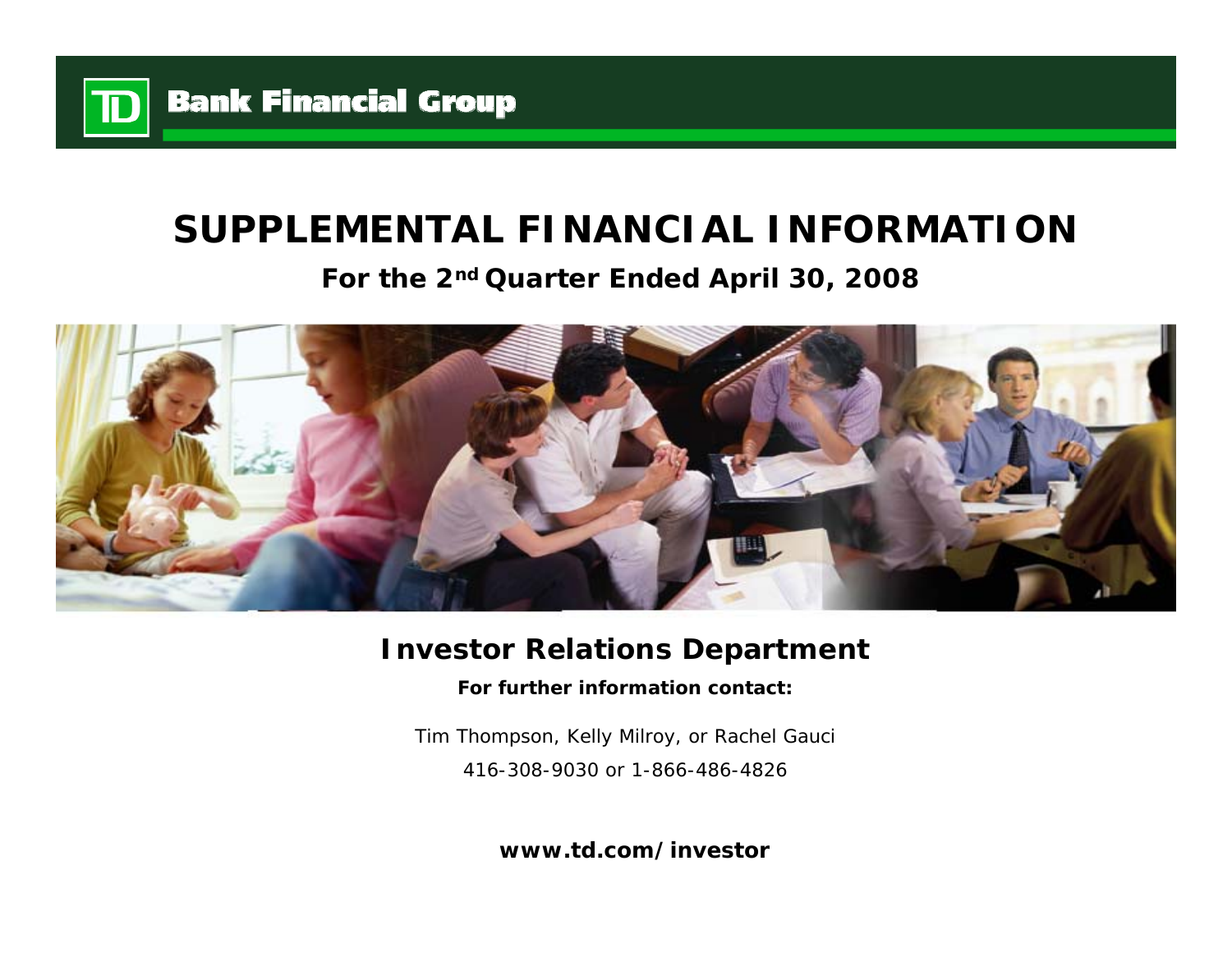

## **For the 2nd Quarter ended April 30, 2008**

The supplemental information contained in this package is designed to improve the readers' understanding of the financial performance of TD Bank Financial Group (the Bank). This information should be used in conjunction with the Bank's Q2 2008 Report to Shareholders, and Investor Presentation, as well as the 2007 audited Consolidated Financial Statements for the year ended October 31, 2007.

#### **How the Bank Reports**

The Bank prepares its financial statements in accordance with Canadian generally accepted accounting principles (GAAP) and refers to results prepared in accordance with GAAP as the "reported basis" or "reported" results. The Bank also utilizes non-GAAP financial measures referred to as "adjusted basis" or "adjusted" results to assess each of its businesses and to measure overall Bank performance. To arrive at adjusted results, the Bank removes items of note, net of income taxes, from reported results. The items of note relate to items which management does not believe are indicative of underlying business performance. The items of note are listed on page 3 of this package. The items of note include the Bank's amortization of intangible assets, which primarily relate to the Canada Trust acquisition in 2000, the TD Banknorth Inc. (TD Banknorth) acquisition in 2005 and its privatization in 2007, and the acquisitions by TD Banknorth of Hudson United Bancorp (Hudson) in 2006 and Interchange Financial Services Corporation (Interchange) in 2007, and the amortization of intangibles included in equity in net income of TD Ameritrade. The Bank believes that adjusted results provides the reader with a better understanding of how management views the Bank's performance.

As explained, adjusted results are different from reported results determined in accordance with GAAP. Adjusted results, items of note and related terms are non-GAAP financial measures as these are not defined terms under GAAP and, therefore, may not be comparable to similar terms used by other issuers. A reconciliation between the Bank's reported and adjusted results is provided on page 6 of the Bank's Q2 2008 Report to Shareholders.

#### **Segmented Information**

For management reporting purposes, the Bank's operations and activities are organized into the following four operating business segments: Canadian Personal and Commercial Banking, Wealth Management (including TD Ameritrade), U.S. Personal and Commercial Banking and Wholesale Banking. The Bank's other activities are grouped into the Corporate segment.

The Bank measures and evaluates the performance of the segments based on our management structure and is not necessarily comparable with other financial services companies. Results of each business segment reflect revenue, expenses, assets and liabilities generated by the businesses in that segment. Due to the complexity of the Bank, its management reporting model uses various estimates, assumptions, allocations and risk-based methodologies for funds transfer pricing, inter-segment revenue, income tax rates, capital, indirect expenses and cost transfers to measure business segment results. Transfer pricing of funds is generally applied at market rates. Inter-segment revenue is negotiated between each business segment and approximates the value provided by the distributing segment. Income tax expense or benefit is generally applied to each segment based on a statutory tax rate and may be adjusted for items and activities unique to each segment.

The Bank measures and evaluates the performance of each segment based on adjusted net income available to common shareholders, economic profit and return on invested capital. Economic profit is adjusted net income available to common shareholders, less a charge for average invested capital. Each segment's invested capital represents the capital required for economic risks, including credit, market and operational risks, plus the purchased amounts of goodwill and intangible assets, net of impairment write downs. Return on invested capital is adjusted net income available to common shareholders, divided by average invested capital. Economic profit and return on invested capital are not defined terms under GAAP and, therefore, may not be comparable to similar terms used by other issuers. A reconciliation between the Bank's economic profit, return on invested capital and adjusted net income is provided on page 7 of the Bank's Q2 2008 Report to Shareholders.

Amortization of intangible expense is included in the Corporate segment. Accordingly, net income for the operating business segments is presented before amortization of intangibles, as well as any other items of note not attributed to the operating segments, including those items which management does not consider to be in the control of the business segments. Net interest income within Wholesale Banking is calculated on a taxable equivalent basis (TEB), which means that the value of the non-taxable or tax-exempt income, including dividends, is adjusted to its equivalent before-tax value. Using TEB allows the Bank to measure income from all securities and loans consistently and makes for a more meaningful comparison of net interest income with similar institutions. The TEB adjustment, reflected in the Wholesale Banking segment, is eliminated in the Corporate segment.

As stated in the 2007 audited Consolidated Financial Statements, the Bank securitizes retail loans and receivables held by the Canadian Personal and Commercial Banking segment in transactions that are accounted for as sales. For the purpose of segmented reporting, Canadian Personal and Commercial Banking accounts for the transactions as though they are financing arrangements. Accordingly, the interest income earned on the assets sold net of the funding costs incurred by the purchaser trusts is recorded in net interest income and the provision for credit losses related to these assets is charged to provision for (reversal of) credit losses. This accounting is reversed in the Corporate segment and the gain recognized on sale which is in compliance with appropriate accounting standards together with income earned on the retained interests net of credit losses incurred are included in other income.

For more information, see the "Business Focus" section of the 2007 Annual Report and Note 27 to the 2007 audited Consolidated Financial Statements.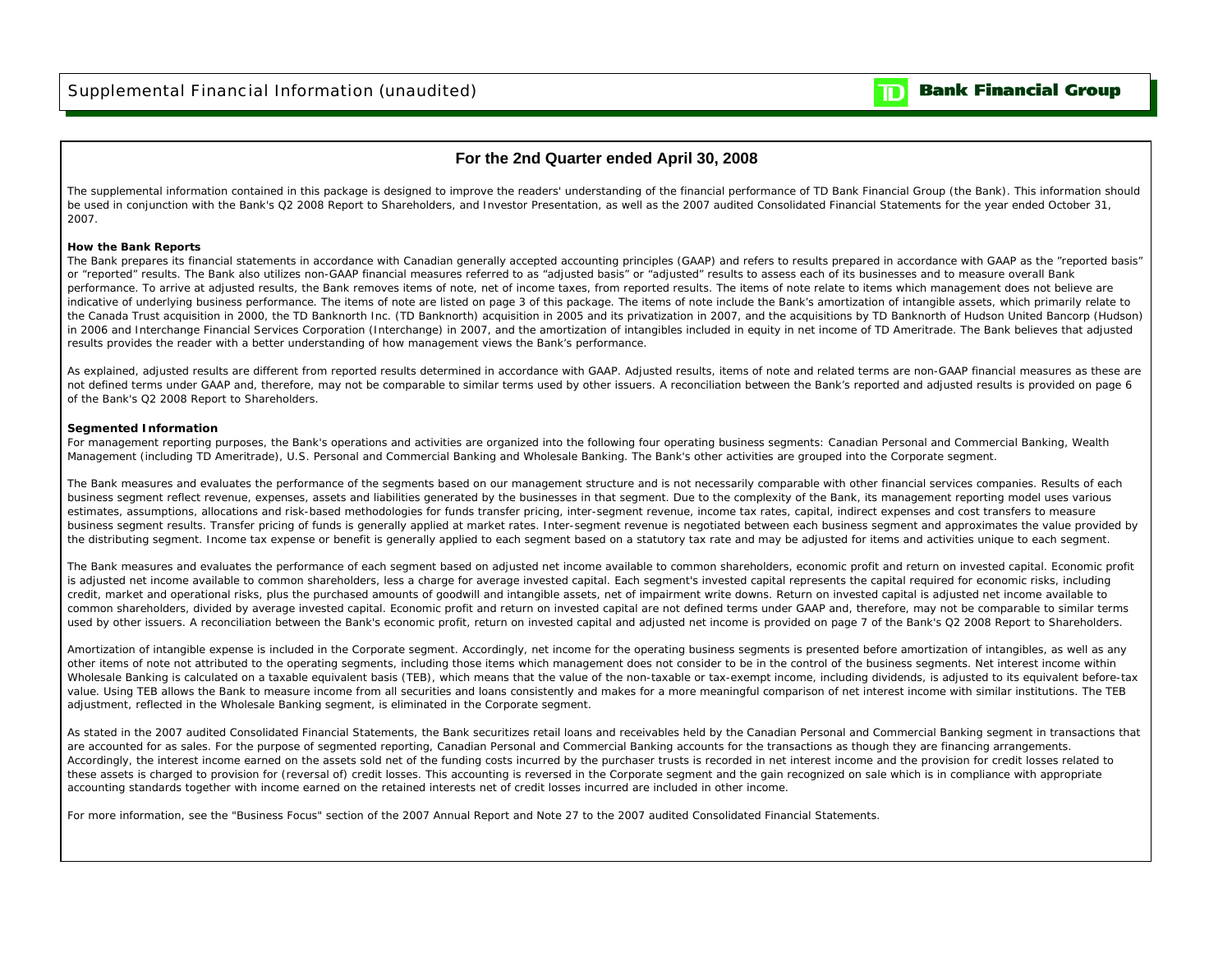| For the 2nd Quarter Ended April 30, 2008<br><b>Table of Contents</b>  |              |
|-----------------------------------------------------------------------|--------------|
|                                                                       |              |
|                                                                       |              |
|                                                                       | Page         |
| <b>Highlights</b>                                                     | 1            |
| <b>Shareholder Value</b>                                              | $\mathbf{2}$ |
| Adjustment for Items of Note, Net of Income Taxes                     | 3            |
| <b>Segmented Results Summary</b>                                      | 4            |
| <b>Canadian Personal and Commercial Banking Segment</b>               | 5            |
| <b>Wealth Management Segment</b>                                      | 6            |
| U.S. Personal and Commercial Banking Segment                          | 7            |
| <b>Wholesale Banking Segment</b>                                      | 8            |
| <b>Corporate Segment</b>                                              | 9            |
| Net Interest Income and Margin                                        | 10           |
| <b>Other Income</b>                                                   | 11           |
| <b>Non-Interest Expenses</b>                                          | 12           |
| <b>Balance Sheet</b>                                                  | 13           |
| <b>Unrealized Gain (Loss) on Banking Book Equities</b>                | 14           |
| <b>Assets under Administration and Management</b>                     | 14           |
| <b>Intangibles and Goodwill</b>                                       | 15           |
| <b>Restructuring Costs</b>                                            | 15           |
| <b>Loan Securitization</b>                                            | 16           |
| <b>Loans Managed</b>                                                  | 17           |
| <b>Impaired Loans</b>                                                 | 18           |
| <b>Allowance for Credit Losses</b>                                    | 19           |
| <b>Provision for Credit Losses</b>                                    | 20           |
| Analysis of Change in Shareholders' Equity                            | 21           |
| Change in Accumulated Other Comprehensive Income, net of income taxes | 22           |
| Analysis of Change in Non-Controlling Interests                       | 23           |
| Analysis of Change in Investment in TD Ameritrade                     | 23           |
| Gross Credit Risk Exposures - Basel II                                | 24           |
| Capital - Basel II                                                    | 25           |
| Risk-weighted Assets - Basel II                                       | 26           |
| Risk-weighted Assets and Capital - Basel I                            | 27           |
| Impact of Commerce on TDBFG's Consolidated Balance Sheet              | 28           |
|                                                                       |              |
|                                                                       |              |

Certain comparative amounts have been reclassified to conform with current period presentation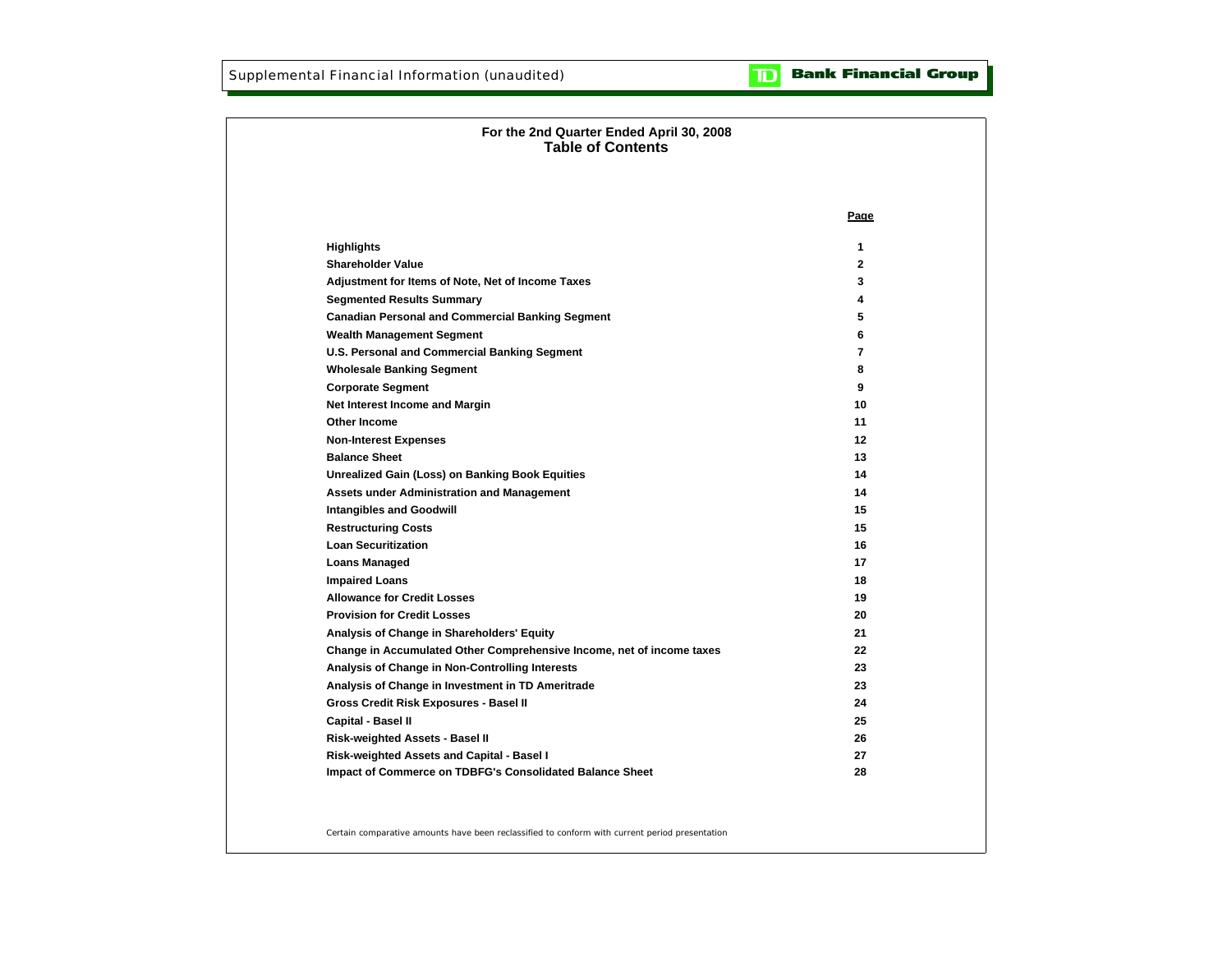| <b>LINE</b><br>2008<br>2007<br>2006<br>Year to Date<br>Q <sub>2</sub><br><b>FOR THE PERIOD ENDED</b><br>Q <sub>2</sub><br>Q1<br>Q4<br>Q <sub>3</sub><br>Q <sub>2</sub><br>Q1<br>Q <sub>4</sub><br>Q3<br>2008<br>2007<br>#                              | <b>Full Year</b><br>2007<br>2006 |
|--------------------------------------------------------------------------------------------------------------------------------------------------------------------------------------------------------------------------------------------------------|----------------------------------|
|                                                                                                                                                                                                                                                        |                                  |
|                                                                                                                                                                                                                                                        |                                  |
| Income statement (\$millions)                                                                                                                                                                                                                          |                                  |
| 1,788<br>1,808<br>1,662<br>1,671<br>1.714<br>1,623<br>1,427<br>3,646<br>3,333<br>Net interest income<br>1,858<br>\$.<br>\$.<br>1,783<br>\$<br>-S<br>S.<br>(page 10)<br>$\overline{1}$<br>\$.<br>\$.<br>\$.<br>-S<br>\$.                                | 6,924<br>6,371<br>-S             |
| $\overline{2}$<br>1,530<br>1,742<br>1,899<br>1,882<br>1,604<br>1,688<br>3,346<br>1,816<br>1,834<br>1,712<br>3,716<br>Other income<br>(page 11)                                                                                                         | 7,357<br>6,821                   |
| 3,550<br>3.682<br>3.544<br>3.388<br>3,604<br>3,505<br>3,318<br>3,311<br>3,139<br>6.992<br>7,049<br>Total revenue<br>3                                                                                                                                  | 14,281<br>13,192                 |
| Dilution gain (loss) on investments, net of costs<br>(5)<br>$\overline{4}$<br>$\overline{\phantom{a}}$<br>÷.                                                                                                                                           | 1,559                            |
| 232<br>255<br>139<br>171<br>172<br>163<br>170<br>109<br>487<br>335<br>$\overline{5}$<br>16<br>Provision for (reversal of) credit losses<br>(page 20)                                                                                                   | 645<br>409                       |
| 2,228<br>6<br>2,206<br>2,241<br>2,216<br>2,297<br>2,221<br>2,211<br>2,170<br>2,124<br>4,434<br>4,518<br>Non-interest expenses<br>(page 12)                                                                                                             | 8,975<br>8,815                   |
| 950<br>937<br>1,032<br>994<br>2,071<br>1.121<br>1.170<br>1.295<br>1,075<br>1,121<br>2,196<br>Net income before provision for income taxes<br>$\overline{7}$                                                                                            | 4,661<br>5,527                   |
| 8<br>160<br>235<br>234<br>175<br>235<br>395<br>153<br>248<br>218<br>244<br>452<br>Provision for income taxes                                                                                                                                           | 853<br>874                       |
| 886<br>762<br>797<br>750<br>9<br>790<br>1.017<br>1.047<br>841<br>903<br>1,676<br>1.744<br>Income before non-controlling interests in subsidiaries                                                                                                      | 3.808<br>4.653                   |
| 48<br>52<br>17<br>10<br>8<br>8<br>13<br>27<br>47<br>47<br>74<br>Non-controlling interests in subsidiaries<br>(page 23)<br>9                                                                                                                            | 95<br>184                        |
| 92<br>65<br>48<br>51<br>35<br>11<br>71<br>85<br>69<br>65<br>163<br>130<br>Equity in net income of an associated company, net of income taxes<br>$(paqe$ 23)                                                                                            | 284<br>134                       |
| 852<br>1.094<br>762<br>796<br>738<br>12<br>970<br>1.103<br>879<br>921<br>1,822<br>1,800<br>Net income - reported                                                                                                                                       | 3.997<br>4,603                   |
| 90<br>13<br>121<br>90<br>88<br>113<br>42<br>211<br>204<br>Adjustment for items of note, net of income taxes<br>(page 3)<br>(73)<br>61<br>116                                                                                                           | 192<br>(1,227)                   |
| 14<br>973<br>1.060<br>1,021<br>1,164<br>995<br>1,009<br>875<br>886<br>780<br>2,033<br>2,004<br>Net income - adjusted                                                                                                                                   | 4,189<br>3,376                   |
| 15<br>11<br>5<br>5<br>6<br>19<br>Preferred dividends<br>8<br>$\mathcal{P}$<br>$\overline{7}$<br>6<br>6<br>13                                                                                                                                           | 20<br>22                         |
| 962<br>988<br>870<br>880<br>774<br>1.052<br>\$<br>1.016<br>\$<br>1.162<br>1,003<br>S.<br>2.014<br>s.<br>1,991<br>$\mathbf{s}$<br>16<br>\$<br>\$<br>S<br>Net income available to common shareholders - adjusted<br>£.<br>£.<br>\$.                      | 4.169<br>s.<br>3.354             |
| Per common share <sup>1</sup> and average number of shares                                                                                                                                                                                             |                                  |
| 17<br>1.12<br>1.34<br>1.52<br>1.53<br>\$<br>1.21<br>1.27<br>1.05<br>1.10<br>1.02<br>2.46<br>2.49<br>£.<br>£.<br>Basic net income<br>- reported                                                                                                         | 5.53<br>6.39<br>$\mathcal{S}$    |
| 1.33<br>1.46<br>1.42<br>1.61<br>1.37<br>1.40<br>1.21<br>1.22<br>2.79<br>2.77<br>- adjusted<br>18<br>1.10                                                                                                                                               | 5.80<br>4.70                     |
| 1.12<br>1.33<br>1.50<br>1.09<br>- reported<br>19<br>1.51<br>1.20<br>1.26<br>1.04<br>1.01<br>2.44<br>2.46<br>Diluted net income                                                                                                                         | 6.34<br>5.48                     |
| - adjusted<br>20<br>1.32<br>1.45<br>1.40<br>1.60<br>1.36<br>1.38<br>1.20<br>1.21<br>1.09<br>2.77<br>2.74                                                                                                                                               | 5.75<br>4.66                     |
| 21<br>747.7<br>718.3<br>717.3<br>718.3<br>719.7<br>719.1<br>715.7<br>732.9<br>718.7<br>Average number of common shares outstanding<br>719.5<br>719.1<br>- basic (millions)                                                                             | 718.6<br>716.8                   |
| 22<br>753.7<br>726.9<br>724.9<br>726.0<br>722.5<br>739.0<br>725.4<br>- diluted<br>724.6<br>724.4<br>725.9<br>724.7                                                                                                                                     | 725.5<br>723.0                   |
| <b>Balance sheet (\$billions)</b>                                                                                                                                                                                                                      |                                  |
| 23<br>503.6<br>435.2<br>422.1<br>403.9<br>396.7<br>408.2<br>392.9<br>385.8<br>388.6<br>503.6<br>396.7<br>(page 13)<br>\$.<br><b>Total assets</b><br>\$<br>-S<br>£.<br>-96                                                                              | 422.1<br>392.9<br>- \$           |
| 24<br>30.6<br>22.9<br>19.4<br>30.6<br>21.8<br>Total shareholders' equity<br>(page 21)<br>21.4<br>21.0<br>21.8<br>21.0<br>19.6<br>19.3                                                                                                                  | 21.4<br>19.6                     |
|                                                                                                                                                                                                                                                        |                                  |
| Unrealized gain (loss) on banking book equities ' (\$millions)<br>25<br>901<br>774<br>707<br>706<br>746<br>1.236<br>1.010<br>1.027<br>990<br>746<br>1,027<br>(page 14)                                                                                 | 774<br>1.236                     |
| Capital and risk metrics (\$billions)                                                                                                                                                                                                                  |                                  |
| 178.6<br>178.6<br>145.9<br>152.5<br>s.<br>150.8<br>\$<br>149.4<br>\$.<br>149.1<br>141.9<br>139.1<br>S.<br>135.8<br>$\mathbf{s}$<br>149.4<br>$\mathbf{\hat{S}}$<br>Risk-weighted assets (RWA) <sup>3</sup><br>(pages 26 and 27)<br>26<br>s.<br>£.<br>£. | 152.5<br>s.<br>141.9             |
| Tier 1 capital <sup>3</sup><br>27<br>16.3<br>15.9<br>15.6<br>15.4<br>14.7<br>17.7<br>17.1<br>16.8<br>16.4<br>16.3<br>14.7<br>(pages 25 and 27)                                                                                                         | 17.1<br>15.6                     |
| Tier 1 capital ratio <sup>3</sup><br>28<br>10.2%<br>12.0%<br>12.1%<br>(pages 25 and 27)<br>9.1%<br>10.9%<br>10.3%<br>9.8%<br>11.9%<br>12.1 %<br>9.1%<br>9.8%                                                                                           | 10.3%<br>12.0%                   |
| Total capital ratio <sup>3</sup><br>12.7<br>13.2<br>(pages 25 and 27)<br>29<br>13.0<br>13.3<br>12.3<br>13.1<br>14.1<br>12.7<br>12.3<br>15.1<br>14.1                                                                                                    | 13.0<br>13.1                     |
| After-tax impact of 1% increase in interest rates on                                                                                                                                                                                                   |                                  |
| 51<br>(33)<br>Common shareholders' equity (\$millions)<br>30<br>51<br>\$<br>(10)<br>$\mathcal{S}$<br>(20)<br>\$<br>(33)<br>5<br>(20)<br>(14)<br>$\overline{2}$<br>-S<br>-S<br>- \$<br>- \$<br>- \$<br>.S<br>S<br>$\overline{\phantom{a}}$              | (20)<br>(10)<br>- \$             |
| (26)<br>(18)<br>$\overline{2}$<br>12<br>(26)<br>(10)<br>31<br>(24)<br>(6)<br>(10)<br>(4)<br>Annual net income (\$millions)                                                                                                                             | (4)<br>(6)                       |
| 32<br>654<br>554<br>244<br>654<br>372<br>Impaired loans net of specific provisions (\$millions)<br>366<br>379<br>372<br>314<br>270<br>245<br>(page 18)                                                                                                 | 366<br>270                       |
| 33<br>Impaired loans net of specific allowance as a % of net loans<br>.2%<br>.2%<br>.2%<br>.3%<br>.2%<br>(page 18)<br>.3%<br>$.3\%$<br>$.2\%$<br>.2%<br>$.1\%$<br>.1%                                                                                  | $.2\%$<br>.2%                    |
| 34<br>.57<br>.30<br>.40<br>.26<br>.53<br>Provision for credit losses as a % of net average loans<br>.49<br>.39<br>.38<br>.04<br>.39<br>.41                                                                                                             | .37<br>.25                       |
| 35<br>Aa3<br>Aa3<br>Aa3<br>Aaa<br>Rating of senior debt: Moody's<br>Aaa<br>Aaa<br>Aaa<br>Aaa<br>Aa3<br>Aaa<br>Aaa                                                                                                                                      | Aa3<br>Aaa                       |
| 36<br>Standard and Poor's<br>AA-<br>AA-<br>AA-<br>AA-<br>AA-<br>AA-<br>AA-<br>A+<br>A+<br>$A+$<br>A+                                                                                                                                                   | AA-<br>A+                        |

<sup>1</sup> Earnings per share (EPS) is computed by dividing net income available to common shareholders by the weighted average number of shares outstanding during the period. As a result, the sum of the quarterly EPS figures may

 $<sup>2</sup>$  Includes unrealized gains (losses) on publicly traded available-for-sale securities which are included in other comprehensive income.</sup>

3 Effective November 1, 2007, the Bank implemented quidelines of the Office of the Superintendent of Financial Institutions Canada (OSFI) under the "International Convergence of Capital Measurement and Capital Standards - Basel Committee on Banking Supervision. Accordingly, the numbers for 2008 are based on Basel II, while all prior period numbers are based on Basel I Capital Accord (Basel I).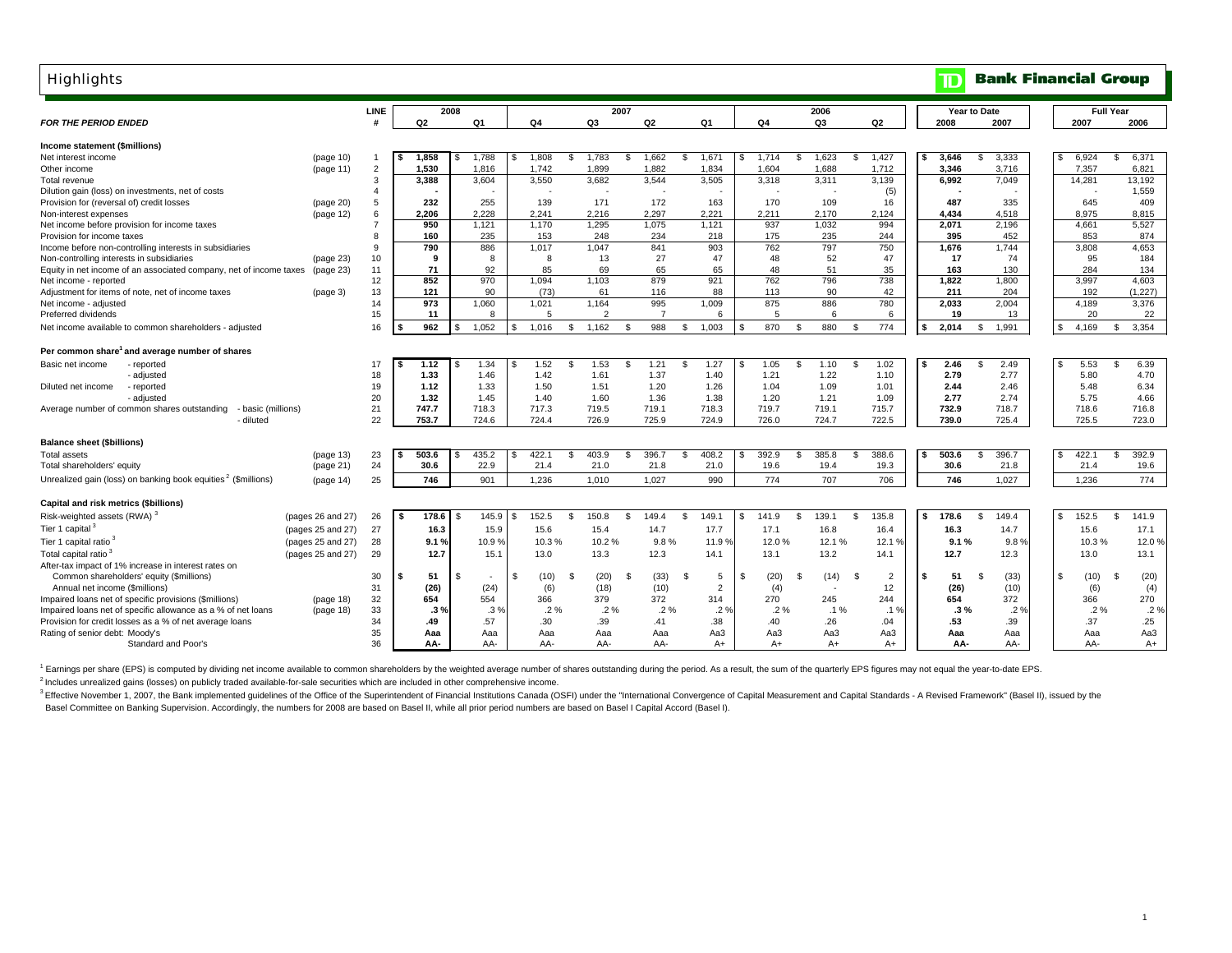## Shareholder Value

|                                                                                                                                                                                         | <b>LINE</b>    |                | 2008       |               |              | 2007        |              |            | 2006        |              |                                   | Year to Date | <b>Full Year</b> |           |
|-----------------------------------------------------------------------------------------------------------------------------------------------------------------------------------------|----------------|----------------|------------|---------------|--------------|-------------|--------------|------------|-------------|--------------|-----------------------------------|--------------|------------------|-----------|
| <b>FOR THE PERIOD ENDED</b>                                                                                                                                                             |                | Q <sub>2</sub> | Q1         | Q4            | Q3           | Q2          | Q1           | Q4         | Q3          | Q2           | 2008                              | 2007         | 2007             | 2006      |
|                                                                                                                                                                                         |                |                |            |               |              |             |              |            |             |              |                                   |              |                  |           |
| <b>Business performance (\$millions)</b>                                                                                                                                                |                |                |            |               |              |             |              |            |             |              |                                   |              |                  |           |
| Net income available to common shareholders - reported                                                                                                                                  |                | 841            | 962        | 1,089         | 1.101        | 872         | \$<br>915    | 757        | 790         | \$.<br>732   | \$1,803                           | \$1,787      | 3,977<br>\$      | \$4,581   |
| Economic profit                                                                                                                                                                         | $\overline{2}$ | 283            | 462        | 430           | 578          | 421         | 442          | 326        | 347         | 271          | 735                               | 864          | 1,876            | 1,309     |
| Average common equity                                                                                                                                                                   | 3              | 25,593         | 21,221     | 20,808        | 20,771       | 20,940      | 19,969       | 19,069     | 18,692      | 18,183       | 23,599                            | 20,435       | 20,572           | 17,983    |
| Average invested capital <sup>2</sup>                                                                                                                                                   |                | 29,675         | 25,236     | 24,749        | 24,628       | 24,724      | 23,684       | 22.710     | 22.270      | 21.694       | 27,648                            | 24,185       | 24,397           | 21,523    |
| Return on common equity                                                                                                                                                                 | 5              | 13.4 %         | 18.0%      | $20.8\%$      | 21.0%        | 17.1 %      | 18.2%        | 15.7%      | 16.8%       | 16.5%        | 15.4%                             | 17.6%        | 19.3%            | 25.5 %    |
| Adjusted return on common equity <sup>3</sup>                                                                                                                                           | 6              | 15.3           | 19.7       | 19.4          | 22.2         | 19.4        | 19.9         | 18.1       | 18.7        | 17.5         | 17.2                              | 19.6         | 20.3             | 18.7      |
| Return on invested capital <sup>4</sup>                                                                                                                                                 |                | 13.2           | 16.6       | 16.3          | 18.7         | 16.4        | 16.8         | 15.2       | 15.7        | 14.6         | 14.6                              | 16.6         | 17.1             | 15.6      |
| Return on risk-weighted assets <sup>5,6</sup>                                                                                                                                           | 8              | 2.41           | 2.92       | 2.66          | 3.07         | 2.72        | 2.74         | 2.46       | 2.54        | 2.34         | 2.61                              | 2.74         | 2.80             | 2.46      |
| Efficiency ratio - reported                                                                                                                                                             | 9              | 65.1           | 61.8       | 63.1          | 60.2         | 64.8        | 63.4         | 66.6       | 65.5        | 67.8         | 63.4                              | 64.1         | 62.8             | 59.8      |
| Effective tax rate                                                                                                                                                                      | 10             | 16.8           | 21.0       | 13.1          | 19.2         | 21.8        | 19.4         | 18.7       | 22.8        | 24.5         | 19.1                              | 20.6         | 18.3             | 15.8      |
| Net interest margin                                                                                                                                                                     | 11             | 2.11           | 2.01       | 2.10          | 2.15         | 2.03        | 1.97         | 2.12       | 2.05        | 1.84         | 2.06                              | 2.00         | 2.06             | 2.02      |
| Average number of full-time equivalent staff                                                                                                                                            | 12             | 52,126         | 52,160     | 51,341        | 51,085       | 51,037      | 51,185       | 51,282     | 51,400      | 50,484       | 52,143                            | 51,113       | 51,163           | 51,147    |
| Number of domestic retail outlets at period end <sup>7</sup>                                                                                                                            | 13             | 1,111          | 1,109      | 1,104         | 1,091        | 1,082       | 1,075        | 1,073      | 1,051       | 1,052        | 1,111                             | 1,082        | 1,104            | 1,073     |
| Number of U.S. retail outlets at period end                                                                                                                                             | 14             | 1,115          | 642        | 644           | 643          | 664         | 665          | 648        | 650         | 660          | 1,115                             | 664          | 644              | 648       |
| Number of retail brokerage offices at period end                                                                                                                                        | 15             | 252            | 212        | 211           | 210          | 209         | 207          | 208        | 206         | 204          | 252                               | 209          | 211              | 208       |
|                                                                                                                                                                                         |                |                |            |               |              |             |              |            |             |              |                                   |              |                  |           |
| Common share performance                                                                                                                                                                |                |                |            |               |              |             |              |            |             |              |                                   |              |                  |           |
| Closing market price                                                                                                                                                                    | 16             | \$66.11        | \$68.01    | 71.35<br>- \$ | 68.26<br>\$. | 67.80<br>\$ | 69.88        | 65.10<br>S | 57.75<br>\$ | 62.45<br>\$. | \$66.11                           | \$67.80      | 71.35<br>\$      | \$65.10   |
| Book value per common share                                                                                                                                                             | 17             | 36.70          | 30.69      | 29.23         | 28.65        | 29.66       | 28.64        | 26.77      | 26.36       | 26.24        | 36.70                             | 29.66        | 29.23            | 26.77     |
| Closing market price to book value                                                                                                                                                      | 18             | 1.80           | 2.22       | 2.44          | 2.38         | 2.29        | 2.44         | 2.43       | 2.19        | 2.38         | 1.80                              | 2.29         | 2.44             | 2.43      |
| Price earnings ratio<br>- reported                                                                                                                                                      | 19             | 12.1           | 12.3       | 13.0          | 13.6         | 14.8        | 15.9         | 10.3       | 9.4         | 11.1         | 12.1                              | 14.8         | 13.0             | 10.3      |
| - adjusted                                                                                                                                                                              | 20             | 11.5           | 11.7       | 12.4          | 12.3         | 13.2        | 14.3         | 14.0       | 12.8        | 14.4         | 11.5                              | 13.2         | 12.4             | 14.0      |
| Total market return on common shareholders' investment <sup>9</sup>                                                                                                                     | 21             | $.8\%$         | .5%        | 13.0%         | 21.7%        | 11.8%       | 18.6%        | 20.3%      | 6.4%        | 27.7%        | $.8\%$                            | 11.8%        | 13.0%            | 20.3%     |
| Number of common shares outstanding (millions)                                                                                                                                          | 22             | 802.9          | 719.0      | 717.8         | 718.3        | 719.9       | 719.0        | 717.4      | 720.8       | 718.8        | 802.9                             | 719.9        | 717.8            | 717.4     |
| Total market capitalization (\$billions)                                                                                                                                                | 23             | \$53.1         | \$48.9     | 51.2<br>\$    | 49.0<br>S    | 48.8<br>\$  | 50.2<br>S.   | 46.7<br>S  | 41.6<br>S   | 44.9<br>\$   | 53.1                              | 48.8         | 51.2<br>S.       | 46.7<br>S |
|                                                                                                                                                                                         |                |                |            |               |              |             |              |            |             |              |                                   |              |                  |           |
| Dividend performance                                                                                                                                                                    |                |                |            |               |              |             |              |            |             |              |                                   |              |                  |           |
| Dividend per common share                                                                                                                                                               | 24             | 0.59           | 0.57<br>\$ | 0.57<br>\$    | 0.53<br>\$.  | 0.53<br>\$  | 0.48<br>- \$ | 0.48<br>\$ | 0.44<br>\$. | 0.44<br>\$.  | 1.16<br>\$                        | \$<br>1.01   | \$<br>2.11       | S<br>1.78 |
| Dividend yield <sup>10</sup>                                                                                                                                                            | 25             | 3.5%           | 3.2%       | 3.0%          | 2.9%         | 2.8%        | 2.7%         | 2.8%       | 2.9%        | 2.6%         | 3.4%                              | 2.8%         | 3.0%             | 2.9%      |
| Common dividend payout ratio <sup>11</sup> - reported                                                                                                                                   | 26             | 56.2           | 42.6       | 37.6          | 34.6         | 43.8        | 37.7         | 45.8       | 40.0        | 43.0         | 49.0                              | 40.7         | 38.1             | 27.9      |
| - adjusted                                                                                                                                                                              | 27             | 49.2           | 39.0       | 40.3          | 32.8         | 38.7        | 34.4         | 39.9       | 35.9        | 40.7         | 43.8                              | 36.5         | 36.4             | 38.1      |
| <sup>1</sup> Economic profit is adjusted net income available to common shareholders less a charge for average invested capital. The rate charged for invested capital is 0.3% in 2008. |                |                |            |               |              |             |              |            |             |              | $0.40/$ in 2007 and 0.50/ in 2006 |              |                  |           |

mic profit is adjusted net income available to common shareholders less a charge for average invested capital. The rate charged for invested capital is 9.3% in 2008, 9.4% in 2007 and 9.5% in 2006.

<sup>2</sup> Invested capital is common shareholders' equity plus the cumulative after-tax amount of purchased intangible assets amortized as of the reporting date.

 $3$  Adjusted return on common equity is adjusted net income available to common shareholders divided by average common equity.

4 Return on invested capital is adjusted net income available to common shareholders divided by average invested capital.

5 Return on risk-weighted assets is adjusted net income available to common shareholders divided by average RWA.

<sup>6</sup> Effective November 1, 2007, the Bank implemented OSFI's guidelines under Basel II. Accordingly, the average RWA, on which the return is based, for 2008 is calculated based on Basel II, while all prior period returns ar based on Basel I.

 $7$  Includes retail bank outlets, private client centre branches, and estates and trusts branches.

<sup>8</sup> Closing common share price divided by diluted net income per common share for trailing 4 quarters.

9 Total shareholder return includes the year-over-year change in share price and assumes that dividends received were invested in additional common shares.

 $10$  Dividends per common share for trailing 4 quarters divided by average of high and low common share prices for the period.

<sup>11</sup> The calculations for common dividend payout ratio for Q2 2008 and year to date 2008 took into account the shares issued on the acquisition of Commerce and the dividend paid on those shares. Excluding those shares and the dividend on those shares, the common dividend payout ratio would have been 50.4% reported and 44.1% adjusted for Q2 2008 and 46.3% reported and 41.4% adjusted for year to date 2008.

## **TD** Bank Financial Group

|  | 2 1 1 | S | 1.78 |  |
|--|-------|---|------|--|
|  | 3.0%  |   | 2.9% |  |
|  | 38.1  |   | 27.9 |  |
|  | 36.4  |   | 38.1 |  |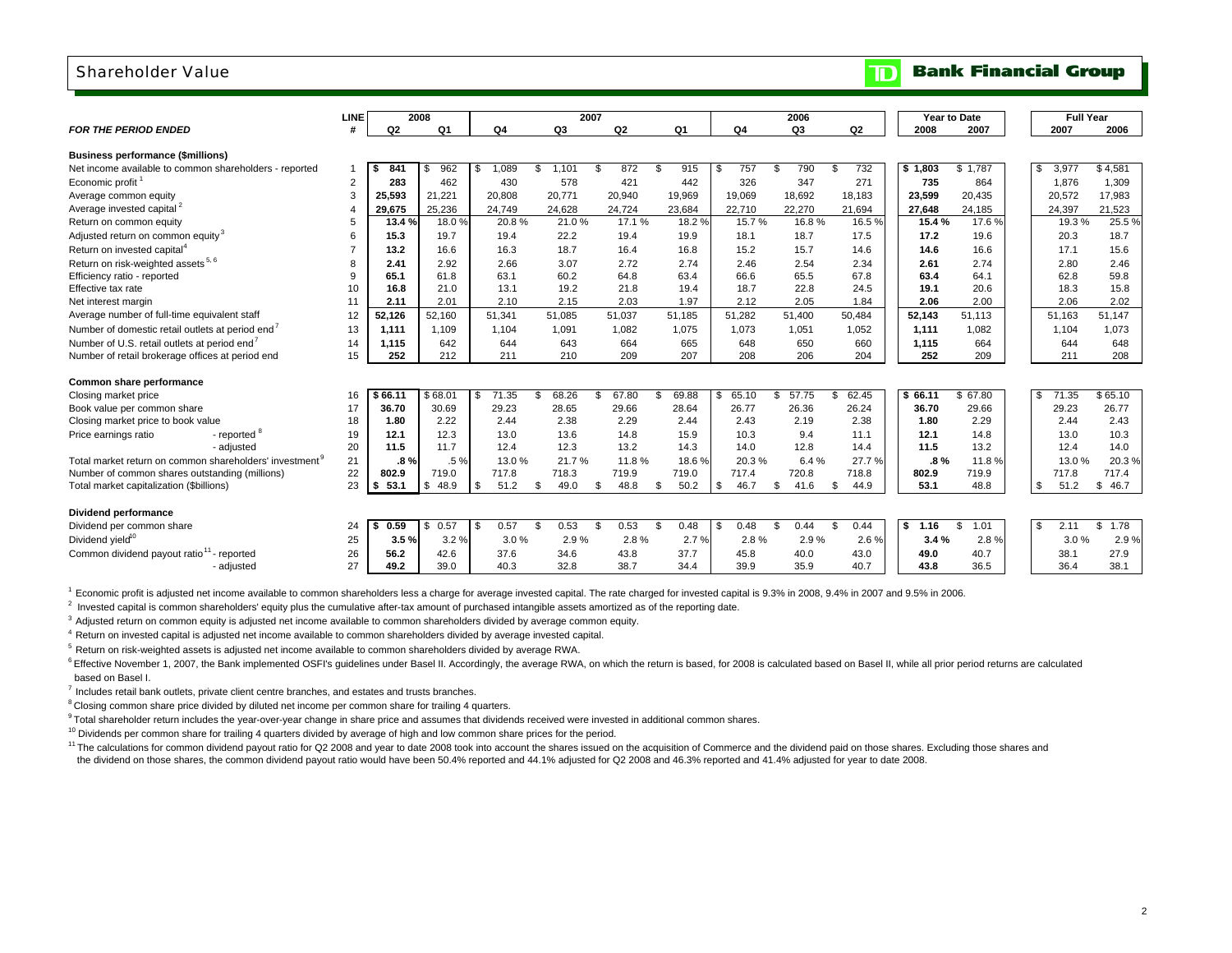## Adjustment for Items of Note, net of income taxes<sup>1</sup>

|                                                                                                                                                     | LINE           |             | 2008                     |    |        | 2007       |            |                |           |      | 2006 |                          |      |        | Year to Date |      |                    |        | <b>Full Year</b> |
|-----------------------------------------------------------------------------------------------------------------------------------------------------|----------------|-------------|--------------------------|----|--------|------------|------------|----------------|-----------|------|------|--------------------------|------|--------|--------------|------|--------------------|--------|------------------|
| <b>FOR THE PERIOD ENDED</b>                                                                                                                         | #              | Q2          | Q <sub>1</sub>           |    | Q4     | Q3         | Q2         | Q <sub>1</sub> | Q4        |      | Q3   | Q <sub>2</sub>           |      | 2008   |              | 2007 |                    | 2007   | 2006             |
| Items of note affecting net income (\$ millions)                                                                                                    |                |             |                          |    |        |            |            |                |           |      |      |                          |      |        |              |      |                    |        |                  |
| Amortization of intangibles                                                                                                                         |                | 92          | 75<br>S                  | -S | 99     | ٩٠         | 80         | 83             | 87        | ዳ    | 61   | 86<br>\$.                |      | 167    |              | 163  | \$.                | 353    | 316<br>\$        |
| Gain relating to restructuring of Visa <sup>2</sup>                                                                                                 | $\overline{2}$ |             |                          |    | (135)  |            |            |                |           |      |      |                          |      |        |              |      |                    | (135)  |                  |
| Dilution gain on Ameritrade transaction, net of costs                                                                                               | 3              |             |                          |    |        |            |            |                |           |      |      | 5                        |      |        |              |      |                    |        | (1,665)          |
| Dilution loss on the acquisition of Hudson by TD Banknorth                                                                                          |                |             |                          |    |        |            |            |                |           |      |      |                          |      |        |              |      |                    |        | 72               |
| Wholesale Banking restructuring charge                                                                                                              |                |             |                          |    |        |            |            |                |           |      |      |                          |      |        |              |      |                    |        | 35               |
| Balance sheet restructuring charge in TD Banknorth                                                                                                  |                |             |                          |    |        |            |            |                |           |      |      |                          |      |        |              |      |                    |        | 19               |
| TD Banknorth restructuring, privatization and merger-related charges <sup>3</sup>                                                                   |                |             |                          |    |        |            | 43         |                |           |      |      |                          |      |        |              | 43   |                    | 43     |                  |
| Restructuring and integration charges relating to the Commerce acquisition <sup>4</sup><br>Change in fair value of credit default swaps hedging the | 8              | 30          |                          |    |        |            |            |                |           |      |      |                          |      | 30     |              |      |                    |        |                  |
| corporate loan book, net of provision for credit losses <sup>5</sup>                                                                                | 9              |             | (25)                     |    |        | (30)       |            | 5              |           |      | 5    | (10)                     |      |        |              |      |                    | (30)   |                  |
|                                                                                                                                                     |                | (1)         |                          |    |        |            | (7)        |                |           |      |      |                          |      | (26)   |              | (2)  |                    |        | (7)              |
| Other tax items <sup>6</sup>                                                                                                                        | 10             |             | 20                       |    |        |            |            |                |           |      | 24   |                          |      | 20     |              |      |                    |        | 24               |
| Provision for insurance claims <sup>7</sup>                                                                                                         | 11             |             | 20                       |    |        |            |            |                |           |      |      |                          |      | 20     |              |      |                    |        |                  |
| Initial set up of specific allowance for credit card and overdraft loans                                                                            | 12             |             |                          |    |        |            |            |                | 18        |      |      |                          |      |        |              |      |                    |        | 18               |
| General allowance release                                                                                                                           | 13             |             |                          |    | (39)   |            |            |                |           |      |      | (39)                     |      |        |              |      |                    | (39)   | (39)             |
| Total                                                                                                                                               | 14             | \$121       | 90<br>\$                 | \$ | (73)   | 61<br>\$.  | \$116      | 88<br>\$       | \$<br>113 | £.   | 90   | 42<br>\$                 | - \$ | 211    |              | 204  | $\mathbf{\hat{s}}$ | 192    | (1,227)<br>\$    |
| Items of note affecting diluted earnings per share (\$) <sup>8</sup>                                                                                |                |             |                          |    |        |            |            |                |           |      |      |                          |      |        |              |      |                    |        |                  |
| Amortization of intangibles                                                                                                                         | 15             | 0.12        | 0.09<br>\$               |    | 0.14   | 0.13       | 0.11       | \$<br>0.11     | 0.12      | - \$ | 0.08 | <b>S</b><br>0.11         |      | 0.23   | - \$         | 0.22 | \$                 | 0.49   | 0.42<br><b>S</b> |
| Gain relating to restructuring of Visa <sup>2</sup>                                                                                                 | 16             |             | $\blacksquare$           |    | (0.19) |            |            |                |           |      |      | ٠                        |      |        |              |      |                    | (0.19) |                  |
| Dilution gain on Ameritrade transaction, net of costs                                                                                               | 17             |             |                          |    |        |            |            |                |           |      |      | 0.0                      |      |        |              |      |                    |        | (2.30)           |
| Dilution loss on the acquisition of Hudson by TD Banknorth                                                                                          | 18             |             |                          |    |        |            |            |                |           |      |      |                          |      |        |              |      |                    |        | 0.10             |
| Wholesale Banking restructuring charge                                                                                                              | 19             |             |                          |    |        |            |            |                |           |      |      |                          |      |        |              |      |                    |        | 0.05             |
| Balance sheet restructuring charge in TD Banknorth                                                                                                  | 20             |             |                          |    |        |            |            |                |           |      |      |                          |      |        |              |      |                    |        | 0.03             |
| TD Banknorth restructuring, privatization and merger-related charges <sup>3</sup>                                                                   | 21             |             |                          |    |        |            | 0.06       |                |           |      |      |                          |      |        |              | 0.06 |                    | 0.06   |                  |
| Restructuring and integration charges relating to the Commerce acquisition <sup>4</sup>                                                             | 22             | 0.04        | $\overline{\phantom{a}}$ |    |        |            |            |                |           |      |      |                          |      | 0.04   |              |      |                    |        | $\sim$           |
| Change in fair value of credit default swaps hedging the                                                                                            |                |             |                          |    |        |            |            |                |           |      |      |                          |      |        |              |      |                    |        |                  |
| corporate loan book, net of provision for credit losses <sup>5</sup>                                                                                | 23             |             | (0.03)                   |    |        | (0.04)     | (0.01)     | 0.01           | 0.01      |      | 0.01 | (0.01)                   |      | (0.04) |              |      |                    | (0.04) | (0.01)           |
| Other tax items <sup>6</sup>                                                                                                                        | 24             |             | 0.03                     |    |        |            |            |                |           |      | 0.03 |                          |      | 0.03   |              |      |                    |        | 0.03             |
| Provision for insurance claims <sup>7</sup>                                                                                                         | 25             |             | 0.03                     |    |        |            |            |                |           |      |      | $\overline{\phantom{a}}$ |      | 0.03   |              |      |                    |        |                  |
| Initial set up of specific allowance for credit card and overdraft loans                                                                            | 26             |             | $\overline{\phantom{a}}$ |    |        |            |            |                | 0.03      |      |      |                          |      |        |              |      |                    |        | 0.03             |
| General allowance release                                                                                                                           | 27             |             | $\overline{\phantom{a}}$ |    | (0.05) |            |            |                |           |      |      | (0.05)                   |      |        |              |      |                    | (0.05) | (0.05)           |
| TD Ameritrade timing impact                                                                                                                         | 28             |             |                          |    |        |            |            |                |           |      |      | 0.02                     |      |        |              |      |                    |        | 0.02             |
| Commerce timing impact <sup>9</sup>                                                                                                                 | 29             | 0.04        |                          |    |        |            |            |                |           |      |      |                          |      | 0.04   |              |      |                    |        | $\sim$           |
| Total                                                                                                                                               | 30             | 0.20<br>-\$ | \$                       |    | (0.10) | 0.09<br>\$ | 0.16<br>\$ | \$             | 0.16      | \$   | 0.12 | 0.08<br>- \$             | l \$ | 0.33   | - \$         | 0.28 | <b>S</b>           | 0.27   | (1.68)<br>- \$   |

 $1$  The adjustment for items of note, net of income taxes, is removed from reported earnings to compute adjusted earnings.

<sup>2</sup> As part of the alobal restructuring of Visa USA Inc.. Visa Canada Association and Visa International Service Association, which closed on October 3, 2007 (restructuring date), the Bank received shares of the new global exchange for the Bank's membership interest in Visa Canada Association. As required by the accounting standards, the shares the Bank received in Visa Inc. were measured at fair value and an estimated gain of \$135 million a recognized in the Corporate segment, based on results of an independent valuation of the shares. The gain may be subject to further adjustment based on the finalization of the Bank's ownership percentage in Visa Inc.

<sup>3</sup> The TD Banknorth restructuring, privatization and merger-related charges include the following: \$39 million TD Banknorth restructuring, privatization and merger-related charges included in U.S. Personal and Commercial footnote 3 on page 7 and the reconciliation of non-GAAP financial measures table in the second quarter 2007 Report to Shareholders); and \$4 million restructuring charge related to the transfer of functions from TD Bank USA USA) to TD Banknorth, included in the Corporate segment.

4 As a result of the acquisition of Commerce Bancorp, Inc. (Commerce) and related restructuring and integration initiatives undertaken, the Bank incurred restructuring and integration charges. Restructuring charges consist costs, the costs of amending certain executive employment and award agreements and the write-down of long-lived assets due to impairment. Integration charges consisted of costs related to employee retention, external profe consulting charges and marketing (including customer communication and rebranding). In the Interim Consolidated Statement of Income, the restructuring and integration charges are included in non-interest expenses.

<sup>5</sup> The Bank purchases credit default swaps (CDS) to hedge the credit risk in Wholesale Banking's corporate lending portfolio. These CDS do not qualify for hedge accounting treatment and, therefore, they are measured at fa fair value recognized in current period's earnings. The related loans are accounted for at amortized cost. Management believes that this asymmetry in the accounting treatment between CDS and loans would result in periodic volatility which is not indicative of the economics of the corporate loan portfolio or the underlying business performance in Wholesale Banking. As a result, the CDS are accounted for on an accrual basis in the Wholesale B gains and losses on the CDS, in excess of the accrued cost, are reported in the Corporate segment. Adjusted earnings excludes the gains and losses on the CDS in excess of the accrued cost. When a credit event occurs in the book that has an associated CDS hedge, the provision for credit losses (PCL) related to the portion that was hedged via the CDS is netted against this item of note. During Q1 2008, the change in the fair value of CDS, net net gain of \$38 million before tax (\$25 million after tax). The item of note included a change in fair value of CDS of \$55 million before tax (\$36 million after tax), net of PCL of approximately \$17 million before tax (\$11 Q1 2007, this item was described as "Hedging impact due to AcG-13". As part of the adoption of the new financial instruments standards, the quidance under Accounting Guideline 13: Hedging Relationships (AcG-13) was replace Institute of Chartered Accountants (CICA) Handbook Section 3865, Hedges.

 $6$  The negative impact of future tax reduction on adjusted earnings is included in "Other tax items".

7 The provision for insurance claims relates to a recent court decision in Alberta. The Alberta government's legislation effectively capping minor injury insurance claims was challenged and held to be unconstitutional. Whi has appealed the decision, the ultimate outcome remains uncertain. As a result, the Bank accrued an additional actuarial liability for potential claims in Q1 2008.

<sup>8</sup> EPS impact is computed by dividing items of note by the weighted-average number of shares outstanding during the period. As a result, the sum of the quarterly EPS impact may not equal the year-to-date EPS impact.

<sup>9</sup> The diluted earnings per share figures do not include Commerce earnings for the month of April 2008 because there is a one month lag between fiscal quarter ends, while share issuance on close

resulted in a one-time negative earnings impact of 4 cents per share.

**Bank Financial Group**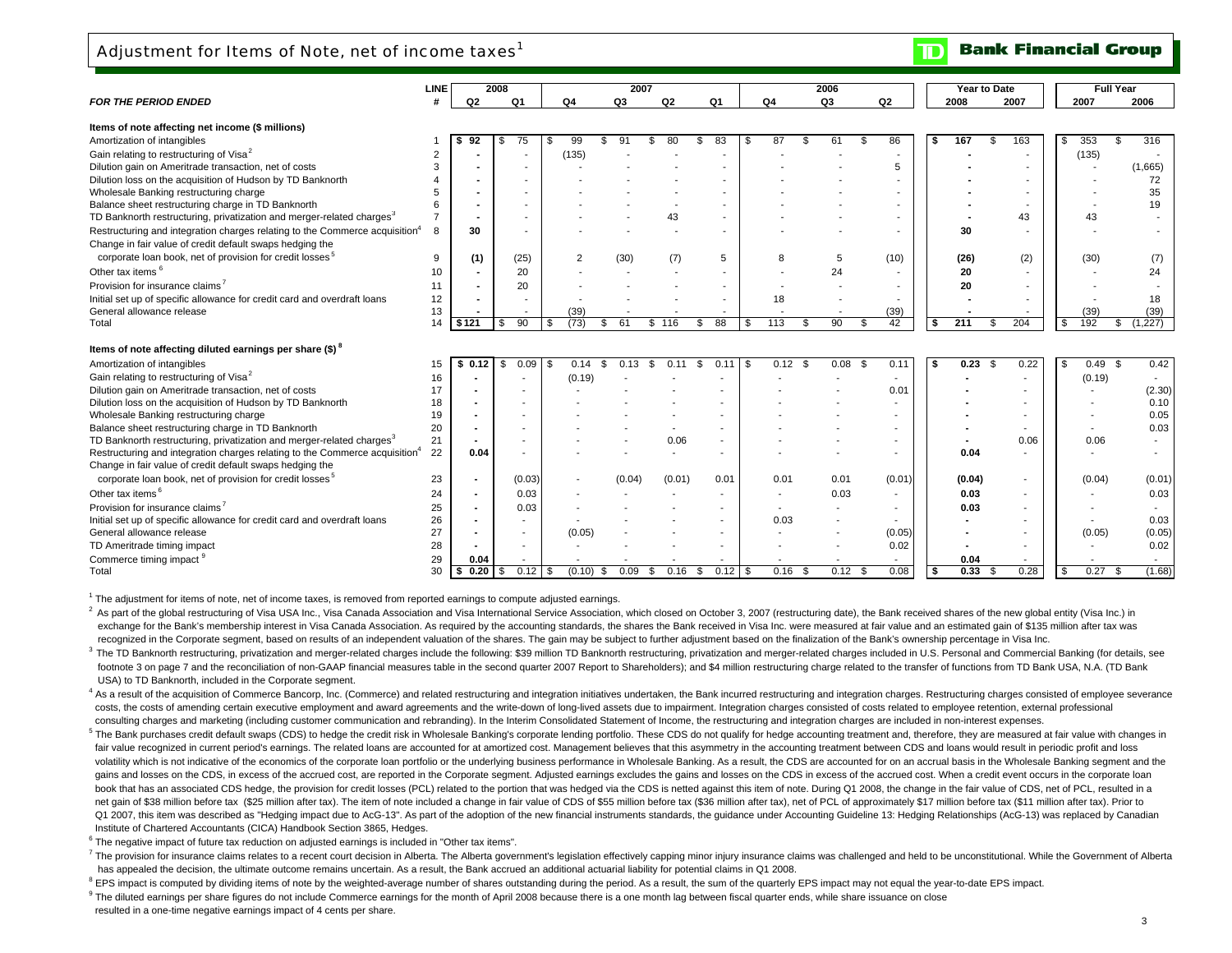## Segmented Results Summary

#### **Bank Financial Group**  $\mathbf{D}$

**RESULTS OF OPERATIONS (\$millions)**

|                                                       | <b>LINE</b> |                | 2008 |                |                |                | 2007 |       |                |     |                | 2006           |                |    | Year to Date |         |    | <b>Full Year</b> |                |
|-------------------------------------------------------|-------------|----------------|------|----------------|----------------|----------------|------|-------|----------------|-----|----------------|----------------|----------------|----|--------------|---------|----|------------------|----------------|
| <b>FOR THE PERIOD ENDED</b>                           |             | Q <sub>2</sub> |      | Q <sub>1</sub> | Q4             | Q <sub>3</sub> |      | Q2    | Q <sub>1</sub> |     | Q <sub>4</sub> | Q <sub>3</sub> | Q <sub>2</sub> |    | 2008         | 2007    |    | 2007             | 2006           |
| Net income - adjusted (where applicable)              |             |                |      |                |                |                |      |       |                |     |                |                |                |    |              |         |    |                  |                |
| Canadian Personal and Commercial Banking              |             | 582            |      | 598            | 572            | 597            | £    | 540   | 544            | -SS | 501            | 524            | 465            | s. | 1,180        | \$1,084 | S  | 2,253            | ,966           |
| Wealth Management                                     | 2           | 182            |      | 216            | 194            | 185            |      | 197   | 186            |     | 148            | 152            | 152            |    | 398          | 383     |    | 762              | 590            |
| U.S. Personal and Commercial Banking                  | 3           | 130            |      | 127            | 124            | 109            |      | 62    | 64             |     | 63             | 68             | 59             |    | 257          | 126     |    | 359              | 255            |
| <b>Total Retail</b>                                   |             | 894            |      | 941            | 890            | 891            |      | 799   | 794            |     | 712            | 744            | 676            |    | 1,835        | 1.593   |    | 3.374            | 2.811          |
| Wholesale Banking                                     | 5           | 93             |      | 163            | 157            | 253            |      | 217   | 197            |     | 146            | 179            | 140            |    | 256          | 414     |    | 824              | 664            |
| Corporate                                             |             | (14)           |      | (44)           | (26)           | 20             |      | (21)  | 18             |     | 17             | (37)           | (36)           |    | (58)         | (3)     |    | (9)              | (99)           |
| <b>Total Bank</b>                                     |             | 973            | \$   | 1.060          | .021           | \$<br>1.164    |      | 995   | 1,009          |     | 875            | 886            | 780            | \$ | 2,033        | \$2,004 | \$ | 4,189            | \$<br>3,376    |
| Return on invested capital                            |             |                |      |                |                |                |      |       |                |     |                |                |                |    |              |         |    |                  |                |
| Canadian Personal and Commercial Banking              | 8           | 28.7%          |      | 29.0%          | 26.8%          | 28.3%          |      | 26.9% | 26.4%          |     | 24.7%          | 26.2%          | 25.1%          |    | 28.8%        | 26.6%   |    | 27.1%            | 25.2%          |
| Wealth Management                                     | 9           | 19.4           |      | 23.0           | 19.8           | 18.6           |      | 21.7  | 20.1           |     | 15.8           | 17.9           | 26.0           |    | 21.2         | 20.9    |    | 20.0             | 19.5           |
| U.S. Personal and Commercial Banking                  | 10          | 5.9            |      | 5.7            | 5.1            | 4.7            |      | 3.8   | 4.3            |     | 4.2            | 4.6            | 4.4            |    | 5.8          | 4.0     |    | 4.6              | 4.6            |
| <b>Wholesale Banking</b>                              | 11          | 10.7           |      | 20.9           | 20.6           | 37.3           |      | 33.6  | 30.2           |     | 23.5           | 29.4           | 24.6           |    | 15.5         | 31.9    |    | 30.1             | 27.9           |
| <b>Total Bank</b>                                     | 12          | 13.2%          |      | 16.6%          | 16.3%          | 18.7%          |      | 16.4% | 16.8%          |     | 15.2%          | 15.7%          | 14.6%          |    | 14.6 %       | 16.6%   |    | 17.1 %           | 15.6%          |
| Percentage of net income mix <sup>1</sup>             |             |                |      |                |                |                |      |       |                |     |                |                |                |    |              |         |    |                  |                |
| <b>Total retail</b>                                   | 13          | 91 %           |      | 85 %           | 85 %           | 78%            |      | 79 %  | 80%            |     | 83%            | 81 %           | 83%            |    | 88%          | 79 %    |    | 80%              | 81%            |
| <b>Wholesale Banking</b>                              | 14          | g              |      | 15             | 15             | 22             |      | 21    | 20             |     | 17             | 19             | 17             |    | 12           | 21      |    | 20               | 19             |
| <b>Total Bank</b>                                     | 15          | 100 %          |      | 100 %          | 100 %          | 100 %          |      | 100 % | 100 %          |     | 100 %          | 100 %          | 100 %          |    | 100 %        | 100 %   |    | 100 %            | 100 %          |
| Geographic contribution to total revenue <sup>2</sup> |             |                |      |                |                |                |      |       |                |     |                |                |                |    |              |         |    |                  |                |
| Canada                                                | 16          | <b>78%</b>     |      | 75 %           | 79 %           | 71 %           |      | 74 %  | 73%            |     | 77 %           | 70 %           | 74 %           |    | <b>76 %</b>  | 74 %    |    | 74 %             | 73 %           |
| <b>United States</b>                                  | 17          | 14             |      | 17             | 14             | 18             |      | 18    | 17             |     | 17             | 22             | 18             |    | 16           | 18      |    | 17               | 20             |
| Other                                                 | 18          |                |      | 8              | $\overline{ }$ | 11             |      | 8     | 10             |     | 6              | 8              | 8              |    | 8            | 8       |    | 9                | $\overline{7}$ |
| <b>Total Bank</b>                                     | 19          | 100 %          |      | 100 %          | 100 %          | 100 %          |      | 100 % | 100 %          |     | 100 %          | 100 %          | 100 %          |    | 100%         | 100 %   |    | 100 %            | 100 %          |

<sup>1</sup> Percentages exclude Corporate segment results.

 $2$  TEB amounts and dilution gains on net investments are not included.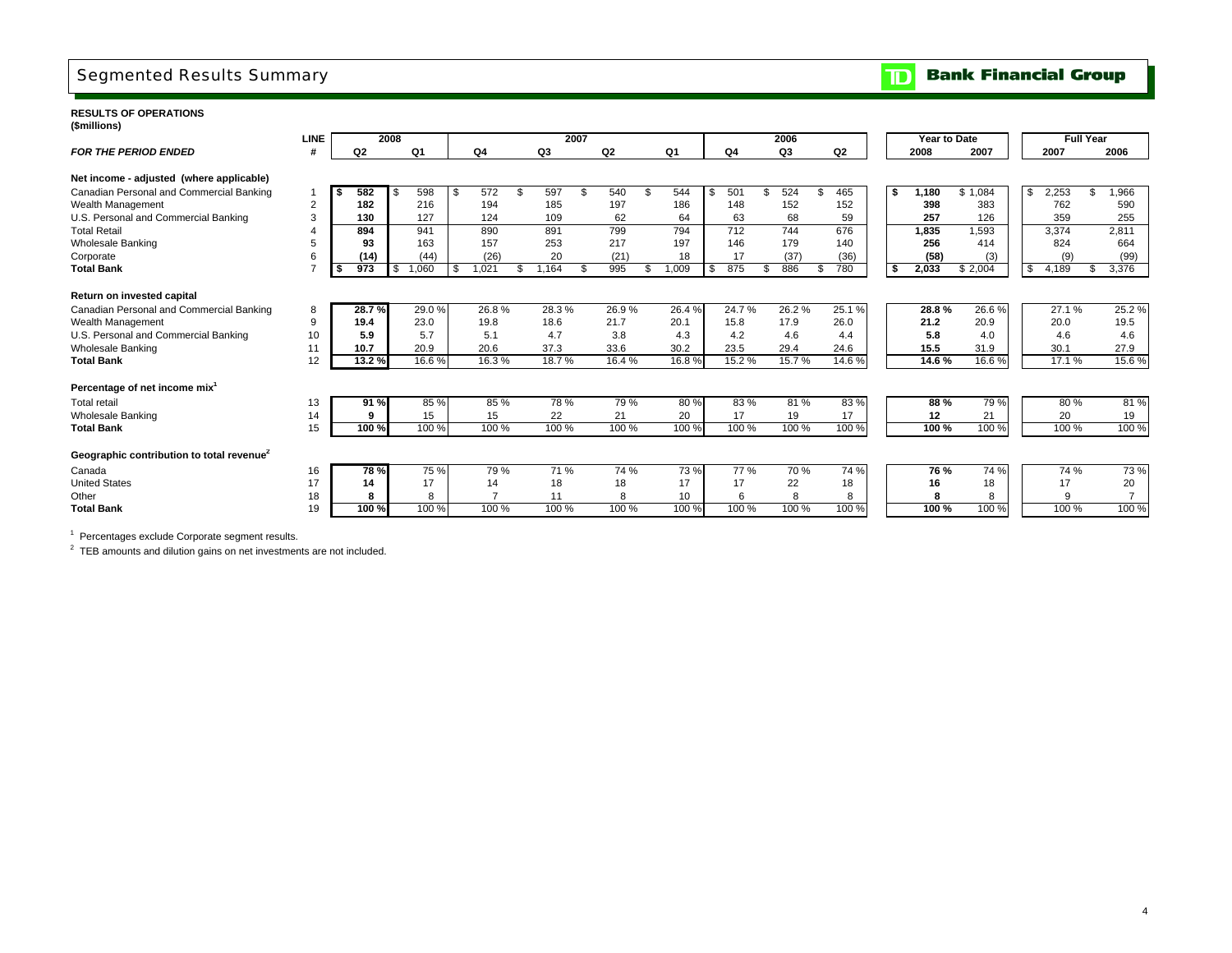## Canadian Personal and Commercial Banking Segment

#### **RESULTS OF OPERATIONS(\$millions)**

|                                                       | LINE |      |        | 2008 |        |               |        |      | 2007   |     |                |        |                | 2006           |     |         | Year to Date |           |          | <b>Full Year</b> |             |
|-------------------------------------------------------|------|------|--------|------|--------|---------------|--------|------|--------|-----|----------------|--------|----------------|----------------|-----|---------|--------------|-----------|----------|------------------|-------------|
| <b>FOR THE PERIOD ENDED</b>                           |      |      | Q2     |      | Q1     |               | Q4     |      | Q3     |     | Q <sub>2</sub> | Q1     | Q <sub>4</sub> | Q <sub>3</sub> |     | Q2      | 2008         | 2007      |          | 2007             | 2006        |
|                                                       |      |      |        |      |        |               |        |      |        |     |                |        |                |                |     |         |              |           |          |                  |             |
| Net interest income                                   |      | s.   | 1.402  | S.   | 1.414  | . \$          | .408   |      | .388   |     | .298           | 1,307  | \$<br>,295     | \$1,260        |     | \$1,147 | \$2,816      | \$2,605   | <b>S</b> | 5.401            | 4,879       |
| Other income                                          | 2    |      | 732    |      | 733    |               | 744    |      | 713    |     | 688            | 703    | 653            | 669            |     | 624     | 1,465        | 1,391     |          | 2,848            | 2,573       |
| Total revenue                                         |      |      | 2.134  |      | 2,147  |               | 2,152  |      | 2,101  |     | 1,986          | 2,010  | 1,948          | 1,929          |     | 1.771   | 4,281        | 3,996     |          | 8.249            | 7,452       |
| Provision for credit losses                           |      |      | 191    |      | 172    |               | 176    |      | 151    |     | 143            | 138    | 132            | 104            |     | 78      | 363          | 281       |          | 608              | 413         |
| Non-interest expenses                                 |      |      | 1.095  |      | 1.096  |               | 1.114  |      | 1,050  |     | 1,033          | 1,059  | 1,068          | 1,039          |     | 994     | 2,191        | 2,092     |          | 4.256            | 4,086       |
| Net income before income taxes                        |      |      | 848    |      | 879    |               | 862    |      | 900    |     | 810            | 813    | 748            | 786            |     | 699     | 1.727        | 1.623     |          | 3,385            | 2,953       |
| Income taxes                                          |      |      | 266    |      | 281    |               | 290    |      | 303    |     | 270            | 269    | 247            | 262            |     | 234     | 547          | 539       |          | 1.132            | 987         |
| Net income - reported                                 |      |      | 582    |      | 598    |               | 572    |      | 597    |     | 540            | 544    | 501            | 524            |     | 465     | 1,180        | 1,084     |          | 2,253            | 1,966       |
| Adjustment for items of note, net of income taxes     | 9    |      |        |      |        |               |        |      |        |     |                |        |                |                |     |         |              |           |          |                  |             |
| Net income - adjusted                                 | 10   | \$   | 582    | \$   | 598    | \$            | 572    | - \$ | 597    |     | 540            | 544    | \$<br>501      | \$<br>524      | \$  | 465     | \$<br>1,180  | \$1,084   | <b>S</b> | 2,253            | \$<br>1,966 |
|                                                       |      |      |        |      |        |               |        |      |        |     |                |        |                |                |     |         |              |           |          |                  |             |
| Average invested capital (\$billions)                 |      | l \$ | 8.3    |      | 8.2    | . \$          | 8.5    |      | 8.4    |     | 8.2            | 8.2    | \$<br>8.0      | 7.9            |     | 7.6     | \$<br>8.3    | 8.2<br>\$ | <b>S</b> | 8.3              | \$<br>7.8   |
| Economic profit <sup>1</sup>                          | 12   |      | 410    |      | 422    |               | 391    |      | 418    |     | 369            | 369    | 328            | 354            |     | 307     | 832          | 738       |          | 1,547            | 1,303       |
| Return on invested capital                            | 13   |      | 28.7%  |      | 29.0%  |               | 26.8%  |      | 28.3%  |     | 26.9%          | 26.4%  | 24.7%          | 26.2%          |     | 25.1%   | 28.8%        | 26.6%     |          | 27.1 %           | 25.2%       |
|                                                       |      |      |        |      |        |               |        |      |        |     |                |        |                |                |     |         |              |           |          |                  |             |
| Key performance indicators (\$billions)               |      |      |        |      |        |               |        |      |        |     |                |        |                |                |     |         |              |           |          |                  |             |
| Risk-weighted assets <sup>2, 3</sup>                  | 14   | s.   | 53     |      | 54     | $\mathfrak s$ | 68     | . ጽ  | 68     | \$. | 65             | 66     | \$<br>65       | 65             | \$. | 61      | \$<br>53     | \$<br>65  | <b>S</b> | 68               | \$<br>65    |
| Average loans - personal                              | 15   |      | 129    |      | 126    |               | 120    |      | 115    |     | 111            | 110    | 111            | 111            |     | 109     | 128          | 110       |          | 114              | 110         |
| Average loans and acceptances - business              | 16   |      | 22     |      | 20     |               | 20     |      | 20     |     | 19             | 18     | 18             | 18             |     | 18      | 21           | 19        |          | 19               | 18          |
| Average securitized loans                             | 17   |      | 45     |      | 45     |               | 46     |      | 47     |     | 46             | 44     | 39             | 35             |     | 33      | 45           | 45        |          | 46               | 35          |
| Average deposits - personal                           | 18   |      | 108    |      | 104    |               | 103    |      | 102    |     | 101            | 101    | 100            | 98             |     | 96      | 106          | 101       |          | 102              | 97          |
| Average deposits - business                           | 19   |      | 41     |      | 40     |               | 40     |      | 39     |     | 37             | 38     | 36             | 36             |     | 34      | 41           | 38        |          | 39               | 35          |
| Margin on avg. earning assets inc. securitized assets | 20   |      | 2.96%  |      | 2.98%  |               | 3.03%  |      | 3.07%  |     | 3.05%          | 3.03%  | 3.07%          | 3.08%          |     | 2.98%   | 2.97%        | 3.04%     |          | 3.05%            | 3.04%       |
| Efficiency ratio                                      | 21   |      | 51.3%  |      | 51.0%  |               | 51.8%  |      | 50.0%  |     | 52.0%          | 52.7%  | 54.8%          | 53.9%          |     | 56.1%   | 51.2%        | 52.4%     |          | 51.6%            | 54.8%       |
| Average number of full-time equivalent staff          | 22   |      | 31,720 |      | 31,896 |               | 31,131 |      | 30,620 |     | 30,138         | 30,413 | 29,805         | 29,686         |     | 29,402  | 31.808       | 30,278    |          | 30,576           | 29,602      |

 $1$  The rate charged for invested capital is 8.5% in 2008, 8.5% in 2007, and 8.5% in 2006.

<sup>2</sup> Balances prior to Q4 2006 have been reclassified from Corporate segment.

 $3$  Effective November 1, 2007, the Bank implemented OSFI's quidelines under Basel II. Accordingly, the numbers for 2008 are based on Basel II, while all prior period numbers are based on Basel I.

Canadian Personal and Commercial Banking comprises our personal and business banking businesses in Canada as well as our automotive purchasing and consumer installment loan services and our global insurance operations (excluding the U.S.). Under the TD Canada Trust brand, the retail operations provide a full range of financial products and services to approximately 11 million personal and small business customers. Products and services provided - anywhere, anytime - through telephone and internet banking, more than 2,600 automated banking machines and a network of over 1,070 branches located across Canada. Under the TD Insurance and TD Meloche Monnex brands, the Bank offers a broad range of insurance products, including home and automobile coverage, life and health insurance, as well as credit protection coverage on TD Canada Trust lending products. TD Commercial Banking serves the needs of medium-sized Canadian businesses, customizing a broad range of products and services to meet their financing, investment, cash management, international trade and day-to-day banking needs.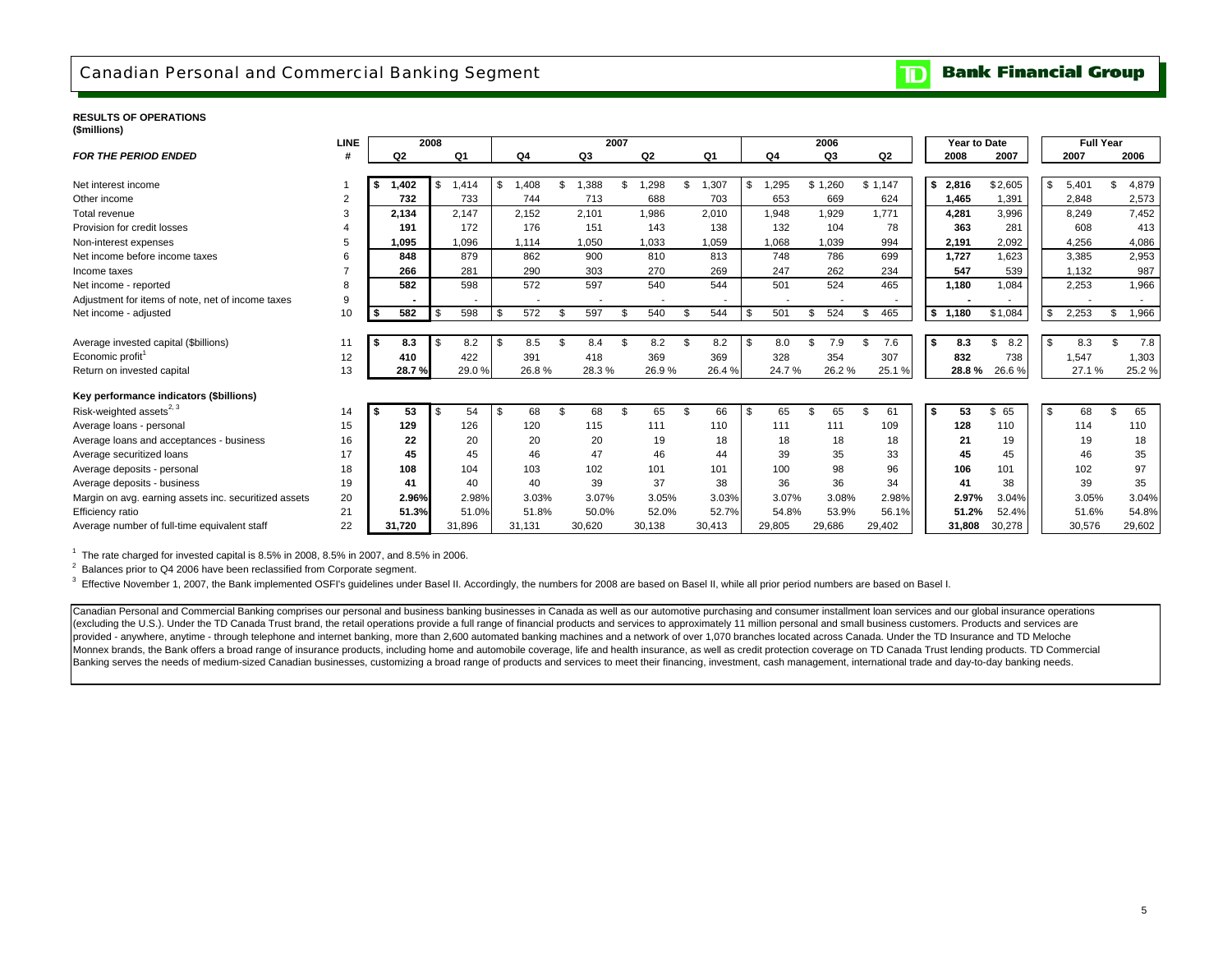## Wealth Management Segment<sup>1</sup>

#### **Bank Financial Group**  $\mathbf{D}% _{T}=\mathbf{D}_{T}\times\mathbf{D}_{T}$

### **RESULTS OF OPERATIONS**

| (\$millions) |  |
|--------------|--|

|                                                                              | <b>LINE</b>    |            | 2008        |       |       | 2007       |          |                          |            | 2006      |       |       | Year to Date |        |      |       | <b>Full Year</b> |  |
|------------------------------------------------------------------------------|----------------|------------|-------------|-------|-------|------------|----------|--------------------------|------------|-----------|-------|-------|--------------|--------|------|-------|------------------|--|
| <b>FOR THE PERIOD ENDED</b>                                                  |                | Q2         | Q1          | Q4    | Q3    | Q2         | Q1       |                          | Q4         | Q3        |       | Q2    | 2008         | 2007   |      | 2007  | 2006             |  |
|                                                                              |                |            |             |       |       |            |          |                          |            |           |       |       |              |        |      |       |                  |  |
| Net interest income                                                          |                | 82         | 88          | 83    | 80    | 78         | 77       |                          | 69         |           | 68    | 62    | 170          | \$155  | £.   | 318   | 377              |  |
| Brokerage commissions and other income                                       | $\overline{2}$ | 476        | 482         | 498   | 507   | 516        | 474      |                          | 435        | 424       |       | 460   | 958          | 990    |      | 1,995 | 1,883            |  |
| Total revenue                                                                | 3              | 558        | 570         | 581   | 587   | 594        | 551      |                          | 504        | 492       |       | 522   | 1,128        | .145   |      | 2,313 | 2,260            |  |
| Non-interest expenses                                                        |                | 387        | 379         | 399   | 395   | 393        | 364      |                          | 357        | 344       |       | 349   | 766          | 757    |      | 1,551 | 1,575            |  |
| Net income before income taxes                                               | 5              | 171        | 191         | 182   | 192   | 201        | 187      |                          | 147        | 148       |       | 173   | 362          | 388    |      | 762   | 685              |  |
| Income taxes                                                                 | 6              | 56         | 63          | 63    | 66    | 67         | 65       |                          | 52         | 51        |       | 60    | 119          | 132    |      | 261   | 242              |  |
| Equity in net income of associated company, net of income taxes <sup>2</sup> |                | 67         | 88          | 75    | 59    | 63         | 64       |                          | 53         |           | 55    | 39    | 155          | 127    |      | 261   | 147              |  |
| Net income (loss) - reported                                                 | 8              | 182        | 216         | 194   | 185   | 197        | 186      |                          | 148        | 152       |       | 152   | 398          | 383    |      | 762   | 590              |  |
| Adjustment for items of note, net of income taxes                            | 9              |            | ۰           |       |       |            |          | $\overline{\phantom{a}}$ |            |           |       | ٠     |              |        |      |       |                  |  |
| Net income (loss) - adjusted                                                 | 10             | 182        | 216<br>- \$ | 194   | 185   | 197<br>-55 | 186<br>S |                          | \$<br>148  | 152<br>s. | \$    | 152   | 398          | \$383  | - \$ | 762   | 590<br>- 35      |  |
|                                                                              |                |            |             |       |       |            |          |                          |            |           |       |       |              |        |      |       |                  |  |
| Average invested capital (\$billions)                                        | 11             | 3.8<br>- 5 | 3.7<br>- \$ | 3.9   |       | 3.7        | 3.7      |                          | 3.7<br>\$. | 3.4       |       | 2.4   | 3.8          | \$3.7  | - 35 | 3.8   | 3.0              |  |
| Economic profit (loss) <sup>3</sup>                                          | 12             | 84         | 117         | 91    | 80    | 102        | 89       |                          | 44         |           | 59    | 90    | 201          | 191    |      | 362   | 257              |  |
| Return on invested capital                                                   | 13             | 19.4 %     | 23.0%       | 19.8% | 18.6% | 21.7%      | 20.1%    |                          | 15.8%      |           | 17.9% | 26.0% | 21.2%        | 20.9%  |      | 20.0% | 19.5%            |  |
|                                                                              |                |            |             |       |       |            |          |                          |            |           |       |       |              |        |      |       |                  |  |
| Key performance indicators (\$billions)                                      |                |            |             |       |       |            |          |                          |            |           |       |       |              |        |      |       |                  |  |
| Risk-weighted assets <sup>4</sup>                                            | 14             | 8          | 8           |       |       |            |          |                          |            |           |       |       |              | 5      |      |       |                  |  |
| Assets under administration                                                  | 15             | 187        | 178         | 185   | 177   | 175        | 169      |                          | 161        | 153       |       | 154   | 187          | 175    | -9   | 185   | 161              |  |
| Assets under management                                                      | 16             | 174        | 170         | 160   | 160   | 163        | 157      |                          | 151        | 143       |       | 139   | 174          | 163    |      | 160   | 151              |  |
| Efficiency ratio                                                             | 17             | 69.4 %     | 66.5%       | 68.7% | 67.3% | 66.2%      | 66.1%    |                          | 70.8%      |           | 69.9% | 66.9% | 67.9%        | 66.1 % |      | 67.1% | 69.7%            |  |
| Average number of full-time equivalent staff                                 | 18             | 6,180      | 6,189       | 6,004 | 5,936 | 5,994      | 5,870    |                          | 5,785      | 5,783     |       | 5,698 | 6,185        | 5,932  |      | 5,951 | 6,265            |  |

<sup>1</sup> On January 24, 2006, TD Bank completed the sale of TD Waterhouse U.S.A. brokerage operations to Ameritrade Holding Corporation (Ameritrade), and acquired 100% of Ameritrade's Canadian brokerage operations.

<sup>2</sup> The equity in net income of an associated company includes net impact of internal management adjustments which are reclassified to other reporting lines in the Corporate segment.

<sup>3</sup> The rates charged for invested capital for the domestic Wealth Management, Canada Discount Brokerage, and U.S. and International businesses are, respectively, 9.5%, 9.5% and 12.0% in 2008; 9.5%, 9.5% and 12.0% in 2008; 9.5%, 9.5% and 13.0% in 2006. The rate charged for invested capital for the TD Ameritrade business line is 11.0% in 2008, 11.0% in 2007 and 12.0% for 2006.

<sup>4</sup> Effective November 1, 2007, the Bank implemented OSFI's guidelines under Basel II. Accordingly, the numbers for 2008 are based on Basel II, while all prior period numbers are based on Basel I.

Wealth Management provides a wide array of investment products and services through different brands to a large and diverse retail and institutional client base around the world. Wealth Management is composed of a number of advisory, distribution and asset management businesses, including TD Waterhouse and TD Mutual Funds, and is one of Canada's largest asset managers. Through Wealth Management's discount brokerage channels (including the Bank's investment in TD Ameritrade), it serves customers in Canada, the U.S. and the United Kingdom. In Canada, Discount Brokerage, Financial Planning, Private Investment Advice and Private Client Services service the needs of different retail customer segments through all stages of their investing life cycle.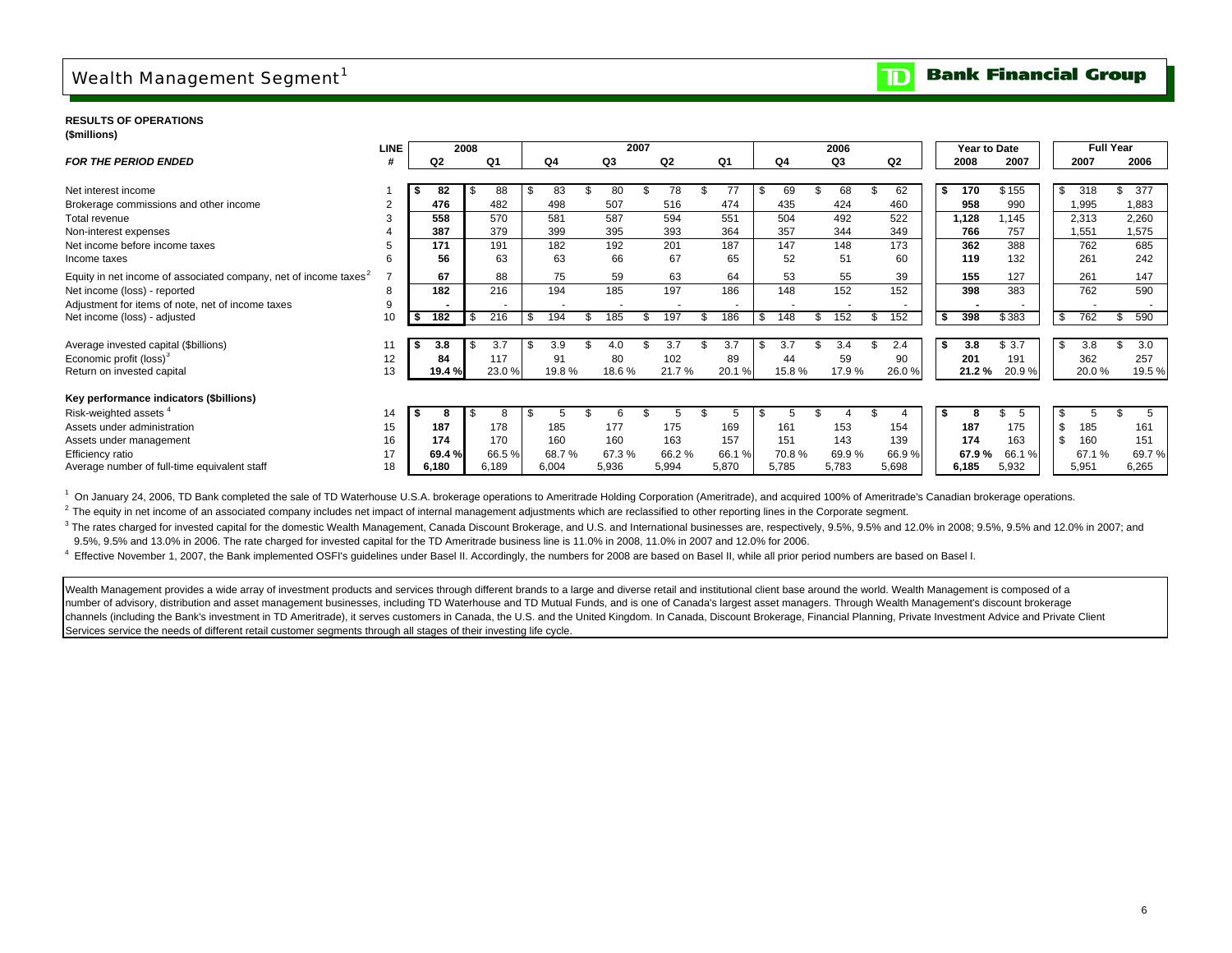## U.S. Personal and Commercial Banking Segment<sup>1, 2</sup>

#### **RESULTS OF OPERATIONS(\$millions)**

| ( <del>www.urity)</del>                           | LINE           |      |                | 2008 |                |           |     |       | 2007           |       |                          |             |                |              | 2006  |          |    | Year to Date |           |              | <b>Full Year</b> |       |
|---------------------------------------------------|----------------|------|----------------|------|----------------|-----------|-----|-------|----------------|-------|--------------------------|-------------|----------------|--------------|-------|----------|----|--------------|-----------|--------------|------------------|-------|
| <b>FOR THE PERIOD ENDED</b>                       |                |      | Q <sub>2</sub> |      | Q <sub>1</sub> | Q4        |     | Q3    |                | Q2    | Q1                       |             | Q <sub>4</sub> |              | Q3    | Q2       |    | 2008         | 2007      | 2007         |                  | 2006  |
|                                                   |                |      |                |      |                |           |     |       |                |       |                          |             |                |              |       |          |    |              |           |              |                  |       |
| Net interest income                               |                |      | 309            | \$.  | 312            | \$<br>335 | . ፍ | 338   | $\mathfrak{L}$ | 351   | 341                      | . <b>\$</b> | 337            |              | 342   | 327      | \$ | 621          | 692<br>\$ | 1,365<br>\$. |                  | 1,290 |
| Other income                                      | $\overline{2}$ |      | 166            |      | 140            | 140       |     | 145   |                | 153   | 145                      |             | 141            |              | 142   | 134      |    | 306          | 298       | 583          |                  | 490   |
| Total revenue                                     | 3              |      | 475            |      | 452            | 475       |     | 483   |                | 504   | 486                      |             | 478            |              | 484   | 461      |    | 927          | 990       | 1.948        |                  | 1.780 |
| Provision for credit losses                       |                |      | 46             |      | 26             | 35        |     | 33    |                | 35    | 17                       |             | 15             |              | 10    | 8        |    | 72           | 52        | 120          |                  | 40    |
| Non-interest expenses                             | 5              |      | 294            |      | 238            | 263       |     | 275   |                | 384   | 299                      |             | 294            |              | 284   | 284      |    | 532          | 683       | 1.221        |                  | 1,087 |
| Net income before income taxes                    | 6              |      | 135            |      | 188            | 177       |     | 175   |                | 85    | 170                      |             | 169            |              | 190   | 169      |    | 323          | 255       | 607          |                  | 653   |
| Income taxes                                      |                |      | 35             |      | 61             | 53        |     | 57    |                | 31    | 55                       |             | 55             |              | 65    | 60       |    | 96           | 86        | 196          |                  | 222   |
| Non-controlling interests in subsidiaries         | 8              |      |                |      |                |           |     | -9    |                | 31    | 51                       |             | 51             |              | 57    | 50       |    |              | 82        | 91           |                  | 195   |
| Net income - reported                             | 9              |      | 100            | \$   | 127            | \$<br>124 | \$  | 109   | \$             | 23    | \$<br>64                 | -S          | 63             | $\mathbf{s}$ | 68    | \$<br>59 | s. | 227          | 87<br>\$  | \$<br>320    |                  | 236   |
| Adjustment for items of note, net of income taxes |                |      |                |      |                |           |     |       |                |       |                          |             |                |              |       |          |    |              |           |              |                  |       |
| and non-controlling interests <sup>3</sup>        | 10             |      | 30             |      |                |           |     |       |                | 39    | $\overline{\phantom{a}}$ |             |                |              |       |          |    | 30           | 39        | 39           |                  | 19    |
| Net income - adjusted                             | 11             | ∣ S  | 130            | \$.  | 127            | \$<br>124 | S   | 109   | \$.            | 62    | 64                       | $\sqrt{3}$  | 63             | -S           | 68    | \$<br>59 | \$ | 257          | 126<br>\$ | 359<br>\$    |                  | 255   |
|                                                   |                |      |                |      |                |           |     |       |                |       |                          |             |                |              |       |          |    |              |           |              |                  |       |
| Average invested capital (\$billions)             | 12             |      | 9.0            | \$.  | 8.8            | \$<br>9.6 | . ፍ | 9.2   | £.             | 6.7   | 5.9                      | ∣\$         | 5.8            |              | 5.9   | 5.5      | S. | 8.9          | 6.3       | \$<br>7.9    |                  | 5.5   |
| Economic profit / (loss) <sup>4</sup>             | 13             |      | (69)           |      | (74)           | (95)      |     | (100) |                | (84)  | (70)                     |             | (70)           |              | (65)  | (61)     |    | (143)        | (154)     | (349)        |                  | (239) |
| Return on invested capital <sup>4</sup>           | 14             |      | 5.9%           |      | 5.7%           | 5.1%      |     | 4.7%  |                | 3.8%  | 4.3%                     |             | 4.2%           |              | 4.6%  | 4.4 %    |    | 5.8%         | 4.0%      |              | 4.6%             | 4.6%  |
|                                                   |                |      |                |      |                |           |     |       |                |       |                          |             |                |              |       |          |    |              |           |              |                  |       |
| Key performance indicators (\$billions)           |                |      |                |      |                |           |     |       |                |       |                          |             |                |              |       |          |    |              |           |              |                  |       |
| Risk-weighted assets <sup>5, 6</sup>              | 15             | ∣ \$ | 66             | \$.  | 35             | \$<br>31  | \$. | 33    | \$.            | 35    | 35                       | \$          | 32             | .ኖ           | 32    | \$<br>34 | \$ | 66           | 35        | 31<br>S.     | \$.              | 32    |
| Average loans                                     | 16             |      | 27             |      | 26             | 27        |     | 29    |                | 31    | 29                       |             | 28             |              | 28    | 27       |    | 27           | 30        | 29           |                  | 27    |
| Average deposits <sup>7</sup>                     | 17             |      | 28             |      | 28             | 30        |     | 31    |                | 33    | 31                       |             | 31             |              | 32    | 32       |    | 28           | 32        | 31           |                  | 30    |
| Margin on average earning assets'                 | 18             |      | 3.73%          |      | 3.88%          | 4.00 %    |     | 3.86% |                | 3.89% | 3.95 %                   |             | 4.01%          |              | 4.07% | 3.83%    |    | 3.81 %       | 3.92 %    |              | 3.93 %           | 3.97% |
| Efficiency ratio                                  | 19             |      | 61.9%          |      | 52.7%          | 55.4%     |     | 56.9% |                | 76.2% | 61.5%                    |             | 61.5%          |              | 58.7% | 61.6%    |    | 57.4%        | 69.0%     |              | 62.7%            | 61.1% |
| Average number of full-time equivalent staff      | 20             |      | 8.099          |      | 8,019          | 8,032     |     | 8,281 |                | 8,701 | 8,672                    |             | 8,907          |              | 9,129 | 8,581    |    | 8,059        | 8,687     | 8,422        |                  | 8,483 |

 $1$  On January 31, 2006. TD Banknorth completed the acquisition of Hudson. On January 1, 2007. TD Banknorth completed the acquisition of Interchange. On April 20, 2007, the Bank completed the privatization of TD Banknorth results of TD Bank USA (previously reported in Corporate segment) are included in the U.S. Personal and Commercial Banking segment prospectively. On March 31, 2008, the Bank completed the acquisition of Commerce.

<sup>2</sup> TD Commerce Bank's financial results are reflected in the U.S. Personal and Commercial Banking segment on a one month lag. Reported non-interest expenses for Q2 2007 and Q2 2008 include restructuring charges expenses i and restructuring and integration charges incurred in April 2008, respectively.

3 Includes the following before-tax items of note: Q2 2007: \$78 million (\$39 million after tax) TD Banknorth restructuring, privatization and merger-related charges. These charges include the following: \$31 million restruc of employee severance costs, the costs of amending certain executive employment and award agreements and write-down of long-lived assets due to impairment: \$5 million privatization charges, which primarily consisted of leg banking fees; and \$3 million merger-related charges related to conversion and customer notices in connection with the integration of Hudson and Interchange with TD Banknorth. In the Consolidated Statement of Income, the re are included in the restructuring costs while the privatization and merger-related charges are included in other non-interest expenses; in Q2 2008: \$48 million (\$30 million after tax) restructuring and integration charges acquisition.

4 The rate charged for invested capital is 9.0% in 2008, 9.0% in 2007, and 9.0% in 2006.

5 This represents RWA as at the end of the Bank's fiscal period.

<sup>6</sup> Effective November 1, 2007, the Bank implemented OSFI's guidelines under Basel II. Accordingly, the numbers for 2008 are based on Basel II, while all prior period numbers are based on Basel I.

 $^7$  Average deposits and margin on average earning assets exclude the impact related to the money market deposit account (MMDA) agreement with TD Ameritrade. The MMDA is described on page 121 of our 2007 Annual Report.

U.S. Personal and Commercial Banking comprises the Bank's U.S.-based retail, commercial banking and insurance operations. Under the TD Commerce Bank brand, the retail operations provide a full range of financial products a multiple delivery channels, including a network of over 1,000 branches located primarily in the Northeast and Mid-Atlantic region of the U.S., telephone and internet banking and automated banking machines, allowing custome access virtually anywhere and anytime. TD Commerce Bank also serves the needs of businesses, customizing a broad range of products and services to meet their financing, investment, cash management, insurance, international day-to-day banking needs.

#### **Bank Financial Group** D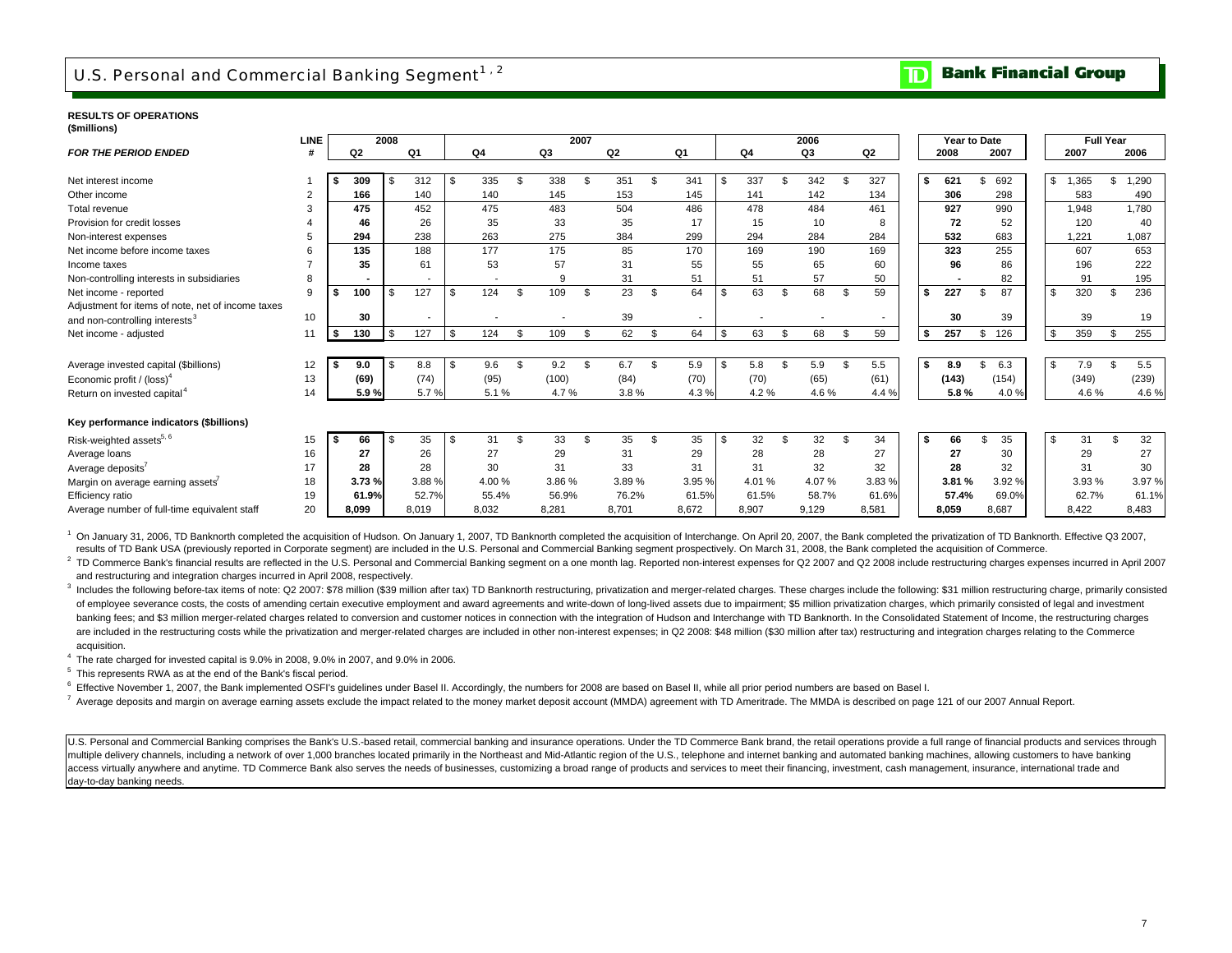## Wholesale Banking Segment



|                                                                | <b>LINE</b>    |     |                | 2008 |       |            |    |                | 2007 |                          |     |                |           |     | 2006                     |     |                | Year to Date |           |           | <b>Full Year</b> |       |
|----------------------------------------------------------------|----------------|-----|----------------|------|-------|------------|----|----------------|------|--------------------------|-----|----------------|-----------|-----|--------------------------|-----|----------------|--------------|-----------|-----------|------------------|-------|
| <b>FOR THE PERIOD ENDED</b>                                    | #              |     | Q <sub>2</sub> |      | Q1    | Q4         |    | Q3             |      | Q <sub>2</sub>           |     | Q <sub>1</sub> | Q4        |     | Q <sub>3</sub>           |     | Q2             | 2008         | 2007      | 2007      |                  | 2006  |
|                                                                |                |     |                |      |       |            |    |                |      |                          |     |                |           |     |                          |     |                |              |           |           |                  |       |
| Net interest income                                            |                | S.  | 314            | \$   | 192   | \$<br>310  | \$ | 218            |      | 144                      |     | 203            | \$<br>138 | \$  | 127                      |     | 76             | \$<br>506    | 347<br>\$ | \$<br>875 |                  | 479   |
| Other income                                                   | 2              |     | 114            |      | 416   | 215        |    | 474            |      | 498                      |     | 432            | 355       |     | 456                      |     | 458            | 530          | 930       | 1,619     |                  | 1,792 |
| Total revenue (TEB)                                            | 3              |     | 428            |      | 608   | 525        |    | 692            |      | 642                      |     | 635            | 493       |     | 583                      |     | 534            | 1.036        | 1.277     | 2.494     |                  | 2,271 |
| Provision for credit losses <sup>1</sup>                       | $\overline{4}$ |     | 10             |      | 56    | 4          |    | 8              |      | 12                       |     | 24             | 13        |     | 15                       |     | 11             | 66           | 36        | 48        |                  | 68    |
| Restructuring costs                                            | 5              |     |                |      |       |            |    | $\overline{a}$ |      | $\overline{\phantom{a}}$ |     |                |           |     | $\overline{\phantom{a}}$ |     |                |              |           |           |                  | 50    |
| Other non-interest expenses                                    | 6              |     | 291            |      | 321   | 274        |    | 326            |      | 329                      |     | 332            | 293       |     | 303                      |     | 321            | 612          | 661       | 1,261     |                  | 1,262 |
| Total non-interest expenses                                    | $\overline{7}$ |     | 291            |      | 321   | 274        |    | 326            |      | 329                      |     | 332            | 293       |     | 303                      |     | 321            | 612          | 661       | 1,261     |                  | 1,312 |
| Net income before income taxes                                 | 8              |     | 127            |      | 231   | 247        |    | 358            |      | 301                      |     | 279            | 187       |     | 265                      |     | 202            | 358          | 580       | 1,185     |                  | 891   |
| Income taxes (TEB)                                             | 9              |     | 34             |      | 68    | 90         |    | 105            |      | 84                       |     | 82             | 41        |     | 86                       |     | 62             | 102          | 166       | 361       |                  | 262   |
| Net income / (loss) - reported                                 | 10             |     | 93             |      | 163   | 157        |    | 253            |      | 217                      |     | 197            | 146       |     | 179                      |     | 140            | 256          | 414       | 824       |                  | 629   |
| Adjustment for items of note, net of income taxes <sup>2</sup> | 11             |     |                |      |       |            |    |                |      |                          |     |                |           |     |                          |     |                |              |           |           |                  | 35    |
| Net income / (loss) - adjusted                                 | 12             | \$  | 93             | \$   | 163   | \$<br>157  | £. | 253            | \$.  | 217                      |     | 197            | \$<br>146 | \$  | 179                      | \$. | 140            | \$<br>256    | \$<br>414 | \$<br>824 | \$               | 664   |
| Average invested capital (\$billions)                          | 13             | S.  | 3.5            | \$   | 3.1   | \$<br>3.0  | \$ | 2.7            |      | 2.7                      |     | 2.6            | \$<br>2.5 | \$. | 2.4                      |     | 2.3            | \$<br>3.3    | \$<br>2.7 | \$<br>2.8 | \$               | 2.4   |
| Economic profit / $(\text{loss})^3$                            | 14             |     | (7)            |      | 73    | 69         |    | 175            |      | 143                      |     | 122            | 74        |     | 109                      |     | 75             | 66           | 265       | 509       |                  | 390   |
| Return on invested capital                                     | 15             |     | 10.7%          |      | 20.9% | 20.6%      |    | 37.3%          |      | 33.6%                    |     | 30.2%          | 23.5%     |     | 29.4%                    |     | 24.6%          | 15.5%        | 31.9%     | 30.1%     |                  | 27.9% |
| Key performance indicators (\$billions)                        |                |     |                |      |       |            |    |                |      |                          |     |                |           |     |                          |     |                |              |           |           |                  |       |
| Risk-weighted assets <sup>4</sup>                              | 16             | \$  | 47             | \$   | 45    | \$<br>44   | \$ | 40             | \$   | 40                       |     | 38             | \$<br>34  | \$  | 33                       |     | 32             | \$<br>47     | \$<br>40  | \$<br>44  | \$.              | 34    |
| Gross drawn <sup>5</sup>                                       | 17             |     | 13             |      | 12    | 10         |    | 9              |      | 9                        |     | 9              | 9         |     | $\overline{7}$           |     | $\overline{7}$ | 13           | 9         | 10        |                  | 9     |
| Efficiency ratio                                               | 18             |     | 68.0%          |      | 52.8% | 52.2%      |    | 47.1%          |      | 51.2%                    |     | 52.3%          | 59.4%     |     | 52.0%                    |     | 60.1%          | 59.1%        | 51.8%     | 50.6%     |                  | 57.8% |
| Average number of full-time equivalent staff                   | 19             |     | 2,911          |      | 2,864 | 2,877      |    | 2,911          |      | 2,834                    |     | 2,858          | 2,853     |     | 2,900                    |     | 2,871          | 2.888        | 2,846     | 2,870     |                  | 2,897 |
| Trading-related income (TEB) <sup>6</sup>                      |                |     |                |      |       |            |    |                |      |                          |     |                |           |     |                          |     |                |              |           |           |                  |       |
| Interest rate and credit                                       | 20             | \$  | (93)           | \$   | (37)  | \$<br>(69) | \$ | 77             | \$   | 115                      | \$  | 105            | \$<br>45  | \$  | 63                       | \$  | 55             | \$<br>(130)  | \$<br>220 | \$<br>228 | \$               | 362   |
| Foreign exchange                                               | 21             |     | 95             |      | 163   | 101        |    | 87             |      | 51                       |     | 73             | 54        |     | 80                       |     | 93             | 258          | 124       | 312       |                  | 306   |
| Equity and other                                               | 22             |     | 99             |      | 71    | 187        |    | 144            |      | 123                      |     | 152            | 75        |     | 99                       |     | 103            | 170          | 275       | 606       |                  | 374   |
| Total trading-related income                                   | 23             | -\$ | 101            | \$   | 197   | \$<br>219  | \$ | 308            | \$   | 289                      | \$. | 330            | \$<br>174 | \$  | 242                      | \$  | 251            | \$<br>298    | \$<br>619 | \$1,146   | \$               | 1,042 |

1 Provision for credit losses includes the cost of credit protection incurred in hedging the lending portfolio.

<sup>2</sup> Includes the following before-tax item of note: Q1 2006: \$50 million restructuring charge.

 $3\text{ }$  The rate charged for invested capital is 11.5%.

<sup>4</sup> Effective November 1, 2007, the Bank implemented OSFI's guidelines under Basel II. Accordingly, the numbers for 2008 are based on Basel II, while all prior period numbers are based on Basel I.

<sup>5</sup> Defined as gross loans plus bankers' acceptances, excluding letters of credit and before any cash collateral, credit default swap, reserves, etc.

6 Includes trading-related income reported in net interest income (line 1) and other income (line 2).

Wholesale Banking serves a diverse base of corporate, government and institutional clients in key financial markets around the world. Under the TD Securities brand, Wholesale Banking provides a wide range of capital markets and investment banking products and services that include: underwriting and distribution of new debt and equity issues, providing advice on strategic acquisitions and divestitures, and executing daily trading and investment needs.

**Bank Financial Group** 

 $\mathbf{D}$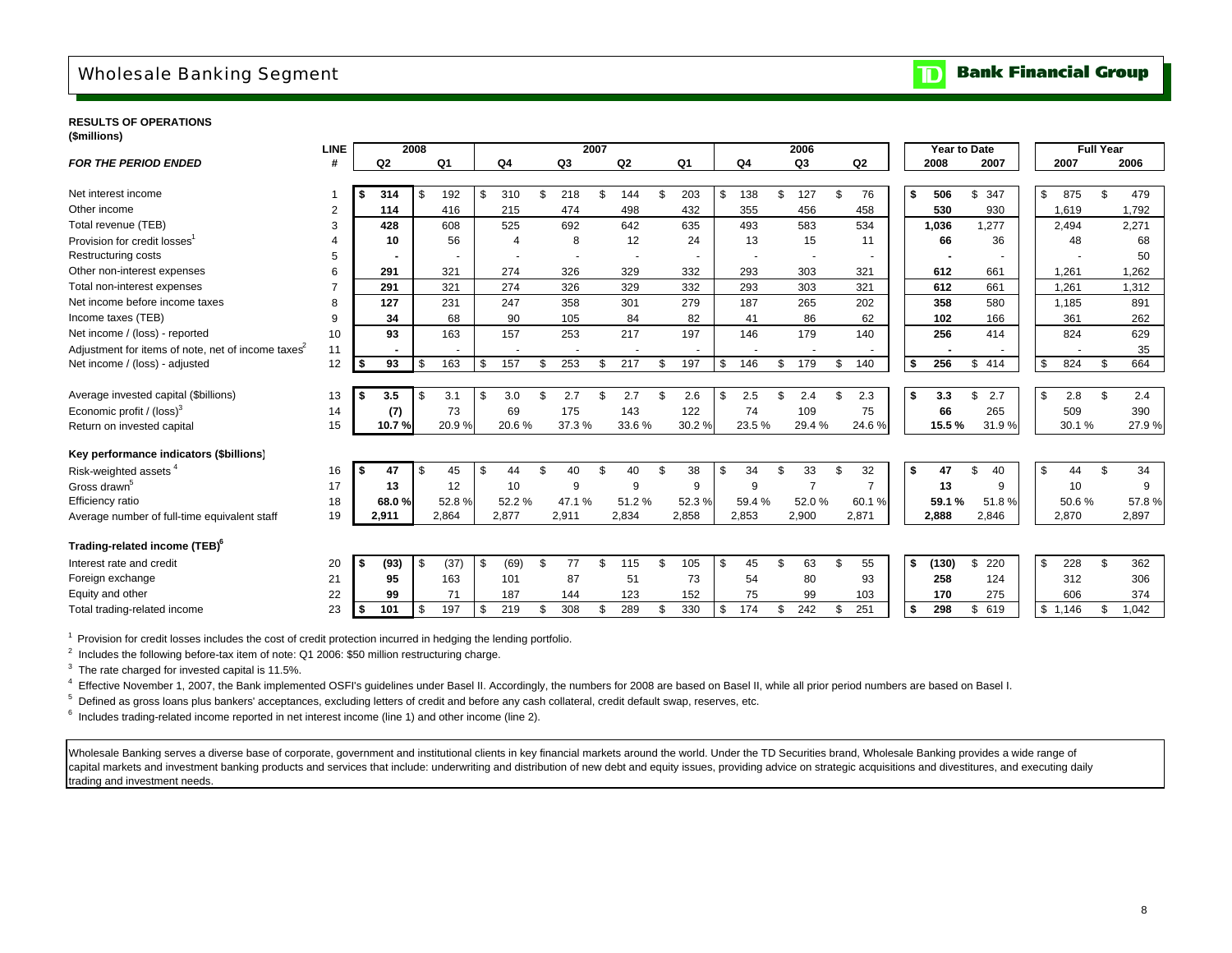### **RESULTS OF OPERATIONS(\$millions)** *FOR THE PERIOD ENDED*

| (\$millions)                                                                                                                              |                |                |                  |                  |                |                |                          |             |                     |                          |                     |                          |                      |                  |
|-------------------------------------------------------------------------------------------------------------------------------------------|----------------|----------------|------------------|------------------|----------------|----------------|--------------------------|-------------|---------------------|--------------------------|---------------------|--------------------------|----------------------|------------------|
|                                                                                                                                           | <b>LINE</b>    |                | 2008             |                  |                | 2007           |                          |             | 2006                |                          |                     | Year to Date             |                      | <b>Full Year</b> |
| <b>FOR THE PERIOD ENDED</b>                                                                                                               | #              | Q <sub>2</sub> | Q <sub>1</sub>   | Q4               | Q3             | Q <sub>2</sub> | Q1                       | Q4          | Q3                  | Q2                       | 2008                | 2007                     | 2007                 | 2006             |
| Net interest income <sup>2,3</sup>                                                                                                        |                | \$(249)        | \$(218)          | \$<br>(328)      | (241)<br>S.    | (209)<br>s.    | (257)<br>\$.             | \$<br>(125) | \$(174)             | \$(185)                  | \$(467)             | \$ (466)                 | \$(1,035)            | (654)<br>Ŝ.      |
| Other income <sup>3</sup>                                                                                                                 | $\overline{2}$ | 42             | 45               | 145              | 60             | 27             | 80                       | 20          | (3)                 | 36                       | 87                  | 107                      | 312                  | 83               |
| Total revenue                                                                                                                             | 3              | (207)          | (173)            | (183)            | (181)          | (182)          | (177)                    | (105)       | (177)               | (149)                    | (380)               | (359)                    | (723)                | (571)            |
| General allowance release                                                                                                                 |                |                |                  | (60)             |                |                |                          |             |                     | (60)                     |                     |                          | (60)                 | (60)             |
| Other provision for credit losses <sup>3</sup>                                                                                            | 5              | (15)           | -1               | (16)             | (21)           | (18)           | (16)                     | 10          | (20)                | (21)                     | (14)                | (34)                     | (71)                 | (52)             |
| Total provision for credit losses                                                                                                         | 6              | (15)           | $\overline{1}$   | (76)             | (21)           | (18)           | (16)                     | 10          | (20)                | (81)                     | (14)                | (34)                     | (131)                | (112)            |
| Non-interest expenses                                                                                                                     |                | 139            | 194              | 191              | 170            | 158            | 167                      | 199         | 200                 | 176                      | 333                 | 325                      | 686                  | 755              |
| Dilution gain, net                                                                                                                        | 8              |                |                  |                  |                |                |                          |             |                     | (5)                      |                     | $\overline{\phantom{a}}$ |                      | 1,559            |
| Net income before income taxes                                                                                                            | 9              | (331)          | (368)            | (298)            | (330)          | (322)          | (328)                    | (314)       | (357)               | (249)                    | (699)               | (650)                    | (1, 278)             | 345              |
| Income taxes <sup>2</sup>                                                                                                                 | 10             | (231)          | (238)            | (343)            | (283)          | (218)          | (253)                    | (220)       | (229)               | (172)                    | (469)               | (471)                    | (1,097)              | (839)            |
| Non-controlling interests in subsidiaries                                                                                                 | 11             | 9              | 8                | 8                | $\overline{4}$ | (4)            | (4)                      | (3)         | (5)                 | (3)                      | 17                  | (8)                      | $\overline{4}$       | (11)             |
| Equity in net income of an associated company, net of income taxes                                                                        | 12             | 4              | 4                | 10 <sup>10</sup> | 10             | $\overline{2}$ | $\overline{1}$           | (5)         | (4)                 | (4)                      | 8                   | 3                        | 23                   | (13)             |
| Net (loss) income - reported                                                                                                              | 13             | (105)          | (134)            | 47               | (41)           | (98)           | (70)                     | (96)        | (127)               | (78)                     | (239)               | (168)                    | (162)                | 1,182            |
| Adjustment for items of note, net of income taxes <sup>4</sup>                                                                            | 14             | 91             | 90               | (73)             | 61             | 77             | 88                       | 113         | 90                  | 42                       | 181                 | 165                      | 153                  | (1, 281)         |
| Net (loss) income - adjusted                                                                                                              | 15             | \$ (14)        | (44)<br>S        | (26)<br>\$       | 20<br>-S       | (21)<br>£.     | 18                       | \$<br>17    | (37)<br>S           | (36)<br>S.               | \$ (58)             | \$<br>(3)                | (9)<br>$\mathcal{S}$ | (99)<br>Ŝ.       |
| Decomposition of items of note (net of tax, non-controlling interests in<br>subsidiaries, and equity in net income of associated company) |                |                |                  |                  |                |                |                          |             |                     |                          |                     |                          |                      |                  |
| Amortization of intangibles                                                                                                               | 16             | 92<br>l S      | 75<br>Ŝ.         | 99<br>\$         | -S<br>91       | 80<br>\$.      | 83<br>\$.                | 87<br>\$    | S<br>61             | 86<br>\$.                | \$167               | \$163                    | 353<br>-9            | Ŝ.<br>316        |
| Gain relating to restructuring of Visa <sup>5</sup>                                                                                       | 17             |                |                  | (135)            |                |                |                          |             |                     | $\overline{\phantom{a}}$ |                     |                          | (135)                |                  |
| Dilution gain on Ameritrade transaction, net of costs                                                                                     | 18             |                |                  |                  |                |                | $\overline{\phantom{a}}$ |             |                     | 5                        |                     |                          |                      | (1,665)          |
| Dilution loss on the acquisition of Hudson by TD Banknorth                                                                                | 19             |                |                  |                  |                |                | ٠                        |             |                     | $\overline{\phantom{a}}$ |                     |                          |                      | 72               |
| TD Banknorth restructuring, privatization and merger-related charges <sup>6</sup>                                                         | 20             |                |                  |                  |                | 4              | $\overline{\phantom{a}}$ |             |                     |                          |                     | 4                        | $\overline{4}$       |                  |
| Change in fair value of credit default swaps hedging the corporate loan book,                                                             |                |                |                  |                  |                |                |                          |             |                     |                          |                     |                          |                      |                  |
| net of provision for credit losses <sup>7</sup>                                                                                           | 21             | (1)            | (25)             | $\overline{2}$   | (30)           | (7)            | 5                        | 8           | 5                   | (10)                     | (26)                | (2)                      | (30)                 | (7)              |
| Other tax items                                                                                                                           | 22             |                | 20               |                  |                |                | ٠                        |             | 24                  | ٠                        | 20                  |                          |                      | 24               |
| Provision for insurance claims <sup>8</sup>                                                                                               | 23             |                | 20               |                  |                |                | $\overline{\phantom{a}}$ |             |                     | ٠                        | 20                  |                          |                      |                  |
| Initial set up of specific allowance for credit card and overdraft loans                                                                  | 24             |                |                  |                  |                |                | $\overline{\phantom{a}}$ | 18          |                     | $\sim$                   |                     |                          |                      | 18               |
| General allowance release                                                                                                                 | 25             |                |                  | (39)             |                |                | $\overline{\phantom{a}}$ |             |                     | (39)                     |                     |                          | (39)                 | (39)             |
| Total items of note                                                                                                                       | 26             | 91<br>s.       | $\frac{1}{5}$ 90 | \$<br>(73)       | 61<br>-S       | 77<br>\$.      | 88<br>\$.                | \$<br>113   | 90<br>S             | 42<br>\$                 | $\overline{\$}$ 181 | $$ \frac{165}{ }$        | 153<br>-S            | \$(1,281)        |
| Decomposition of material items included in net income (loss) - adjusted                                                                  |                |                |                  |                  |                |                |                          |             |                     |                          |                     |                          |                      |                  |
| Interest on income tax refunds                                                                                                            | 27             | ∣ \$           | £.               | \$               | -S<br>5        | \$.<br>2       | \$.<br>$\overline{4}$    | 13<br>\$.   | S<br>$\overline{2}$ | 3<br>\$.                 | s<br>-1             | \$.<br>6                 | 11<br>-9             | Ŝ.<br>18         |
| Securitization gain (loss)                                                                                                                | 28             | 9              | 3                | $\overline{2}$   | (2)            | (4)            | 9                        | 15          | (11)                | (5)                      | 12                  | 5                        | 5                    | (4)              |
| Unallocated Corporate expenses                                                                                                            | 29             | (43)           | (65)             | (51)             | (45)           | (39)           | (54)                     | (58)        | (66)                | (54)                     | (108)               | (93)                     | (189)                | (234)            |
| Other                                                                                                                                     | 30             | 20             | 17               | 23               | 62             | 20             | 59                       | 47          | 38                  | 20                       | 37                  | 79                       | 164                  | 121              |
| Net (loss) income - adjusted                                                                                                              | 31             | (14)<br>  \$   | \$<br>(44)       | (26)<br>\$       | 20<br>-S       | (21)<br>\$     | 18<br>- \$               | \$<br>17    | (37)<br>\$          | (36)<br>\$               | \$ (58)             | (3)<br>\$                | (9)<br>-S            | (99)<br>\$       |
|                                                                                                                                           |                |                |                  |                  |                |                |                          |             |                     |                          |                     |                          |                      |                  |

<sup>1</sup> Commencing Q3 2007, the results of TD Bank USA (previously reported in the Corporate segment for the period Q2 2006 to Q2 2007 and in Wealth Management segment prior to Q2 2006) are included in the U.S. Personal and Co segment prospectively.

<sup>2</sup> Includes the elimination of TEB adiustments reported in Wholesale Banking results.

<sup>3</sup> Operating segment results are presented excluding the impact of asset securitization programs, which are reclassified in the Corporate segment. Results for Q4 2006 included an initial set up of specific allowance for c 4 Net (gain) or charge for items of note is removed from reported results to compute the adjusted results.

5 As part of the global restructuring of Visa USA Inc., Visa Canada Association and Visa International Service Association, which closed on October 3, 2007 (restructuring date), the Bank received shares of the new global e

the Bank's membership interest in Visa Canada Association. As required by the accounting standards, the shares the Bank received in Visa Inc. were measured at fair value and an estimated gain of \$135 million after tax was segment, based on results of an independent valuation of the shares. The gain may be subject to further adjustment based on the finalization of the Bank's ownership percentage in Visa Inc.

Restructuring charges related to the transfer of functions from TD Bank USA to TD Banknorth, being part of TD Banknorth restructuring, privatization and merger-related charges, as explained in footnote 3 on page 3.

The Bank purchases credit default swaps (CDS) to hedge the credit risk in Wholesale Banking's corporate lending portfolio. These CDS do not qualify for hedge accounting treatment and, therefore, they are measured at fair v recognized in current period's earnings. The related loans are accounted for at amortized cost. Management believes that this asymmetry in the accounting treatment between CDS and loans would result in periodic profit and indicative of the economics of the corporate loan portfolio or the underlying business performance in Wholesale Banking. As a result, the CDS are accounted for on an accrual basis in the Wholesale Banking segment and the g in excess of the accrued cost, are reported in the Corporate segment. Adjusted earnings excludes the gains and losses on the CDS in excess of the accrued cost. When a credit event occurs in the corporate loan book that has the provision for credit losses (PCL) related to the portion that was hedged via the CDS is netted against this item of note. During Q1 2008, the change in the fair value of CDS, net of PCL, resulted in a net gain of \$38 m after tax). The item of note included a change in fair value of CDS of \$55 million before tax (\$36 million after tax), net of PCL of approximately \$17 million before tax (\$11 million after tax). Prior to Q1 2007, this item impact due to AcG-13". As part of the adoption of the new financial instruments standards, the quidance under Accounting Guideline 13: Hedging Relationships (AcG-13) was replaced by Canadian Institute of Chartered Accounta Section 3865, Hedges.

The provision for insurance claims relates to a recent court decision in Alberta. The Alberta government's legislation effectively capping minor injury insurance claims was challenged and held to be unconstitutional. While appealed the decision, the ultimate outcome remains uncertain. As a result, the Bank accrued an additional actuarial liability for potential claims in Q1 2008.

The Corporate segment includes the effects of asset securitization programs in Canadian Personal and Commercial Banking, treasury management, general provisions for credit losses, the elimination of taxable equivalent adju level tax benefits, and residual unallocated revenues, expenses and taxes.

#### **Bank Financial Group**  $\blacksquare$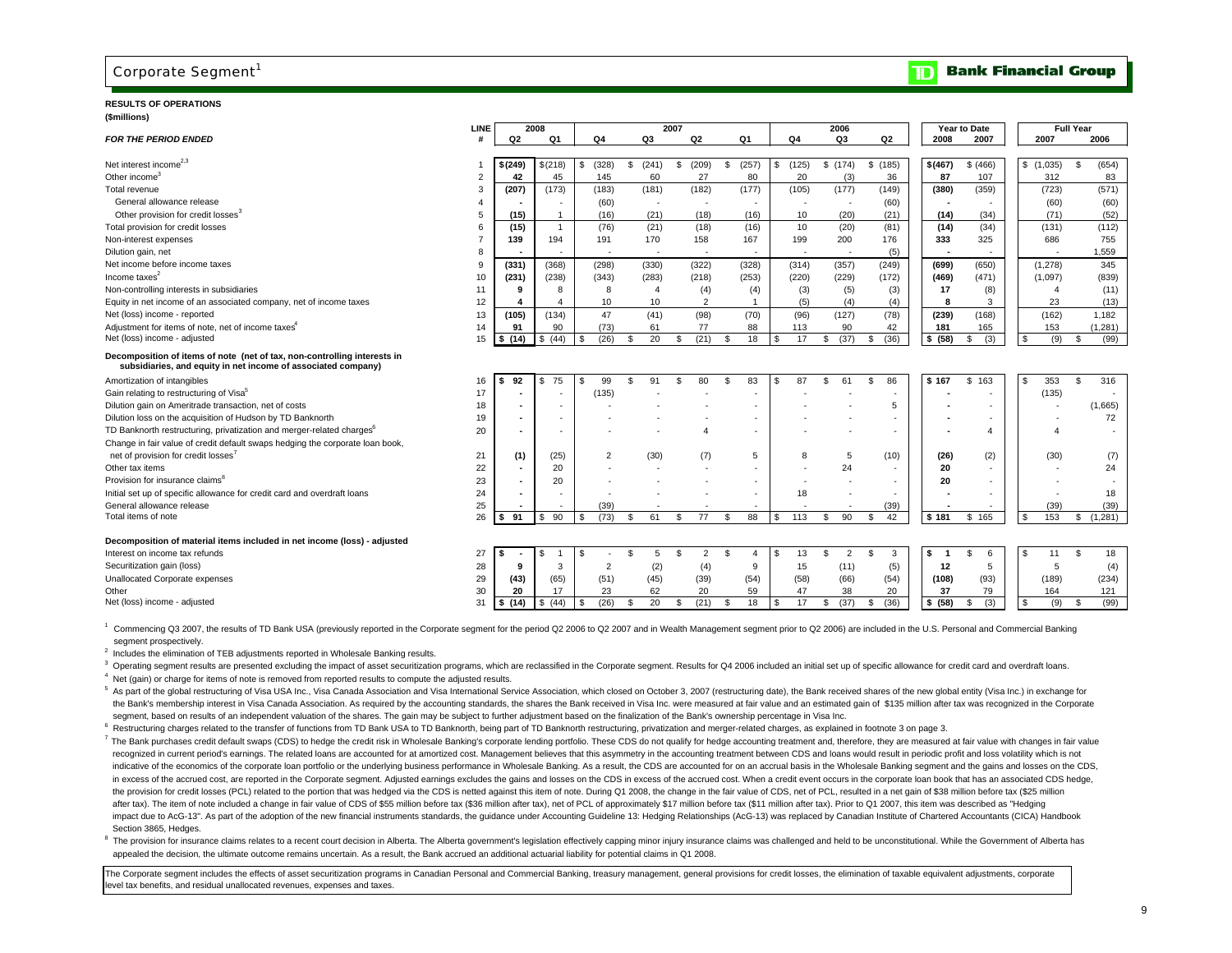## Net Interest Income and Margin

# **TD** Bank Financial Group

| (\$MILLIONS)                                         | LINE           |                | 2008           |          |       |                | 2007               |                |                |                |             | 2006      |                |      | Year to Date |                      |             | <b>Full Year</b> |        |
|------------------------------------------------------|----------------|----------------|----------------|----------|-------|----------------|--------------------|----------------|----------------|----------------|-------------|-----------|----------------|------|--------------|----------------------|-------------|------------------|--------|
| <b>FOR THE PERIOD ENDED</b>                          | #              | Q <sub>2</sub> | Q <sub>1</sub> |          | Q4    | Q3             |                    | Q <sub>2</sub> |                | Q1             | Q4          | Q3        | Q <sub>2</sub> |      | 2008         | 2007                 | 2007        |                  | 2006   |
|                                                      |                |                |                |          |       |                |                    |                |                |                |             |           |                |      |              |                      |             |                  |        |
| Interest income                                      |                | 3,240          |                |          |       | 3.228<br>\$    | \$                 |                | \$             | 3,074          |             | \$2,862   |                | - \$ |              |                      | \$          | S.               |        |
| Loans                                                |                | -S             | 3,396<br>S.    | S.       | 3,310 |                |                    | 3,117          |                |                | 3,004<br>S. |           | \$2,514        |      | 6,636        | \$6,191              | 12,729      |                  | 10,832 |
| Securities                                           | $\overline{2}$ | 1,171          | 1,235          |          | 1,239 | 1.160          |                    | 1,108          |                | 1,259          | 1,152       | 1,058     | 966            |      | 2,406        | 2,367                | 4,766       |                  | 4,435  |
| Deposits with banks                                  | 3              | 159            | 114            |          | 152   |                | 47                 | 111            |                | 47             | 74          | 70        | 78             |      | 273          | 158                  | 357         |                  | 302    |
| Total interest income                                | 4              | 4,570          | 4,745          |          | 4.701 | 4,435          |                    | 4,336          |                | 4,380          | 4,230       | 3,990     | 3,558          |      | 9,315        | 8,716                | 17,852      |                  | 15,569 |
| Interest expense                                     |                |                |                |          |       |                |                    |                |                |                |             |           |                |      |              |                      |             |                  |        |
| Deposits                                             | 5              | 2,056          | 2,254          |          | 2,223 | 1,987          |                    | 1,989          |                | 2,048          | 1,957       | 1,836     | 1,754          |      | 4,310        | 4,037                | 8,247       |                  | 7,081  |
|                                                      |                |                |                |          |       |                |                    |                |                |                |             |           |                |      |              |                      |             |                  |        |
| Subordinated notes and debentures                    | 6              | 159            | 158            |          | 127   |                | 125                | 124            |                | 108            | 96          | 107       | 99             |      | 317          | 232                  | 484         |                  | 388    |
| Preferred shares and Capital Trust Securities        | $\overline{7}$ | 23             | 23             |          | 28    |                | 19                 | 32             |                | 30             | 31          | 28        | 28             |      | 46           | 62                   | 109         |                  | 126    |
| Other                                                | 8              | 474            | 522            |          | 515   |                | 521                | 529            |                | 523            | 432         | 396       | 250            |      | 996          | 1,052                | 2,088       |                  | 1,603  |
| Total interest expense                               | 9              | 2,712          | 2,957          |          | 2,893 | 2,652          |                    | 2,674          |                | 2,709          | 2,516       | 2,367     | 2,131          |      | 5,669        | 5,383                | 10,928      |                  | 9,198  |
| Net interest income                                  | 10             | 1,858          | 1.788          |          | 1,808 | 1.783          |                    | 1.662          |                | 1.671          | 1,714       | 1,623     | 1,427          |      | 3,646        | 3,333                | 6,924       |                  | 6,371  |
| TEB adjustment                                       | 11             | 107            | 135            |          | 247   |                | 161                | 99             |                | 157            | 92          | 89        | 81             |      | 242          | 256                  | 664         |                  | 343    |
| Net interest income (TEB)                            | 12             | 1.965<br>s.    | 1.923<br>\$    |          | 2,055 | 1.944<br>Я.    | \$                 | 1.761          | \$             | 1.828          | 1.806<br>S. | \$1.712   | \$1,508        | -S   | 3,888        | \$3,589              | \$<br>7,588 | \$               | 6,714  |
| Average total assets (\$billions)                    | 13             | 454<br>- \$    | 438<br>-\$     |          | 420   | \$             | 407<br>\$          | 409            | \$             | 405            | 391<br>£.   | \$<br>389 | 393<br>\$      | - \$ | 446          | \$<br>407            | \$<br>410   | \$               | 387    |
|                                                      |                |                |                |          |       |                |                    |                |                |                |             |           |                |      |              |                      |             |                  |        |
| Average earning assets (\$billions)                  | 14             | 359            | 354            |          | 341   |                | 329                | 336            |                | 337            | 321         | 314       | 318            |      | 357          | 336                  | 336         |                  | 315    |
| Net interest margin as a % of average earning assets | 15             | 2.11%          | 2.01%          |          | 2.10% |                | 2.15%              | 2.03%          |                | 1.97%          | 2.12%       | 2.05%     | 1.84 %         |      | 2.06%        | 2.00%                | 2.06%       |                  | 2.02%  |
| Impact on NII from impaired loans                    |                |                |                |          |       |                |                    |                |                |                |             |           |                |      |              |                      |             |                  |        |
| Reduction/(increase) in NII from impaired loans      |                |                |                |          |       |                |                    |                |                |                |             |           |                |      |              |                      |             |                  |        |
| Gross                                                | 16             | 14<br>- 5      | 11<br>-\$      | <b>S</b> | 11    | \$             | 15<br>\$           | 11             | \$             | $\overline{7}$ | \$<br>9     | \$        | 6<br>\$        | ΙSΙ  | 25           | 18<br>\$             | \$<br>44    | \$               | 29     |
| Recoveries                                           | 17             | (1)            | (3)            |          | (1)   |                | (2)                | (1)            |                | (1)            | (1)         |           | (2)            |      | (4)          | (2)                  | (5)         |                  | (9)    |
| Net reduction/(increase)                             | 18             | \$<br>13       | \$<br>8        |          | 10    | $\mathfrak{s}$ | 13<br>$\mathbf{s}$ | 10             | $\mathfrak{s}$ | 6              | 8<br>\$     | £.<br>4   | $\overline{4}$ | \$   | 21           | 16<br>$\mathfrak{L}$ | \$<br>39    | \$               | 20     |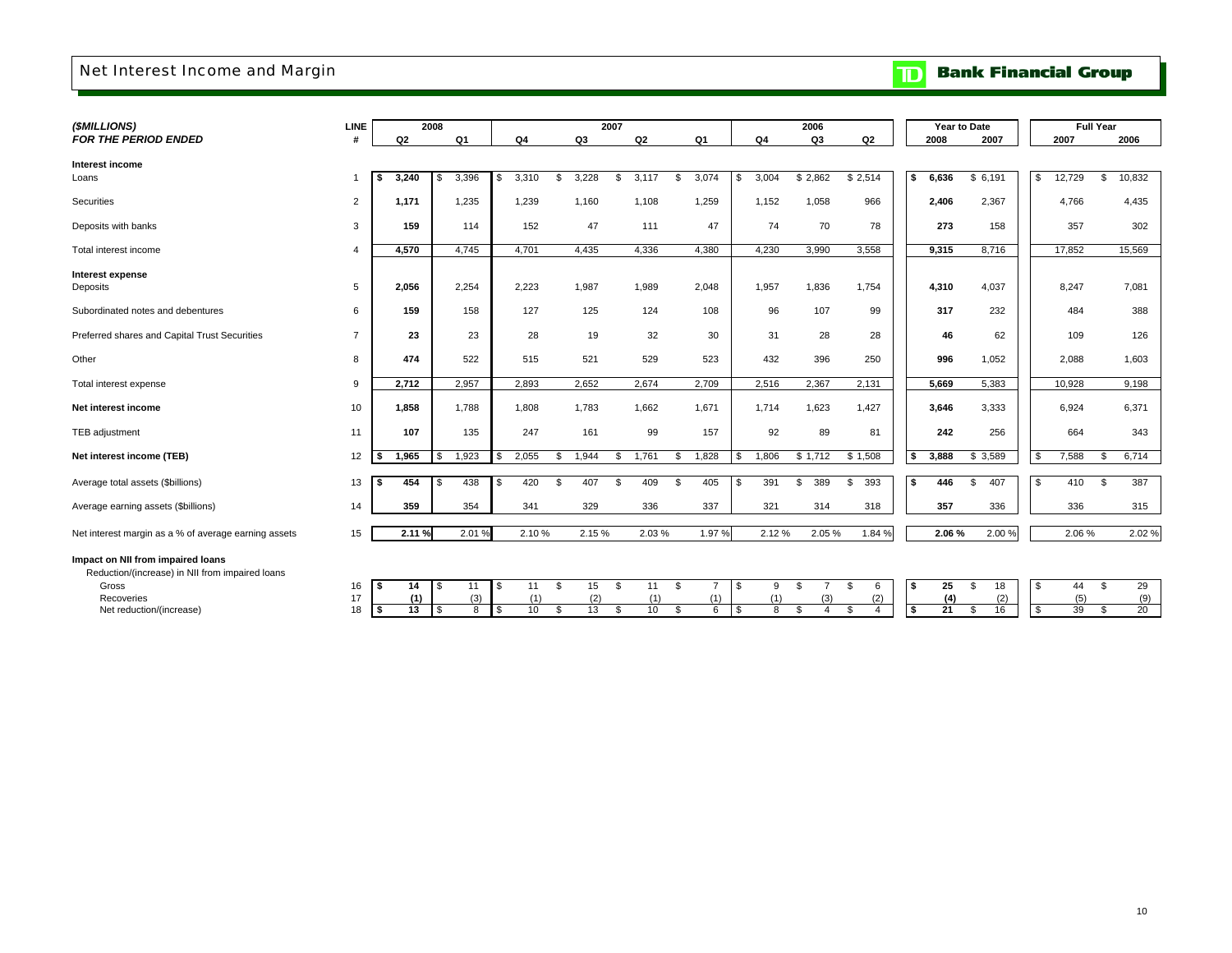## Other Income

**Bank Financial Group**  $\mathbf{D}$ 

| (\$MILLIONS)                                                                                                                                                                                                                                      | <b>LINE</b>    |                   | 2008       |                | 2007         |                       |                |                                                           | 2006        |                |           | Year to Date           | <b>Full Year</b> |             |
|---------------------------------------------------------------------------------------------------------------------------------------------------------------------------------------------------------------------------------------------------|----------------|-------------------|------------|----------------|--------------|-----------------------|----------------|-----------------------------------------------------------|-------------|----------------|-----------|------------------------|------------------|-------------|
| <b>FOR THE PERIOD ENDED</b>                                                                                                                                                                                                                       |                | Q <sub>2</sub>    | Q1         | Q <sub>4</sub> | Q3           | Q <sub>2</sub>        | Q <sub>1</sub> | Q <sub>4</sub>                                            | Q3          | Q2             | 2008      | 2007                   | 2007             | 2006        |
| TD Waterhouse fees and commissions                                                                                                                                                                                                                | -1             | 89<br>s.          | l \$<br>99 | \$<br>103      | -\$<br>108   | 115 \$<br>-\$         | 112S           | 91                                                        | 106<br>- \$ | 138<br>- \$    | \$188     | \$227                  | \$<br>438        | - \$<br>561 |
| Full-service brokerage and other securities services                                                                                                                                                                                              | $\overline{2}$ | 148               | 143        | 134            | 141          | 146                   | 138            | 125                                                       | 126         | 133            | 291       | 284                    | 559              | 509         |
| Underwriting and advisory                                                                                                                                                                                                                         | 3              | 45                | 69         | 63             | 99           | 96                    | 80             | 76                                                        | 70          | 68             | 114       | 176                    | 338              | 292         |
| Investment management fees                                                                                                                                                                                                                        | $\overline{4}$ | 50                | 48         | 49             | 50           | 48                    | 50             | 49                                                        | 47          | 43             | 98        | 98                     | 197              | 193         |
| Mutual fund management                                                                                                                                                                                                                            | 5              | 212               | 220        | 225            | 229          | 214                   | 200            | 180                                                       | 174         | 171            | 432       | 414                    | 868              | 704         |
| Credit fees                                                                                                                                                                                                                                       | 6              | 108               | 101        | 112            | 109          | 103                   | 96             | 110                                                       | 93          | 82             | 209       | 199                    | 420              | 371         |
| Net securities gains                                                                                                                                                                                                                              | $\overline{7}$ | 110               | 152        | 60             | 94           | 102                   | 70             | 87                                                        | 113         | 82             | 262       | 172                    | 326              | 305         |
| Trading income                                                                                                                                                                                                                                    | 8              | (104)             | 160        | (52)           | 235          | 192                   | 216            | 98                                                        | 160         | 247            | 56        | 408                    | 591              | 797         |
| Income from financial instruments designated as trading<br>under the fair value option - Trading-related income <sup>2</sup><br>- Related to insurance subsidiaries <sup>3</sup><br>Total income from financial instruments designated as trading | 9<br>10        | 3<br>$\mathbf{2}$ | (55)<br>6  | 22<br>14       | (67)<br>(20) | $\overline{7}$<br>(2) | (9)            |                                                           |             |                | (52)<br>8 | $\overline{7}$<br>(11) | (38)<br>(17)     |             |
| under the fair value option                                                                                                                                                                                                                       | 11             | 5                 | (49)       | 36             | (87)         | 5                     | (9)            |                                                           |             |                | (44)      | (4)                    | (55)             |             |
| Service charges                                                                                                                                                                                                                                   | 12             | 258               | 260        | 263            | 263          | 244                   | 249            | 246                                                       | 250         | 220            | 518       | 493                    | 1,019            | 937         |
| Loan securitizations                                                                                                                                                                                                                              | 13             | 91                | 76         | 80             | 86           | 97                    | 134            | 97                                                        | 85          | 72             | 167       | 231                    | 397              | 346         |
| Card services                                                                                                                                                                                                                                     | 14             | 116               | 119        | 118            | 117          | 107                   | 109            | 110                                                       | 101         | 85             | 235       | 216                    | 451              | 374         |
| Insurance revenue (net of claims)                                                                                                                                                                                                                 | 15             | 250               | 186        | 243            | 257          | 251                   | 254            | 214                                                       | 230         | 228            | 436       | 505                    | 1,005            | 896         |
| <b>Trust fees</b>                                                                                                                                                                                                                                 | 16             | 36                | 34         | 31             | 33           | 38                    | 31             | 31                                                        | 33          | 37             | 70        | 69                     | 133              | 130         |
| Foreign exchange - non-trading                                                                                                                                                                                                                    | 17             | 52                | 64         | 47             | 46           | 40                    | 39             | 40                                                        | 45          | 30             | 116       | 79                     | 172              | 147         |
| Other                                                                                                                                                                                                                                             | 18             | 64                | 134        | 230            | 119          | 84                    | 65             | 50                                                        | 55          | 76             | 198       | 149                    | 498              | 259         |
| <b>Total other income</b>                                                                                                                                                                                                                         | 19             |                   |            |                |              |                       |                | 1,816   \$ 1,742 \$ 1,899 \$ 1,882 \$ 1,834   \$ 1,604 \$ |             | 1,688 \$ 1,712 |           | \$3,346 \$3,716        | \$<br>7,357 \$   | 6,821       |

<sup>1</sup> Net of balance sheet restructuring charge of \$52 million in TD Banknorth in Q1 2006.

 $2$  These gains (losses) are on instruments managed within Wholesale Banking's trading portfolios.

with certain investments funding policy liabilities is also reflected on line 10. For Q1 2008 and Q4 2007, this mark-to-market income amounting to \$18 million and \$(1) million, respectively, was reflected in net interest i did not exist prior to Q4 2007. Due to the immaterial nature of the mark-to-market income in prior quarters, no retroactive reclassification was made. <sup>3</sup> Within the Bank's property and casualty insurance subsidiaries, investments that fund policy liabilities are designated as trading under the fair value option. Effective Q2 2008, mark-to-market income from interest rat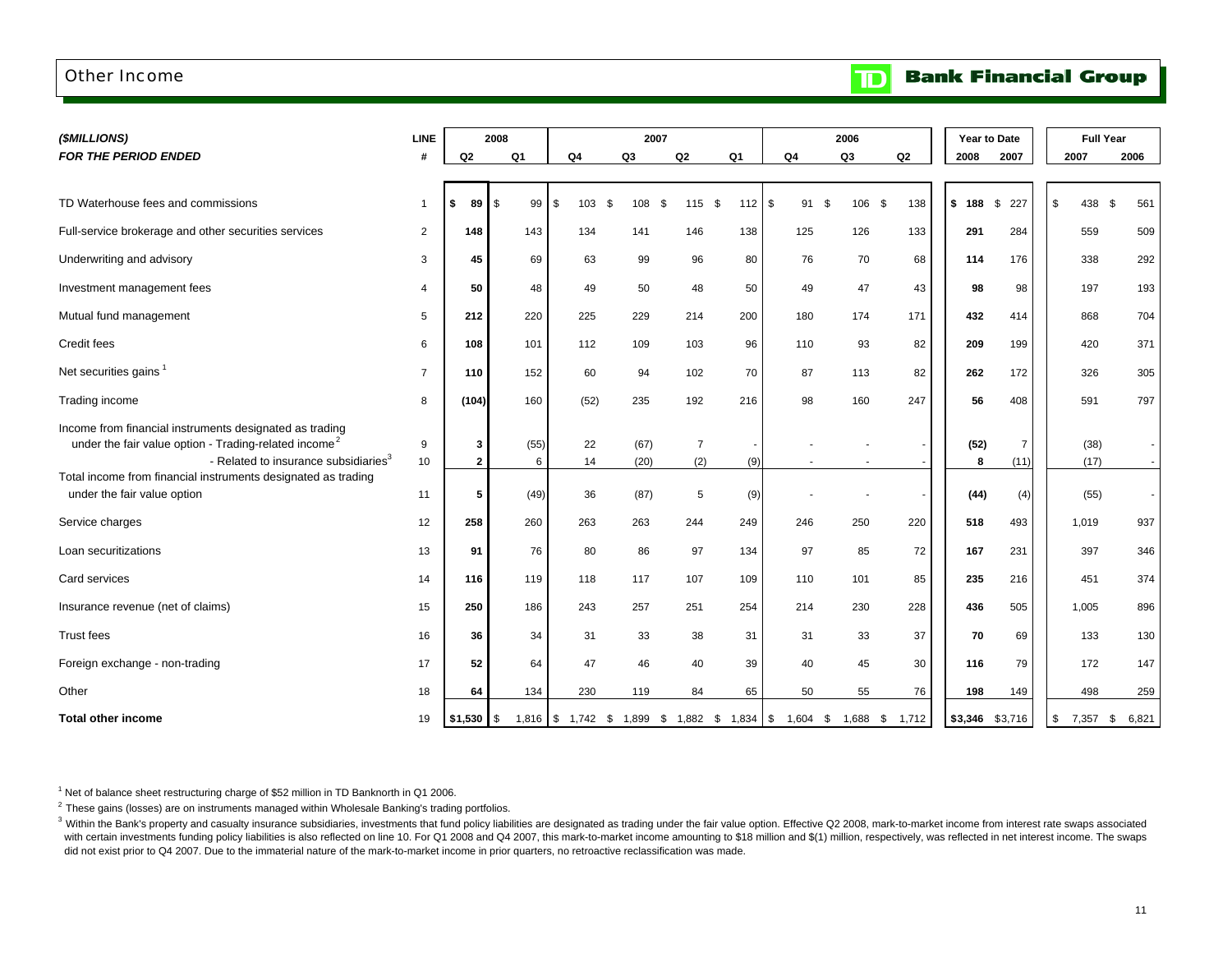# Non-Interest Expenses

# **TD** Bank Financial Group

| (\$MILLIONS)                        | <b>LINE</b>    | 2008        |                          |                |             | 2007           |                |                | 2006             |                | <b>Year to Date</b> |         | <b>Full Year</b>      |             |
|-------------------------------------|----------------|-------------|--------------------------|----------------|-------------|----------------|----------------|----------------|------------------|----------------|---------------------|---------|-----------------------|-------------|
| <b>FOR THE PERIOD ENDED</b>         |                | Q2          | Q1                       | Q <sub>4</sub> | Q3          | Q <sub>2</sub> | Q <sub>1</sub> | Q <sub>4</sub> | Q3               | Q <sub>2</sub> | 2008                | 2007    | 2007                  | 2006        |
| Salaries and employee benefits      |                |             |                          |                |             |                |                |                |                  |                |                     |         |                       |             |
| Salaries                            | -1             | \$<br>682   | \$<br>685                | \$<br>715      | \$<br>677   | \$<br>665      | \$<br>680      | \$<br>706      | \$<br>673        | \$<br>659      | \$<br>1,367         | \$1,345 | $\mathbb{S}$<br>2,737 | \$<br>2,700 |
| Incentive compensation              | 2              | 297         | 336                      | 278            | 341         | 347            | 320            | 284            | 288              | 290            | 633                 | 667     | 1.286                 | 1,207       |
| Pension and other employee benefits | 3              | 158         | 150                      | 126            | 143         | 157            | 157            | 126            | 141              | 144            | 308                 | 314     | 583                   | 578         |
|                                     | 4              | 1,137       | 1,171                    | 1,119          | 1,161       | 1,169          | 1,157          | 1,116          | 1,102            | 1,093          | 2,308               | 2,326   | 4,606                 | 4,485       |
| Occupancy                           |                |             |                          |                |             |                |                |                |                  |                |                     |         |                       |             |
| Rent                                | 5              | 103         | 98                       | 99             | 98          | 99             | 94             | 97             | 94               | 95             | 201                 | 193     | 390                   | 371         |
| Depreciation                        | 6              | 37          | 38                       | 43             | 40          | 42             | 38             | 47             | 39               | 35             | 75                  | 80      | 163                   | 160         |
| Other                               | $\overline{7}$ | 48          | 45                       | 46             | 50          | 44             | 43             | 43             | 43               | 42             | 93                  | 87      | 183                   | 170         |
|                                     | 8              | 188         | 181                      | 188            | 188         | 185            | 175            | 187            | 176              | 172            | 369                 | 360     | 736                   | 701         |
| <b>Equipment</b>                    |                |             |                          |                |             |                |                |                |                  |                |                     |         |                       |             |
| Rent                                | 9              | 49          | 47                       | 48             | 48          | 50             | 46             | 52             | 51               | 48             | 96                  | 96      | 192                   | 200         |
| Depreciation                        | 10             | 48          | 44                       | 57             | 47          | 51             | 44             | 51             | 44               | 42             | 92                  | 95      | 199                   | 183         |
| Other                               | 11             | 51          | 53                       | 62             | 55          | 52             | 54             | 61             | 55               | 48             | 104                 | 106     | 223                   | 216         |
|                                     | 12             | 148         | 144                      | 167            | 150         | 153            | 144            | 164            | 150              | 138            | 292                 | 297     | 614                   | 599         |
| General                             |                |             |                          |                |             |                |                |                |                  |                |                     |         |                       |             |
| Amortization of other intangibles   | 13             | 117         | 122                      | 138            | 131         | 112            | 118            | 126            | 126              | 125            | 239                 | 230     | 499                   | 505         |
| Marketing and business development  | 14             | 102         | 110                      | 115            | 106         | 111            | 113            | 114            | 127              | 96             | 212                 | 224     | 445                   | 470         |
| Brokerage-related fees              | 15             | 63          | 59                       | 61             | 61          | 57             | 54             | 51             | 52               | 53             | 122                 | 111     | 233                   | 222         |
| Professional and advisory services  | 16             | 118         | 111                      | 135            | 119         | 108            | 126            | 149            | 146              | 133            | 229                 | 234     | 488                   | 540         |
| Communications                      | 17             | 48          | 47                       | 49             | 46          | 49             | 49             | 54             | 50               | 48             | 95                  | 98      | 193                   | 201         |
| Capital and business taxes          | 18             | 48          | 34                       | 45             | 54          | 42             | 55             | 53             | 56               | 50             | 82                  | 97      | 196                   | 205         |
| Postage                             | 19             | 37          | 30                       | 29             | 29          | 35             | 29             | 32             | 29               | 32             | 67                  | 64      | 122                   | 121         |
| Travel and relocation               | 20             | 20          | 20                       | 22             | 20          | 20             | 22             | 22             | 22               | 22             | 40                  | 42      | 84                    | 87          |
| <b>Restructuring costs</b>          | 21             | 48          |                          |                |             | 67             |                |                |                  |                | 48                  | 67      | 67                    | 50          |
| Other                               | 22             | 132         | 199                      | 173            | 151         | 189            | 179            | 143            | 134              | 162            | 331                 | 368     | 692                   | 629         |
|                                     | 23             | 733         | 732                      | 767            | 717         | 790            | 745            | 744            | 742              | 721            | 1,465               | 1,535   | 3,019                 | 3,030       |
| <b>Total non-interest expenses</b>  | 24             | 2,206<br>\$ | $\sqrt{3}$<br>$2,228$ \$ | 2,241          | \$<br>2,216 | \$<br>2,297    | \$<br>2,221    | \$<br>2,211    | $2,170$ \$<br>\$ | 2,124          | \$<br>4,434         | \$4,518 | \$<br>8,975           | 8,815<br>\$ |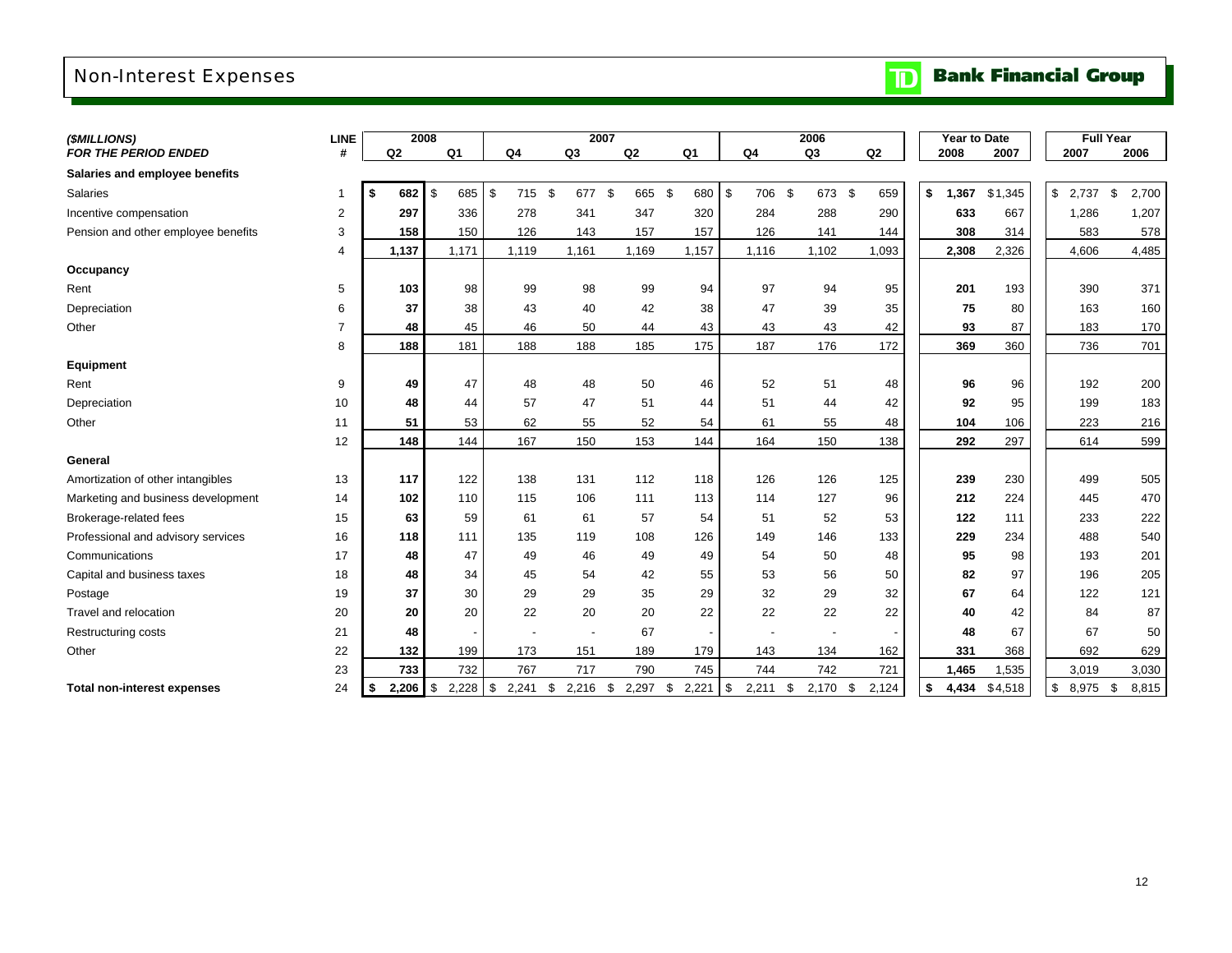### Balance Sheet

## **The Bank Financial Group**

| (\$MILLIONS)                                                              | LINE           |                  | 2008            |                              | 2007            |                |                 |                    | 2006            |                 |
|---------------------------------------------------------------------------|----------------|------------------|-----------------|------------------------------|-----------------|----------------|-----------------|--------------------|-----------------|-----------------|
| AS AT                                                                     | Ħ              | Q2               | Q1              | Q4                           | Q3              | Q2             | Q1              | Q4                 | Q3              | Q <sub>2</sub>  |
| <b>ASSETS</b>                                                             |                |                  |                 |                              |                 |                |                 |                    |                 |                 |
| Cash and due from banks                                                   | $\mathbf{1}$   | 2,520            | 2,036<br>\$     | \$<br>1,790                  | \$<br>1,986     | \$<br>1,994    | 2,113<br>\$     | \$<br>2,019<br>\$  | 1,958<br>- \$   | 2,046           |
| Interest-bearing deposits with other banks                                | $\overline{2}$ | 15,599           | 13,099          | 14,746                       | 11,343          | 9,796          | 8,724           | 8,763              | 10,236          | 10,295          |
| <b>Securities</b>                                                         |                |                  |                 |                              |                 |                |                 |                    |                 |                 |
| Trading                                                                   | 3              | 83,084           | 73,651          | 77,637                       | 72,756          | 69,093         | 78,071          | 77,482             | 73,733          | 69,809          |
| Designated as trading under the fair value option                         | 4              | 2,043            | 1,984           | 2,012                        | 1,935           | 1,862          | 1,916           |                    |                 |                 |
| Available-for-sale                                                        | 5              | 53,929           | 35,674          | 35,650                       | 36,209          | 35,668         | 38,394          |                    |                 |                 |
| Held-to-maturity                                                          | 6              | 8,781            | 8,405           | 7,737                        | 8,528           | 11,887         | 11,810          |                    |                 |                 |
| Investment                                                                | 7              |                  |                 |                              |                 |                |                 | 46,976             | 43,542          | 42,847          |
| Total                                                                     | 8              | 147,837          | 119,714         | 123,036                      | 119,428         | 118,510        | 130,191         | 124,458            | 117,275         | 112,656         |
| Securities purchased under reverse repurchase agreements                  | 9              | 33,067           | 34,234          | 27,648                       | 25,905          | 25,434         | 32,357          | 30,961             | 27,854          | 32,344          |
| Loans                                                                     |                |                  |                 |                              |                 |                |                 |                    |                 |                 |
| Residential mortgages                                                     | 10             | 67,137           | 61,662          | 58,485                       | 56,096          | 53,997         | 51,794          | 53,425             | 51,767          | 50,868          |
| Consumer instalment and other personal                                    | 11             | 75,114           | 68,405          | 67,532                       | 66,574          | 65,370         | 63,520          | 63,130             | 63,995          | 63,308          |
| Credit cards                                                              | 12             | 6,166            | 5,898           | 5,700                        | 5,574           | 5,369          | 5,175           | 4,856              | 4,419           | 3,764           |
| Business and government                                                   | 13             | 60,661           | 45,803          | 44,258                       | 43,447          | 45,081         | 43,748          | 40,514             | 39,844          | 39,923          |
| Business and government designated as trading under the fair value option | 14             | 718              | 1,425           | 1,235                        | 1,619           | 1,465          |                 |                    |                 |                 |
| Total                                                                     | 15             | 209,796          | 183,193         | 177,210                      | 173,310         | 171,282        | 164,237         | 161,925            | 160,025         | 157,863         |
| Allowance for credit losses                                               | 16             | (1, 369)         | (1, 362)        | (1,295)                      | (1, 357)        | (1,378)        | (1, 366)        | (1, 317)           | (1, 279)        | (1, 291)        |
| Loans, net of allowance for credit losses                                 | 17             | 208,427          | 181,831         | 175,915                      | 171,953         | 169,904        | 162,871         | 160,608            | 158,746         | 156,572         |
| Other                                                                     |                |                  |                 |                              |                 |                |                 |                    |                 |                 |
| Customers' liabilities under acceptances                                  | 18             | 10,848           | 10,633          | 9,279                        | 9,192           | 9,233          | 8,425           | 8,676              | 7,244           | 7,035           |
| Investment in TD Ameritrade                                               | 19             | 4.829            | 4,593           | 4,515                        | 4,749           | 5.131          | 5,113           | 4,379              | 4,284           | 3,783           |
| <b>Trading derivatives</b>                                                | 20<br>21       | 37,602<br>14,213 | 35,920<br>7,875 | 36,052                       | 29,520<br>8,407 | 27,569         | 26,871<br>8.176 | 27,845             | 32,308          | 35,430<br>7,652 |
| Goodwill<br>Other intangibles                                             | 22             | 3,773            | 1,974           | 7,918<br>2,104               | 2,264           | 8,940<br>2,368 | 1,896           | 7,396<br>1,946     | 7,411<br>2,007  | 2,185           |
| Land, buildings and equipment                                             | 23             | 3,715            | 1,817           | 1,822                        | 1,824           | 1,905          | 1,877           | 1,862              | 1,865           | 1,857           |
| Other assets                                                              | 24             | 21,191           | 21,427          | 17,299                       | 17,319          | 15,950         | 19,602          | 14,001             | 14,657          | 16,741          |
| Total                                                                     | 25             | 96,171           | 84,239          | 78,989                       | 73,275          | 71,096         | 71,960          | 66,105             | 69,776          | 74,683          |
| <b>Total assets</b>                                                       | 26             | \$503,621        | \$435,153       | \$<br>422,124                | 403,890<br>\$   | \$<br>396,734  | 408,216<br>\$   | \$<br>392,914 \$   | 385,845<br>- \$ | 388,596         |
| <b>LIABILITIES</b>                                                        |                |                  |                 |                              |                 |                |                 |                    |                 |                 |
| <b>Deposits</b>                                                           |                |                  |                 |                              |                 |                |                 |                    |                 |                 |
| Personal Non-term                                                         | 27             | \$110,453        | 83,934<br>\$    | 80,256<br>\$                 | \$<br>82,203    | \$<br>83,487   | \$<br>82,986    | 79,624<br>\$<br>\$ | 72,376<br>- \$  | 74,995          |
| Personal Term                                                             | 28             | 75,037           | 67,875          | 67,305                       | 67,319          | 67,785         | 67,652          | 67,012             | 65,116          | 63,831          |
| Banks                                                                     | 29             | 8,773            | 8,966           | 10,162                       | 12,214          | 12,681         | 9,033           | 14,186             | 17,855          | 13,597          |
| Business and government                                                   | 30             | 102,704          | 78,267          | 73,322                       | 70,579          | 70,655         | 73,780          | 100,085            | 100,440         | 100,568         |
| Trading                                                                   | 31             | 52,556           | 46.641          | 45,348                       | 35,421          | 35,554         | 36,237          |                    |                 |                 |
| Total                                                                     | 32             | 349,523          | 285,683         | 276,393                      | 267,736         | 270,162        | 269,688         | 260,907            | 255,787         | 252,991         |
| Other                                                                     |                |                  |                 |                              |                 |                |                 |                    |                 |                 |
| Acceptances                                                               | 33             | 10,848           | 10,633          | 9,279                        | 9,192           | 9,233          | 8,425           | 8,676              | 7,244           | 7,035           |
| Obligations related to securities sold short                              | 34             | 23,546           | 25,797          | 24,195                       | 26,624          | 25,143         | 26,230          | 27,113             | 24,153          | 27,037          |
| Obligations related to securities sold under repurchase agreements        | 35             | 14,850           | 17,517          | 16,574                       | 16,158          | 11,322         | 20,597          | 18,655             | 19,431          | 16,983          |
| <b>Trading derivatives</b>                                                | 36             | 37,730           | 36,309          | 39,028                       | 29,059          | 29,143         | 28,322          | 29,337             | 33,380          | 36,295          |
| Other liabilities                                                         | 37             | 22,101           | 22,365          | 23,829                       | 21,777          | 18,936         | 20,321          | 17,461             | 15,285          | 16,908          |
| Total                                                                     | 38             | 109,075          | 112,621         | 112,905                      | 102,810         | 93,777         | 103,895         | 101,242            | 99,493          | 104,258         |
| Subordinated notes and debentures                                         | 39             | 12,466           | 11,939          | 9,449                        | 10,005          | 9,210          | 9,209           | 6,900              | 6,915           | 7,748           |
| Liability for preferred shares and capital trust securities               | 40             | 1,428            | 1,449           | 1.449                        | 1,798           | 1,797          | 1,800           | 1,794              | 1,794           | 1,786           |
| Non-controlling interests in subsidiaries                                 | 41             | 534              | 521             | 524                          | 538             | 13             | 2,607           | 2,439              | 2,429           | 2,530           |
| Shareholders' equity                                                      |                |                  |                 |                              |                 |                |                 |                    |                 |                 |
| Capital stock                                                             |                |                  |                 |                              |                 |                |                 |                    |                 |                 |
| Common                                                                    | 42             | 12,818           | 6,632           | 6,577                        | 6,525           | 6,455          | 6,417           | 6,334              | 6,353           | 6,245           |
| Preferred                                                                 | 43             | 1,125            | 875             | 425                          | 425             | 425            | 425             | 425                | 425             | 425             |
| Contributed surplus<br>Retained earnings                                  | 44<br>45       | 383<br>16,864    | 121<br>16.499   | 119<br>15.954                | 118<br>15,378   | 124<br>14,865  | 68<br>14,375    | 66<br>13,725       | 56<br>13.544    | 51<br>13,069    |
| Accumulated other comprehensive income<br>(page 20)                       | 46             | (595)            | (1, 187)        | (1,671)                      | (1, 443)        | (94)           | (268)           | (918)              | (951)           | (507)           |
| Total                                                                     | 47             | 30,595           | 22,940          | 21,404                       | 21,003          | 21,775         | 21.017          | 19,632             | 19,427          | 19,283          |
| Total liabilities and shareholders' equity                                | 48             | \$503,621        | \$435,153       | $\mathfrak{s}$<br>422,124 \$ | 403,890 \$      | 396,734 \$     | 408,216 \$      | 392,914<br>S.      | 385,845<br>- \$ | 388,596         |
|                                                                           |                |                  |                 |                              |                 |                |                 |                    |                 |                 |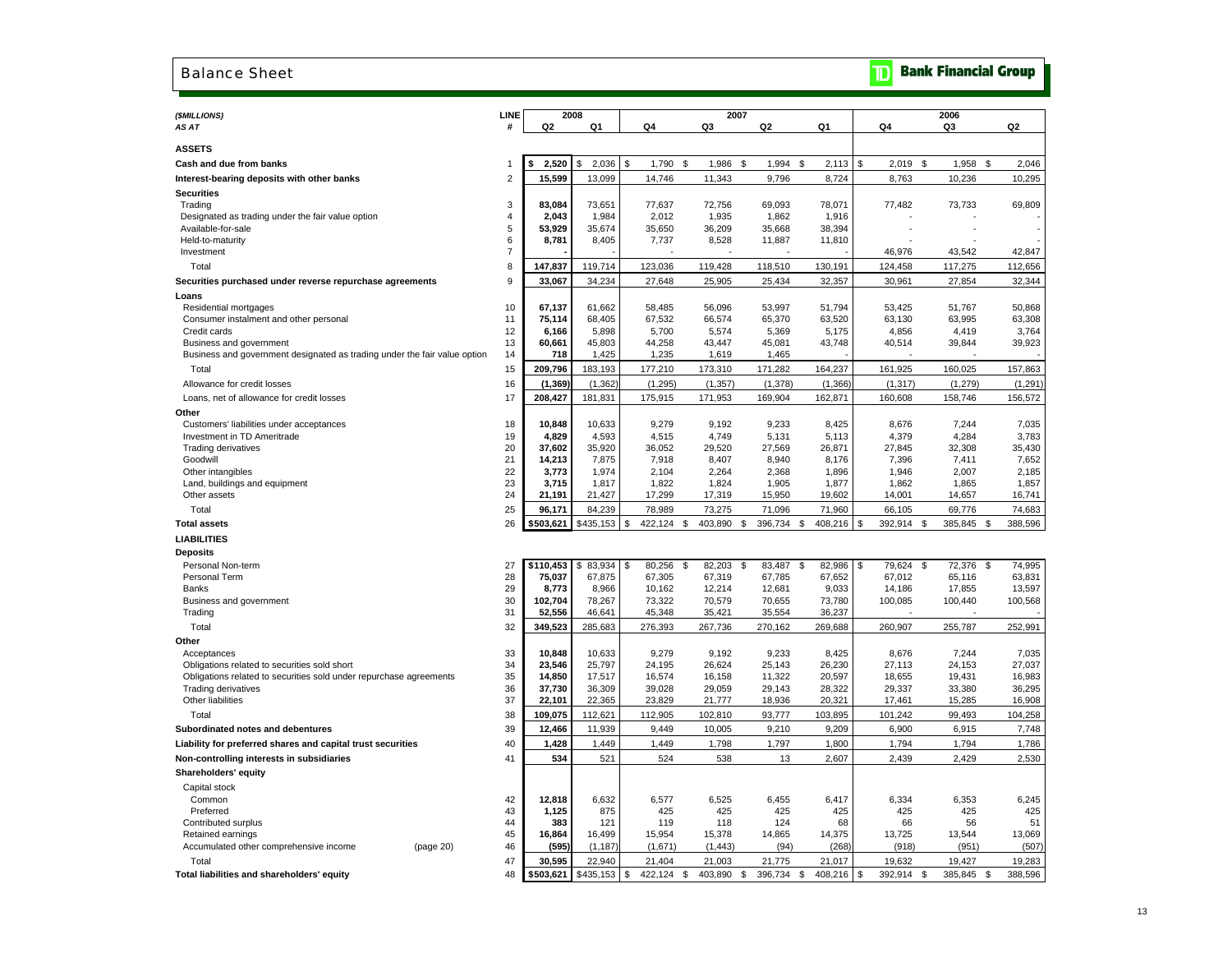| (\$ millions)                              | <b>LINE</b>    |      |                              | 2008           |                |                   |      |                | 2007 |                |      |                |      |         |     | 2006           |         |
|--------------------------------------------|----------------|------|------------------------------|----------------|----------------|-------------------|------|----------------|------|----------------|------|----------------|------|---------|-----|----------------|---------|
| AS AT                                      | #              |      | Q <sub>2</sub>               |                | Q <sub>1</sub> | Q4                |      | Q <sub>3</sub> |      | Q <sub>2</sub> |      | Q <sub>1</sub> |      | Q4      |     | Q <sub>3</sub> | Q2      |
|                                            |                |      |                              |                |                |                   |      |                |      |                |      |                |      |         |     |                |         |
|                                            |                |      |                              |                |                |                   |      |                |      |                |      |                |      |         |     |                |         |
| <b>Banking Book Equities</b>               |                |      |                              |                |                |                   |      |                |      |                |      |                |      |         |     |                |         |
| Publicly traded                            |                |      |                              |                |                |                   |      |                |      |                |      |                |      |         |     |                |         |
| Balance sheet and fair value               |                | \$   | 3,221                        |                | 3,219          |                   |      |                |      |                |      |                |      |         |     |                |         |
| Unrealized gain (loss) <sup>2</sup>        | 2              | \$   | 396                          | \$             | 448            |                   |      |                |      |                |      |                |      |         |     |                |         |
| Privately held                             |                |      |                              |                |                |                   |      |                |      |                |      |                |      |         |     |                |         |
| Balance sheet value                        | 3              |      | 604                          | \$             | 771            |                   |      |                |      |                |      |                |      |         |     |                |         |
| Fair value                                 |                |      | 954                          | \$             | 1,224          |                   |      |                |      |                |      |                |      |         |     |                |         |
| Unrealized gain (loss) <sup>3</sup>        | 5              |      | 350                          | l \$           | 453            |                   |      |                |      |                |      |                |      |         |     |                |         |
| Total banking book equities                |                |      |                              |                |                |                   |      |                |      |                |      |                |      |         |     |                |         |
| Balance sheet value<br>$(lines 1 + 3)$     | 6              | \$   | 3,825                        | $\blacksquare$ | 3,990          |                   |      |                |      |                |      |                |      |         |     |                |         |
| (lines $1 + 4$ )<br>Fair value             | $\overline{7}$ | \$   | 4,175                        | $\blacksquare$ | 4,443          |                   |      |                |      |                |      |                |      |         |     |                |         |
| Unrealized gain (loss)<br>(lines $2 + 5$ ) | 8              | \$   | 746                          | I \$           | 901            | \$<br>1,236       | -\$  | 1,010          | \$   | 1,027          | -\$  | 990 \$         |      | 774     | \$  | 707 \$         | 706     |
| Assets under administration                |                |      |                              |                |                |                   |      |                |      |                |      |                |      |         |     |                |         |
| Canadian Personal and Commercial Banking   | 9              |      | $\sqrt{47,245}$ \ $\sqrt{5}$ |                | 50,561         | \$<br>$50,017$ \$ |      | 50,142         | -\$  | 52,089         | - \$ | 50,942         | - \$ | 47,450  | \$  | 42,150 \$      | 40,898  |
| U.S. Personal and Commercial Banking       | 10             |      | 21,532                       |                | 7,377          | 7,328             |      | 7,770          |      | 8,142          |      | 8,659          |      | 8,316   |     | 9,337          | 9,904   |
| Wealth Management                          | 11             |      | 187,259                      |                | 178,192        | 185,392           |      | 176,951        |      | 175,213        |      | 169,058        |      | 160,799 |     | 153,004        | 153,723 |
| Total                                      | 12             |      | $$256,036$ \$                |                | 236,130 \$     | $242,737$ \$      |      | 234,863        | £.   | 235,444        | -96  | 228,659 \$     |      | 216,565 | -S  | 204,491        | 204,525 |
| Assets under management                    |                |      |                              |                |                |                   |      |                |      |                |      |                |      |         |     |                |         |
| U.S. Personal and Commercial Banking       | 13             | - \$ | $8,043$ \ $$$                |                | 5,592          | \$<br>5,761 \$    |      | 6,061          | - \$ | 6,487 \$       |      | $6,537$ \$     |      | 6,137   | -\$ | $6,054$ \$     | 6,551   |
| Wealth Management                          | 14             |      | 174,231                      |                | 169,679        | 159,580           |      | 160,065        |      | 162,869        |      | 156,777        |      | 151,243 |     | 143,339        | 138,722 |
| Total                                      | 15             |      | \$182,274                    | l \$           | 175,271        | \$<br>165,341     | - \$ | 166,126        | \$   | 169,356        | S    | $163,314$ \$   |      | 157,380 |     | 149,393        | 145,273 |

<sup>1</sup> Effective Q1 2008, the Bank implemented OSFI's guidelines under Basel II. Lines 1 to 7 represent new disclosure under Basel II. Comparative numbers for unrealized gain (loss) on total banking book equities are provided on line 8.

<sup>2</sup> Unrealized gain (loss) on publicly traded available-for-sale securities are included in other comprehensive income.

<sup>3</sup> Unrealized gain (loss) for privately held equities are neither recognized in the balance sheet through other comprehensive income nor through the income statement.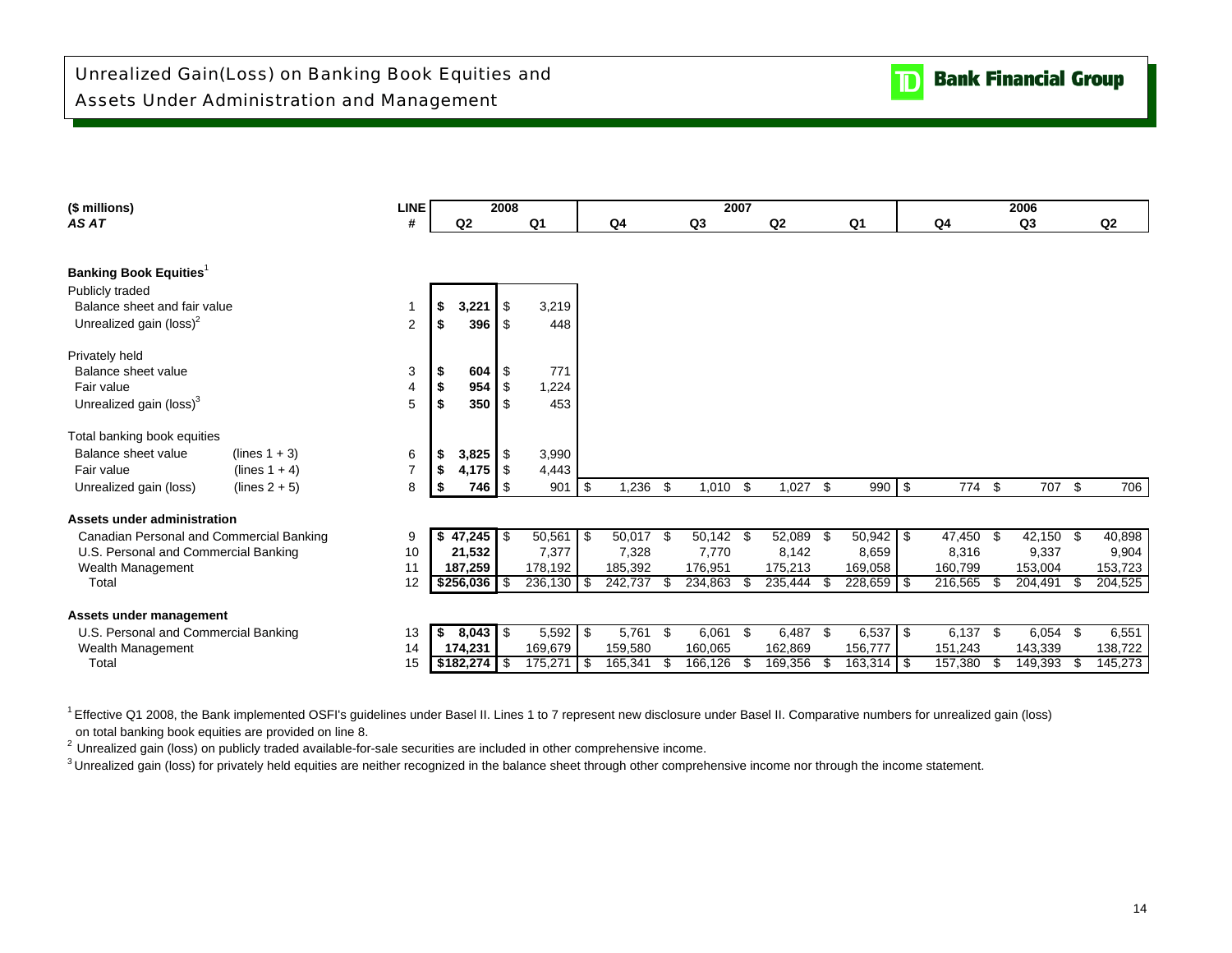## Intangibles and Goodwill, and Restructuring Costs

### $\overline{\mathbf{D}}$ **Bank Financial Group**

| (\$MILLIONS)                                            | <b>LINE</b>    | 2008                        |                           |               | 2007          |                |                   |               |          | 2006          |                |           | Year to Date           | <b>Full Year</b> |                         |
|---------------------------------------------------------|----------------|-----------------------------|---------------------------|---------------|---------------|----------------|-------------------|---------------|----------|---------------|----------------|-----------|------------------------|------------------|-------------------------|
| AS AT                                                   | #              | Q <sub>2</sub>              | Q <sub>1</sub>            | Q4            | Q3            | Q <sub>2</sub> | Q <sub>1</sub>    | Q4            |          | Q3            | Q <sub>2</sub> | 2008      | 2007                   | 2007             | 2006                    |
| Identifiable intangible assets                          |                |                             |                           |               |               |                |                   |               |          |               |                |           |                        |                  |                         |
| Opening balance                                         |                | 1.974                       | 2,104<br>\$<br><b>.ε</b>  | 2,264<br>\$   | 2,368         | 1,896<br>\$    | 1,946<br>\$       | 2,007<br>\$.  | \$       | 2,185<br>\$   | 2,275          | \$        | 1.946<br>2,104<br>\$   | \$<br>1,946      | \$<br>2,124             |
| Arising during the period - TD Banknorth                | $\overline{2}$ |                             | (4)                       | 52            |               | 580            | 42                |               | 64       | (22)          | 32             |           | (4)<br>622             | 674              | 356                     |
| - On acquisition of Commerce                            | 3              | 1,882                       |                           |               |               |                |                   |               |          |               |                |           | 1,882                  |                  |                         |
| - Other                                                 | 4              |                             |                           |               |               | 11             |                   |               |          |               |                |           | 11                     | 11               |                         |
| Amortized in the period                                 | 5              | (117)                       | (122)                     | (138)         | (131)         | (112)          | (118)             | (126)         |          | (126)         | (125)          |           | (230)<br>(239)         | (499)            | (505)                   |
| Sale of TD Waterhouse U.S.A.                            | 6              |                             |                           |               |               |                |                   |               |          |               |                |           |                        |                  | (6)                     |
| Foreign exchange and other adjustments                  | $\overline{7}$ | 34                          | (4)                       | (74)          | 27            | (7)            | 26                |               | 1        | (30)          | 3              |           | 30<br>19               | (28)             | (23)                    |
| <b>Closing balance</b>                                  | 8              | 3.773                       | .974<br>\$<br>\$          | 2,104<br>\$   | 2,264         | 2,368<br>\$    | \$<br>1,896       | 1,946<br>\$.  | \$       | 2,007<br>\$   | 2,185          | \$        | 3,773<br>\$2,368       | \$<br>2,104      | 1,946<br>\$             |
| Future tax liability on intangible assets               |                |                             |                           |               |               |                |                   |               |          |               |                |           |                        |                  |                         |
| Opening balance                                         | 9              | (676)                       | (738)<br>S.<br>- 35       | (788)<br>\$   | (844)<br>- \$ | (655)          | $(678)$ \$<br>-\$ | (690)         | \$       | (758)<br>\$   | (764)          | \$        | (738)<br>(678)<br>\$   | \$<br>$(678)$ \$ | (711)                   |
| Arising during the period - TD Banknorth                | 10             |                             | (1)                       | (16)          |               | (227)          | (17)              |               | (23)     | (8)           | (35)           |           | (1)<br>(244)           | (260)            | (164)                   |
| - On acquisition of Commerce                            | 11             | (735)                       |                           |               |               |                |                   |               |          |               |                |           | (735)                  |                  |                         |
| - Other                                                 | 12             |                             |                           | (11)          |               | (4)            |                   |               |          |               |                |           | (4)                    | (15)             |                         |
| Arising during the period - changes in income tax rates | 13             |                             | 20                        |               | 3             |                | $\overline{1}$    |               | 1        | 24            |                |           | 20<br>-1               | $\overline{4}$   | 25                      |
| Recognized in the period                                | 14             | 40                          | 41                        | 49            | 45            | 40             | 40                |               | 43       | 42            | 39             |           | 81<br>80               | 174              | 165                     |
| Foreign exchange and other adjustments                  | 15             | (15)                        | $\overline{2}$            | 28            | 8             | 2              | (1)               |               | (9)      | 10            | 2              |           | (13)<br>$\overline{1}$ | 37               | $\overline{7}$          |
| <b>Closing balance</b>                                  | 16             | (1, 386)<br>\$              | (676)<br>\$<br>\$         | (738)<br>\$   | (788)<br>-\$  | (844)          | (655)<br>\$       | (678)<br>-\$  | \$       | (690)<br>\$   | (758)          | \$(1,386) | (844)<br>\$            | \$<br>(738)      | (678)<br>$\mathfrak s$  |
|                                                         |                |                             |                           |               |               |                |                   |               |          |               |                |           |                        |                  |                         |
| Net intangibles closing balance                         | 17             | s.                          | $2,387$ \$ 1,298 \$       | 1,366<br>\$   | 1,476         | 1,524<br>\$    | \$<br>1,241       | 1,268<br>\$   | \$       | 1,317<br>\$   | 1,427          | s.        | 2,387<br>\$1,524       | \$<br>1,366      | \$<br>1,268             |
| Goodwill                                                |                |                             |                           |               |               |                |                   |               |          |               |                |           |                        |                  |                         |
| Opening balance                                         | 18             | 7,875                       | 7,918<br><b>\$</b><br>\$. | 8,407<br>\$   | 8.940         | 8,176<br>\$    | \$<br>7,396       | 7.411<br>S    | \$       | 7,652<br>S.   | 7,376          | \$        | 7,918<br>\$<br>7,396   | \$<br>7,396      | \$<br>6,518             |
| Arising during the period - TD Banknorth                | 19             |                             | (21)                      | (36)          |               | 881            | 528               |               | (29)     | 27            | 316            |           | (21)<br>1,409          | 1,373            | 2,036                   |
| - On acquisition of Commerce                            | 20             | 6.115                       |                           |               |               |                |                   |               |          |               |                |           | 6.115                  |                  |                         |
| - Other                                                 | 21             |                             |                           | 2             |               | (27)           |                   |               |          |               |                |           | (27)                   | (25)             |                         |
| Sale of TD Waterhouse U.S.A.                            | 22             |                             |                           |               |               |                |                   |               |          |               |                |           |                        |                  | (827)                   |
| Foreign exchange and other adjustments                  | 23             | 223                         | (22)                      | (455)         | (533)         | (90)           | 252               |               | 14       | (268)         | (40)           |           | 162<br>201             | (826)            | (331)                   |
| <b>Closing balance</b>                                  | 24             |                             | 7,875<br>\$               | 7,918<br>\$   | 8,407         | 8,940<br>\$    | 8,176<br>\$       | 7,396<br>\$   | \$       | 7,411<br>\$   | 7,652          | \$14,213  | \$8,940                | \$<br>7,918      | 7,396<br>\$             |
|                                                         |                |                             |                           |               |               |                |                   |               |          |               |                |           |                        |                  |                         |
| Total net intangibles and goodwill closing balance      | 25             |                             | $$16,600$ $$9,173$ $$$    | 9,284<br>- \$ | 9,883         | \$10,464       | \$9,417           | 8,664<br>l \$ | \$       | 8,728<br>- \$ | 9,079          | \$16,600  | \$10,464               | \$<br>9,284      | -\$<br>8,664            |
|                                                         |                |                             |                           |               |               |                |                   |               |          |               |                |           |                        |                  |                         |
|                                                         |                |                             |                           |               |               |                |                   |               |          |               |                |           |                        |                  |                         |
| <b>Restructuring costs accrual</b>                      |                |                             |                           |               |               |                |                   |               |          |               |                |           |                        |                  |                         |
| Opening balance                                         | 26             | 20                          | 29<br>\$<br>\$            | 51<br>\$      | 61<br>\$      | 19             | 27<br>\$          | \$            | 29<br>\$ | 35<br>- \$    | 60             | \$        | 29<br>27<br>\$         | \$<br>27         | \$<br>25                |
| Expensed during the period                              | 27             | 48                          |                           |               |               | 67             |                   |               |          |               |                |           | 48<br>67               | 67               | 50                      |
| Amount utilized during the period:                      | 28             |                             |                           |               |               |                |                   |               |          |               |                |           |                        |                  |                         |
| <b>Wholesale Banking</b>                                | 29             |                             | (7)                       | (2)           |               |                | (8)               |               | (2)      | (6)           | (25)           |           | (8)<br>(7)             | (10)             | (48)                    |
| TD Commerce Bank                                        | 30             | (7)                         | (2)                       | (20)          | (10)          | (25)           |                   |               |          |               |                |           | (9)<br>(25)            | (55)             |                         |
| <b>Closing balance</b>                                  | 31             | $\overline{61}$   \$<br>-\$ | $20 \quad$ \$             | 29S           | 51<br>- \$    | 61             | 19S<br>-\$        |               | 27S      | 29S           | 35             | \$        | 61<br>61 \$            | \$<br>29         | $\overline{27}$<br>- \$ |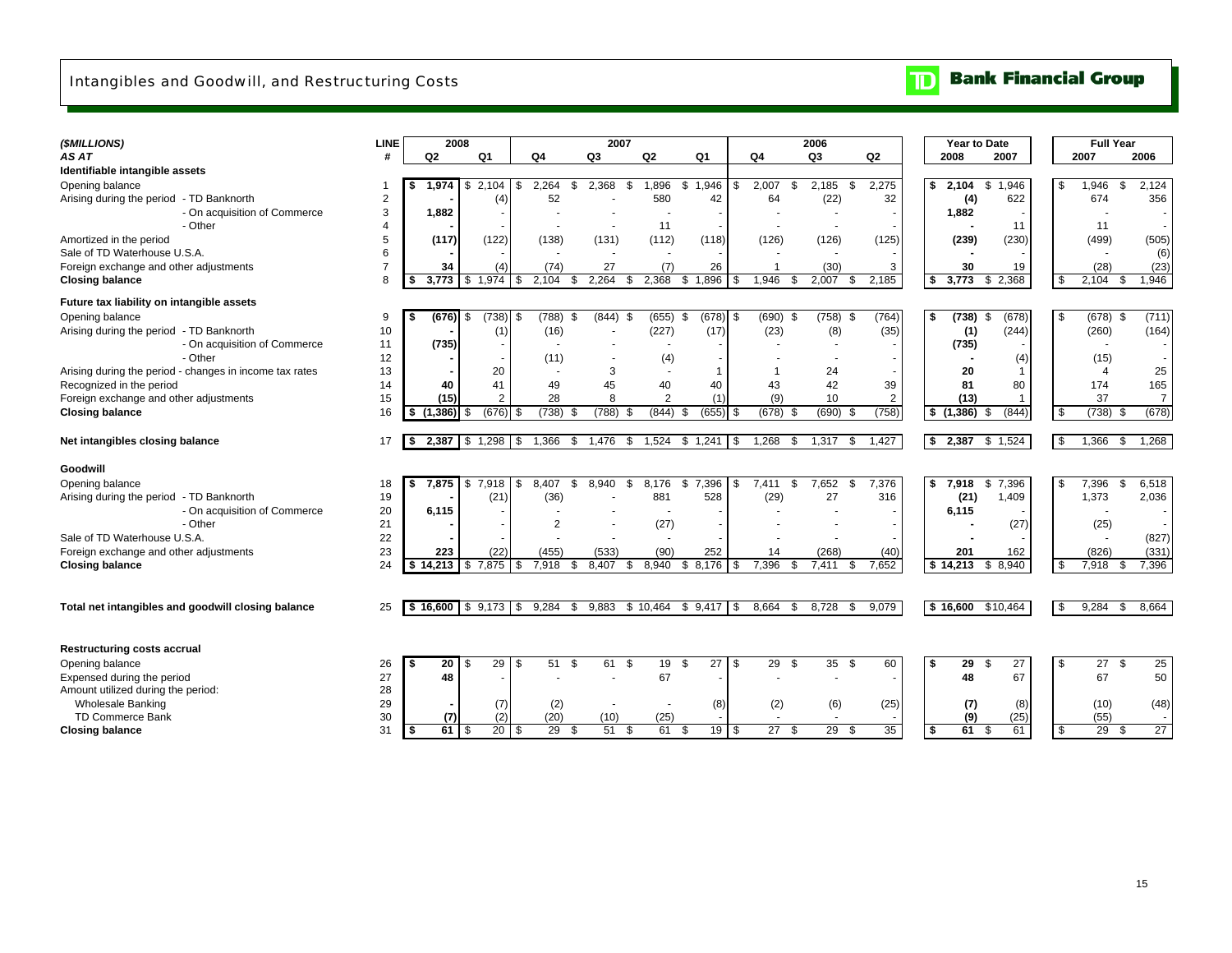## Loan Securitization

**TD** Bank Financial Group

#### *(\$MILLIONS)*

| (SMIIDOS)<br>טושו.                            |             |    |      |                |      |    |                 |                |        |        |      |         |
|-----------------------------------------------|-------------|----|------|----------------|------|----|-----------------|----------------|--------|--------|------|---------|
|                                               | <b>LINE</b> |    | 2008 | $- - -$<br>zuu |      |    | $- - -$<br>2006 |                | ′ear t | to Dat |      | ull Yea |
| <b>FOR THE</b><br><b>FNDED</b><br>חמות<br>DE. |             | ω, | ~    |                | UJ 1 | Q4 | r               | O <sub>2</sub> | 2008   | 200    | 2007 | 2006    |

#### **Loans securitized and sold to third parties**

Securitized/(repurchased) during the period<sup>1</sup>

| Mortgage | <b>MBS Pool</b> |  | 2,024 | l \$ | 1.896 | .553 | 2.246 | 3,141 | 2,358 | 1,700 | 1,613 | 1,763 | 3,920 | \$5,499 | <b>1 \$</b> | 9,298  | 6.424  |
|----------|-----------------|--|-------|------|-------|------|-------|-------|-------|-------|-------|-------|-------|---------|-------------|--------|--------|
|          | Commercial      |  |       |      |       |      |       |       |       | 205   | 132   | 287   |       |         |             |        | 624    |
| Personal | <b>HELOC</b>    |  |       |      |       |      |       |       | 1.000 | 3,000 | 500   |       |       | 000, ا  |             | 1,000  | 3,500  |
| Total    |                 |  | 2,024 |      | 1,896 | .553 | 2.246 | ,141  | 3,358 | 4,905 | 2,245 | 2,050 | 3,920 | \$6,499 | l \$        | 10,298 | 10,548 |

#### Outstanding at period end

| Mortgage                        | MBS Pool <sup>2</sup> |   | 20.497         | 20,238 | 18,353 | 18,822 | '8,864 | 17.494<br>.১ | 16,344 | \$16,099 | \$16,180 | 20.497 | \$18,864 | 18,353 | 16,344 |
|---------------------------------|-----------------------|---|----------------|--------|--------|--------|--------|--------------|--------|----------|----------|--------|----------|--------|--------|
|                                 | Commercial            |   | 155            | 159    | 163    | 171    | 254    | 181          | 2,773  | 2,583    | 2,511    | 155    | 254      | 163    | 2,773  |
| Personal                        | HELOC <sup>3</sup>    |   | 8.500          | 9,000  | 9,000  | 9,000  | 9,000  | 9,000        | 8,000  | 5,000    | 4,500    | 8,500  | 9,000    | 9,000  | 8,000  |
|                                 | Credit Card           |   | 800            | 800    | 800    | 800    | 800    | 800          | 800    | 800      | 1,300    | 800    | 800      | 800    | 800    |
| Total outstanding at period end |                       | 9 | 29,952<br>- 15 | 30,197 | 28,316 | 28,793 | 28,918 | 27,475       | 27,917 | \$24,482 | \$24,491 | 29,952 | \$28,918 | 28,316 | 27,917 |
| Economic impact - before-tax    |                       |   |                |        |        |        |        |              |        |          |          |        |          |        |        |

| Net interest income         | 10 <sup>1</sup> | (77)<br>'' | (76) | (80) | (94) | (106) | (125) | (76)                  | (102) | (85)    | (153) | (231) | (405) | (368) |
|-----------------------------|-----------------|------------|------|------|------|-------|-------|-----------------------|-------|---------|-------|-------|-------|-------|
| Other income                |                 | 91         | 76   | 80   | 86   | 97    | 134   | 97                    | 85    | 70<br>. | 167   | 231   | 397   | 346   |
| Provision for credit losses | 12              |            |      |      |      |       |       |                       |       |         | 10    |       |       | 24    |
| Total impact                | 13              | 10.        |      |      |      |       | 13    | <b><i><u></u></i></b> | (13)  | (5)     | 24    |       |       |       |

### **Mortgage-backed Securities retained<sup>4</sup>**

Outstanding at end of period **21,14 14** 

| 20,170 | 20.919 | 21 147<br>$\sim$ 1 | 21,643 | ה. | 21,433 | 23,186 | 20,914 | \$20,414 | \$18,852 | 20.170 | \$21.433 | - 35 | 147<br>ົາ | 20,914 |
|--------|--------|--------------------|--------|----|--------|--------|--------|----------|----------|--------|----------|------|-----------|--------|

 $1$  Excludes principal repayments during the period.

<sup>2</sup> Reflects securitization where no credit exposure is retained.

<sup>3</sup> Includes securitization of \$500 million in Q4 2006 and \$1,100 million in periods beginning Q1 2007, where no credit exposure is retained.

4 Reported as available-for-sale securities under government and government-insured securities.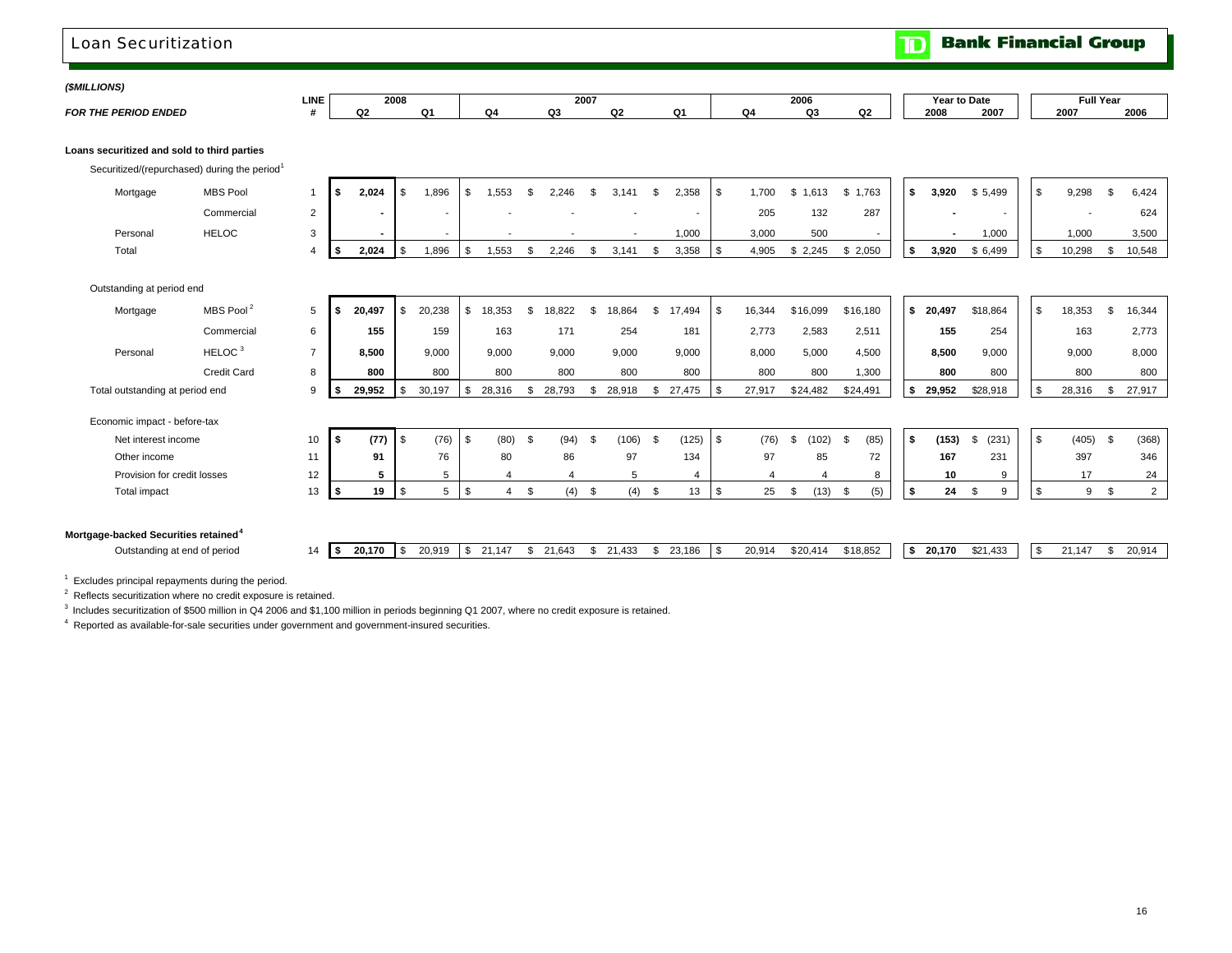## Loans Managed

### **Bank Financial Group**  $\mathbf{D}$

|                                                         |                |            |          |                    | 2008 |            |          |                    |
|---------------------------------------------------------|----------------|------------|----------|--------------------|------|------------|----------|--------------------|
|                                                         |                |            | Q2       |                    |      |            | Q1       |                    |
| <b>LOANS MANAGED</b>                                    |                |            |          |                    |      |            |          |                    |
|                                                         |                |            | Gross    | Year-to-date write |      |            | Gross    | Year-to-date write |
|                                                         |                |            | impaired | offs, net of       |      |            | impaired | offs, net of       |
| (\$ millions)                                           |                | Loans'     | loans    | recoveries         |      | Loans      | loans    | recoveries         |
| Type of loan                                            |                |            |          |                    |      |            |          |                    |
| Residential mortgages                                   |                | 87,606 \$  | 183S     | 3                  | \$   | 81,877 \$  | 159      | \$                 |
| Consumer installment and other personal                 | $\overline{2}$ | 83,275     | 195      | 178                |      | 77,073     | 176      | 86                 |
| Credit card                                             | 3              | 6,733      | 68       | 153                |      | 6,461      | 71       | 75                 |
| Business and government and other loans                 | 4              | 60,765     | 475      | 81                 |      | 46,617     | 424      | 23                 |
| Total loans reported and securitized                    | 5              | 238,379    | 921      | 415                |      | 212,028    | 830      | 185                |
| Less: Ioans securitized                                 |                |            |          |                    |      |            |          |                    |
| Residential mortgage loans                              | 6              | 20,497     |          |                    |      | 20,238     |          |                    |
| Personal loans                                          |                | 8,500      | 12       |                    |      | 9,000      | 12       |                    |
| Credit card loans                                       | 8              | 800        |          | 10                 |      | 800        | ٠        |                    |
| Commercial mortgage loans <sup>2</sup>                  | 9              | 155        |          |                    |      | 159        |          |                    |
| <b>Total loans securitized</b>                          | 10             | 29,952     | 12       | 10                 |      | 30,197     | 12       |                    |
| <b>Total loans reported on the Consolidated Balance</b> |                |            |          |                    |      |            |          |                    |
| <b>Sheet</b>                                            | 11             | 208,427 \$ | 909      | 405<br>- 55        | - \$ | 181,831 \$ | 818 \$   | 180                |

<sup>1</sup> Net of allowance for credit losses.

<sup>2</sup> Commercial mortgage loans are Included in business and government loans.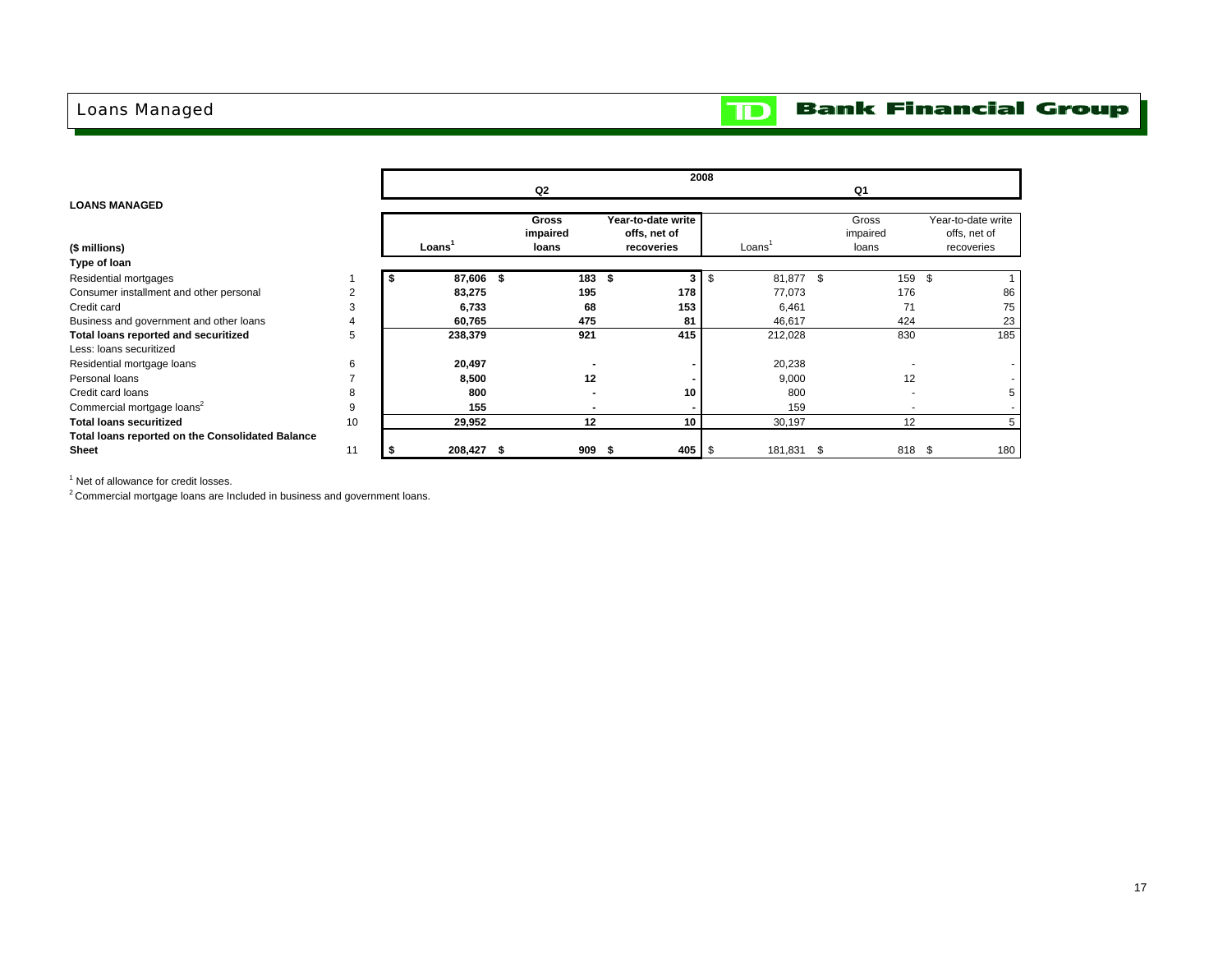| <b>Impaired Loans</b>                                                     |                |                         |      |                |     |              |      |              |              |              |              |            |              |              |                |              |      |                     | $\mathbf \mathbf D$ |                |                |            |     | <b>Bank Financial Group</b> |                |
|---------------------------------------------------------------------------|----------------|-------------------------|------|----------------|-----|--------------|------|--------------|--------------|--------------|--------------|------------|--------------|--------------|----------------|--------------|------|---------------------|---------------------|----------------|----------------|------------|-----|-----------------------------|----------------|
| (\$millions)                                                              | LINE           | 2008                    |      |                |     |              |      | 2007         |              |              |              |            |              |              |                | 2006         |      |                     |                     | Year to Date   |                |            |     | <b>Full Year</b>            |                |
| AS AT                                                                     | #              | Q2                      |      | Q1             |     | Q4           |      | Q3           |              | Q2           |              | Q1         |              | Q4           |                | Q3           |      | Q2                  |                     | 2008           | 2007           |            |     | 2007                        | 2006           |
| <b>CHANGE IN GROSS IMPAIRED LOANS BY SEGMENT</b>                          |                |                         |      |                |     |              |      |              |              |              |              |            |              |              |                |              |      |                     |                     |                |                |            |     |                             |                |
| Balance at beginning of period                                            | 1              | 818<br>l S              | - \$ | 569            | \$. | 590          | - \$ | 603          | -\$          | 511          | -S           | 446        | S            | 390          | \$             | 382          | \$   | 390                 |                     | 569            | \$             | 446        |     | 446                         | \$<br>372      |
| Additions                                                                 |                |                         |      |                |     |              |      |              |              |              |              |            |              |              |                |              |      |                     |                     |                |                |            |     |                             |                |
| Canadian Personal and Commercial Banking - retail <sup>1,2</sup>          | $\overline{2}$ | 338                     |      | 405            |     | 263          |      | 246          |              | 235          |              | 228        |              | 219          |                | 157          |      | 159                 |                     | 743            |                | 463        |     | 972                         | 695            |
| - commercial mid-market                                                   | 3              | 33                      |      | 33             |     | 8            |      | 10           |              | 14           |              | 8          |              | 39           |                | 12           |      | $\overline{7}$      |                     | 66             |                | 22         |     | 40                          | 126            |
| U.S. Personal and Commercial Banking - Banknorth                          | $\overline{4}$ | 102                     |      | 87             |     | 115          |      | 105          |              | 212          |              | 121        |              | 68           |                | 51           |      | 69                  |                     | 189            |                | 333        |     | 553                         | 227            |
| - Commerce <sup>3</sup>                                                   | 5              | 97                      |      |                |     |              |      |              |              |              |              |            |              |              |                |              |      |                     |                     | 97             |                |            |     |                             |                |
| Wholesale Banking                                                         | 6              | 5                       |      | 134            |     |              |      | 14           |              |              |              | 12         |              |              |                | 14           |      | 3                   |                     | 139            |                | 12         |     | 26                          | 34             |
| Other                                                                     | $\overline{7}$ |                         |      |                |     |              |      |              |              |              |              |            |              |              |                |              |      |                     |                     |                |                |            |     |                             |                |
| Total additions to impaired loans and acceptances                         | 8              | 575                     |      | 659            |     | 387          |      | 375          |              | 461          |              | 369        |              | 326          |                | 234          |      | 238                 |                     | 1,234          |                | 830        |     | 1,592                       | 1,082          |
| Return to performing status, repaid or sold                               | 9              | (234)                   |      | (197)          |     | (188)        |      | (166)        |              | (158)        |              | (126)      |              | (93)         |                | (74)         |      | (101)               |                     | (431)          |                | (284)      |     | (638)                       | (372)          |
| Net new additions (reductions)<br>Write-offs                              | 10<br>11       | 341                     |      | 462            |     | 199<br>(202) |      | 209<br>(200) |              | 303<br>(207) |              | 243        |              | 233<br>(177) |                | 160          |      | 137                 |                     | 803<br>(470)   |                | 546        |     | 954                         | 710            |
| Foreign exchange and other adjustments                                    | 12             | (258)<br>8              |      | (212)<br>(1)   |     | (18)         |      | (22)         |              | (4)          |              | (184)<br>6 |              |              |                | (148)<br>(4) |      | (142)<br>(3)        |                     | $\overline{7}$ |                | (391)<br>2 |     | (793)<br>(38)               | (629)<br>(7)   |
| Change during the period                                                  | 13             | 91                      |      | 249            |     | (21)         |      | (13)         |              | 92           |              | 65         |              | 56           |                | 8            |      | (8)                 |                     | 340            |                | 157        |     | 123                         | 74             |
| Balance at end of period                                                  | 14             | 909                     |      | 818            |     | 569          | -S   | 590          | \$           | 603          | -S           | 511        |              | 446          | -S             | 390          | S    | 382                 |                     | 909            | $\mathfrak{L}$ | 603        | \$. | 569                         | 446<br>\$      |
|                                                                           |                |                         |      |                |     |              |      |              |              |              |              |            |              |              |                |              |      |                     |                     |                |                |            |     |                             |                |
| <b>GROSS IMPAIRED LOANS BY COUNTRY OF ULTIMATE RISK</b>                   |                |                         |      |                |     |              |      |              |              |              |              |            |              |              |                |              |      |                     |                     |                |                |            |     |                             |                |
| Canada                                                                    | 15             | 517                     |      | 513            |     | 325          | -S   | 316          | - \$         | 307          | $\mathbf{s}$ | 317        | \$.          | 316          | $\mathfrak{S}$ | 267          | - \$ | 262                 |                     | 517            | - \$           | 307        |     | 325                         | \$<br>316      |
| United States <sup>3</sup>                                                | 16             | 389                     |      | 302            |     | 244          |      | 274          |              | 296          |              | 194        |              | 130          |                | 123          |      | 120                 |                     | 389            |                | 296        |     | 244                         | 130            |
| Other international                                                       | 17             | -1                      |      |                |     |              |      |              |              |              |              |            |              |              |                |              |      | ٠                   |                     | -1             |                |            |     |                             | ۰.             |
| United Kingdom / Europe<br>Other                                          | 18             | $\overline{2}$          |      | $\overline{2}$ |     |              |      |              |              |              |              |            |              |              |                |              |      |                     |                     | $\mathcal{P}$  |                |            |     |                             |                |
| Total other international                                                 | 19             | $\overline{\mathbf{3}}$ |      | $\mathbf{3}$   |     |              |      |              |              |              |              | ÷.         |              |              |                |              |      | ٠                   |                     | 3              |                |            |     |                             |                |
| <b>Total gross impaired loans</b>                                         | 20             | 909                     |      | 818            | \$  | 569          | \$   | 590          | \$           | 603          | -S           | 511        |              | 446          | -S             | 390          | \$   | 382                 |                     | 909            | \$             | 603        | £.  | 569                         | 446<br>\$      |
|                                                                           |                |                         |      |                |     |              |      |              |              |              |              |            |              |              |                |              |      |                     |                     |                |                |            |     |                             |                |
| <b>GROSS IMPAIRED LOANS BY SEGMENT</b>                                    |                |                         |      |                |     |              |      |              |              |              |              |            |              |              |                |              |      |                     |                     |                |                |            |     |                             |                |
| <b>Canadian Personal and Commercial Banking</b>                           |                |                         |      |                |     |              |      |              |              |              |              |            |              |              |                |              |      |                     |                     |                |                |            |     |                             |                |
| Personal                                                                  | 21             | 403<br>-5               | l \$ | 399            | \$  | 244          | - \$ | 225          | -\$          | 217          | -S           | 211        | \$           | 191          | \$             | 153          | - \$ | 158                 | -S.                 | 403            | \$             | 217        | £.  | 244                         | 191<br>\$      |
| Commercial                                                                | 22             | 91                      |      | 82             |     | 66           |      | 77           |              | 79           |              | 93         |              | 113          |                | 100          |      | 103                 |                     | 91             |                | 79         |     | 66                          | 113            |
| Total Canadian Personal and Commercial Banking                            | 23<br>24       | 494                     |      | 481<br>228     |     | 310<br>237   |      | 302<br>256   |              | 296<br>276   |              | 304<br>174 |              | 304<br>121   |                | 253          |      | 261                 |                     | 494<br>315     |                | 296<br>276 |     | 310<br>237                  | 304            |
| U.S. Personal and Commercial Banking <sup>3</sup>                         | 25             | 315<br>91               |      | 100            |     | 13           |      | 24           |              | 23           |              | 24         |              | 12           |                | 114<br>14    |      | 112<br>$\mathbf{r}$ |                     | 91             |                | 23         |     | 13                          | 121<br>12      |
| <b>Wholesale Banking</b><br>Other                                         | 26             | 9                       |      | 9              |     | 9            |      | 8            |              | 8            |              | 9          |              | 9            |                | 9            |      | 9                   |                     | 9              |                | 8          |     | 9                           | 9              |
| <b>Total gross impaired loans</b>                                         | 27             | 909                     |      | 818            |     | 569          | \$   | 590          | $\mathbb{S}$ | 603          | <b>S</b>     | 511        |              | 446          | <b>S</b>       | 390          | \$   | 382                 |                     | 909            | \$             | 603        | £.  | 569                         | 446<br>\$      |
|                                                                           |                |                         |      |                |     |              |      |              |              |              |              |            |              |              |                |              |      |                     |                     |                |                |            |     |                             |                |
| NET IMPAIRED LOANS BY SEGMENT                                             |                |                         |      |                |     |              |      |              |              |              |              |            |              |              |                |              |      |                     |                     |                |                |            |     |                             |                |
| <b>Canadian Personal and Commercial Banking</b>                           |                |                         |      |                |     |              |      |              |              |              |              |            |              |              |                |              |      |                     |                     |                |                |            | £.  |                             |                |
| Personal<br>Commercial                                                    | 28<br>29       | 279<br>ŝ.<br>49         | - \$ | 276<br>49      | Ŝ.  | 126<br>29    | \$   | 115<br>36    | -\$          | 103<br>40    | \$           | 103<br>52  | $\mathbf{s}$ | 87<br>73     | \$             | 83<br>60     | \$   | 88<br>60            |                     | 279<br>49      | \$             | 103<br>40  |     | 126<br>29                   | 87<br>\$<br>73 |
| Total Canadian Personal and Commercial Banking                            | 30             | 328                     |      | 325            |     | 155          |      | 151          |              | 143          |              | 155        |              | 160          |                | 143          |      | 148                 |                     | 328            |                | 143        |     | 155                         | 160            |
| U.S. Personal and Commercial Banking <sup>3</sup>                         | 31             | 281                     |      | 192            |     | 200          |      | 215          |              | 221          |              | 150        |              | 101          |                | 92           |      | 96                  |                     | 281            |                | 221        |     | 200                         | 101            |
| <b>Wholesale Banking</b>                                                  | 32             | 44                      |      | 36             |     | 10           |      | 13           |              | 8            |              | 9          |              | 9            |                | 10           |      |                     |                     | 44             |                | 8          |     | 10                          | 9              |
| Other                                                                     | 33             | $\mathbf{1}$            |      |                |     |              |      |              |              |              |              |            |              |              |                |              |      |                     |                     | 1              |                |            |     | $\overline{1}$              |                |
| Impaired loans net of specific provisions                                 | 34             | 654                     |      | 554            |     | 366          |      | 379          |              | 372          |              | 314        |              | 270          |                | 245          |      | 244                 |                     | 654            |                | 372        |     | 366                         | 270            |
| Specific allowance as a % of gross impaired loans                         | 35             | 28.1 <sup>o</sup>       |      | 32.3           |     | 35.7%        |      | 35.8%        |              | 38.3%        |              | 38.6 %     |              | 39.5%        |                | 37.2%        |      | 36.1 <sup>9</sup>   |                     | 28.1%          |                | 38.3 %     |     | 35.7%                       | 39.5%          |
| Total loans and acceptances (page 13, lines 17+18)                        | 36             | 219.275                 |      | 192,464        |     | 185,194      | S.   | 181,145      |              | \$179,137    |              | \$171,296  | \$           | 169,284      |                | \$165,990    |      | \$163,607           |                     | 219,275        | \$179,137      |            | \$. | 185,194                     | \$<br>169,284  |
| Impaired loans net of specific allowance as a % of net loans <sup>5</sup> | 37             | 0.3%                    |      | 0.39           |     | 0.2%         |      | 0.2%         |              | 0.2%         |              | 0.2%       |              | 0.2%         |                | 0.1%         |      | 0.1%                |                     | 0.3%           |                | 0.2%       |     | 0.2%                        | 0.2%           |

<sup>1</sup> Including Small Business Banking.

<sup>2</sup> The quarter-over-quarter increase in Q1 2008 was largely a result of a change in the definition of gross impaired loans for insured residential mortgages from 360 days to 90 days past the contractual due date. There wa

allowances as a majority of the net increase in gross impaired balances related to residential mortgages that are insured.

<sup>3</sup> All loans acquired from Commerce have been measured at fair value. Fair value takes into consideration the credit quality of the loans and as a result, there is no allowance recognized upon acquisition.

4 Effective Q1 2008, the Bank implemented OSFI's guidelines under Basel II. This represents a new disclosure under Basel II. Prior to Q1 2008, the geographic location was based on the unit responsible for recording revenue.

5 Includes customers' liability under acceptances and net of specific allowances.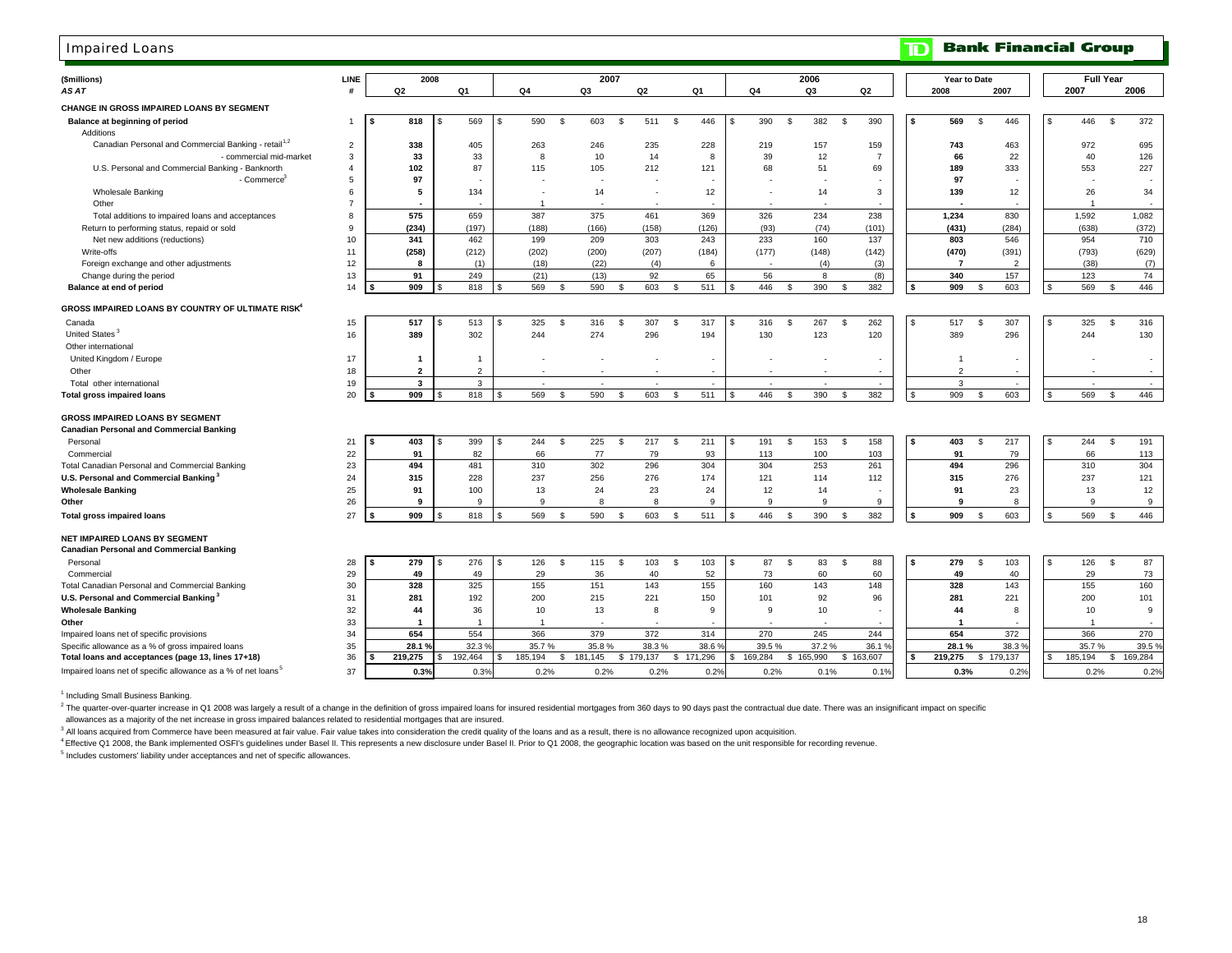### Allowance for Credit Losses

**TD** Bank Financial Group

| (\$ millions)                                                  | <b>LINE</b>    |                | 2008 |                |             |                          |                          | 2007 |                |                          |         | 2006                     |     |                |    |       | Year to Date             |            |       | <b>Full Year</b> |
|----------------------------------------------------------------|----------------|----------------|------|----------------|-------------|--------------------------|--------------------------|------|----------------|--------------------------|---------|--------------------------|-----|----------------|----|-------|--------------------------|------------|-------|------------------|
| AS AT                                                          |                | Q <sub>2</sub> | Q1   |                | Q4          |                          | Q3                       |      | Q <sub>2</sub> | Q1                       | Q4      | Q3                       |     | Q <sub>2</sub> |    | 2008  | 2007                     |            | 2007  | 2006             |
| ALLOWANCE FOR CREDIT LOSSES                                    |                |                |      |                |             |                          |                          |      |                |                          |         |                          |     |                |    |       |                          |            |       |                  |
| Specific allowance                                             |                |                |      |                |             |                          |                          |      |                |                          |         |                          |     |                |    |       |                          |            |       |                  |
| Balance at beginning of period                                 |                | 264            | S.   | 203            | \$<br>211   | $\mathbf{s}$             | 231                      | \$.  | 197            | -S<br>176                | 145     | 138<br>\$.               | \$. | 157            | s. | 203   | 176<br>\$.               | S.         | 176   | 155<br>\$.       |
| Write-offs                                                     | $\overline{2}$ | (258)          |      | (212)          | (202)       |                          | (200)                    |      | (191)          | (170)                    | (164)   | (137)                    |     | (130)          |    | (470) | (361)                    |            | (763) | (583)            |
| Recoveries                                                     | 3              | 33             |      | 32             |             | 27                       | 40                       |      | 37             | 31                       | 33      | 33                       |     | 32             |    | 65    | 68                       |            | 135   | 129              |
| Provision for credit losses                                    |                | 211            |      | 235            |             | 165                      | 141                      |      | 184            | 153                      | 156     | 107                      |     | 74             |    | 446   | 337                      |            | 643   | 457              |
| Foreign exchange and other adjustments                         | 5              | 5              |      | 6              |             | $\overline{2}$           | (1)                      |      |                | $\overline{7}$           | 6       | $\overline{4}$           |     | 5              |    | 11    | 11                       |            | 12    | 18               |
| Balance at end of period                                       | 6              | 255            |      | 264            |             | 203                      | 211                      |      | 231            | 197                      | 176     | 145                      |     | 138            |    | 255   | 231                      |            | 203   | 176              |
| <b>General allowance</b>                                       |                |                |      |                |             |                          |                          |      |                |                          |         |                          |     |                |    |       |                          |            |       |                  |
| Balance at beginning of period                                 | $\overline{7}$ | 1,098          |      | 1,092          | 1,146       |                          | 1.147                    |      | 1.169          | 1,141                    | 1,134   | 1,153                    |     | 1,201          |    | 1.092 | 1,141                    |            | 1.141 | 1,138            |
| Provision for credit losses - TD Banknorth                     | 8              | 5              |      | $\overline{4}$ |             | 21                       | 18                       |      | (23)           | (1)                      | 5       | (7)                      |     | $\overline{2}$ |    | 9     | (24)                     |            | 15    | (6)              |
| - VFC                                                          | 9              | 16             |      | 15             |             | 13                       | 12                       |      | 11             | 11                       | 9       | 9                        |     | $\sim$         |    | 31    | 22                       |            | 47    | 18               |
| - Other                                                        | 10             |                |      |                |             | (60)                     | $\overline{a}$           |      | $\sim$         | $\overline{\phantom{a}}$ |         | $\overline{\phantom{a}}$ |     | (60)           |    |       | $\overline{\phantom{a}}$ |            | (60)  | (60)             |
| Arising on acquisitions <sup>1</sup>                           | 11             | $\blacksquare$ |      |                |             | $\overline{\phantom{a}}$ | $\overline{\phantom{a}}$ |      | $\sim$         | 14                       |         | $\overline{\phantom{a}}$ |     | 18             |    |       | 14                       |            | 14    | 87               |
| Foreign exchange and other adjustments                         | 12             | (5)            |      | (14)           |             | (28)                     | (31)                     |      | (10)           | 4                        | (7)     | (21)                     |     | (8)            |    | (19)  | (6)                      |            | (65)  | (36)             |
| Balance at end of period                                       | 13             | 1,114          |      | 1,098          | 1,092       |                          | 1,146                    |      | 1,147          | 1,169                    | 1,141   | 1,134                    |     | 1,153          |    | 1,114 | 1,147                    |            | 1,092 | 1,141            |
| Total allowance for credit losses at end of period             | 14             | 1,369<br>IS.   | \$   | 1,362          | \$<br>1,295 | \$                       | 1,357                    | \$   | 1,378          | 1,366<br>\$              | \$1,317 | \$1,279                  |     | \$1,291        | \$ | 1,369 | \$1,378                  | $\sqrt{3}$ | 1,295 | \$<br>1,317      |
| SPECIFIC ALLOWANCE BY COUNTRY OF<br>ULTIMATE RISK <sup>2</sup> |                |                |      |                |             |                          |                          |      |                |                          |         |                          |     |                |    |       |                          |            |       |                  |
| Canada                                                         | 15             | 170            | \$   | 178            |             |                          |                          |      |                |                          |         |                          |     |                |    |       |                          |            |       |                  |
| <b>United States</b>                                           | 16             | 83             |      | 84             |             |                          |                          |      |                |                          |         |                          |     |                |    |       |                          |            |       |                  |
| Other international                                            |                |                |      |                |             |                          |                          |      |                |                          |         |                          |     |                |    |       |                          |            |       |                  |
| United Kingdom / Europe                                        | 17             |                |      |                |             |                          |                          |      |                |                          |         |                          |     |                |    |       |                          |            |       |                  |
| Other                                                          | 18             | $\mathbf{2}$   |      | $\overline{2}$ |             |                          |                          |      |                |                          |         |                          |     |                |    |       |                          |            |       |                  |
| Total other international                                      | 19             | $\overline{2}$ |      | 2              |             |                          |                          |      |                |                          |         |                          |     |                |    |       |                          |            |       |                  |
| <b>Total specific allowance</b>                                | 20             | 255            |      | 264            |             |                          |                          |      |                |                          |         |                          |     |                |    |       |                          |            |       |                  |

<sup>1</sup> All loans acquired from Commerce have been measured at fair value. Fair value takes into consideration the credit quality of the loans and as a result, there is no allowance recognized upon acquisition.

 $2$  Effective Q1 2008, the Bank implemented OSFI's guidelines under Basel II. This represents a new disclosure under Basel II.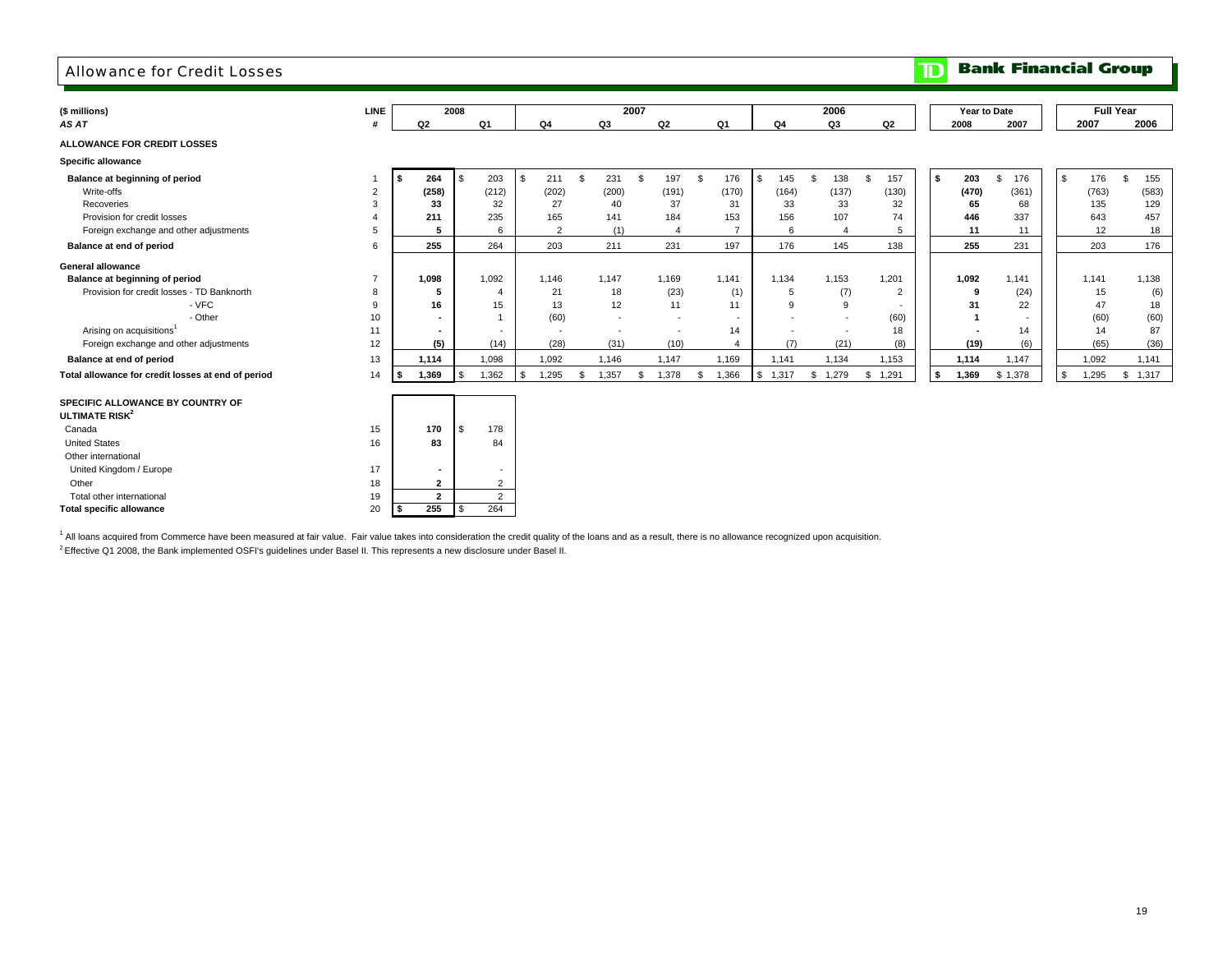### Provision for Credit Losses

## **TD** Bank Financial Group

| (\$MILLIONS)                                          | LINE           |      |                | 2008      |                          |                |                    |                          | 2007 |                |    |                          |                |                          |    | 2006                     |      |                |    | Year to Date |        |           | <b>Full Year</b> |           |
|-------------------------------------------------------|----------------|------|----------------|-----------|--------------------------|----------------|--------------------|--------------------------|------|----------------|----|--------------------------|----------------|--------------------------|----|--------------------------|------|----------------|----|--------------|--------|-----------|------------------|-----------|
| AS AT                                                 |                |      | Q <sub>2</sub> |           | Q1                       | Q4             |                    | Q3                       |      | Q2             |    | Q1                       |                | Q4                       |    | Q3                       |      | Q <sub>2</sub> |    | 2008         | 2007   | 2007      |                  | 2006      |
|                                                       |                |      |                |           |                          |                |                    |                          |      |                |    |                          |                |                          |    |                          |      |                |    |              |        |           |                  |           |
| <b>PROVISION FOR CREDIT LOSSES</b>                    |                |      |                |           |                          |                |                    |                          |      |                |    |                          |                |                          |    |                          |      |                |    |              |        |           |                  |           |
| New specifics (net of reversals)                      |                |      | 244            | \$        | 267                      | \$<br>192      | $\mathbf{\hat{S}}$ | 181                      | £.   | 221            | \$ | 184                      | $\mathfrak{L}$ | 189                      | \$ | 140                      | \$.  | 106            | \$ | 511          | \$405  | \$<br>778 |                  | 586<br>\$ |
| Recoveries                                            | $\overline{2}$ |      | (33)           |           | (32)                     | (27)           |                    | (40)                     |      | (37)           |    | (31)                     |                | (33)                     |    | (33)                     |      | (32)           |    | (65)         | (68)   | (135)     |                  | (129)     |
| Provision for (reversal of) credit losses - specifics | $\overline{3}$ |      | 211            |           | 235                      | 165            |                    | 141                      |      | 184            |    | 153                      |                | 156                      |    | 107                      |      | 74             |    | 446          | 337    | 643       |                  | 457       |
| Change in general allowance - TD Banknorth            |                |      | 5              |           | 4                        | 21             |                    | 18                       |      | (23)           |    | (1)                      |                | 5                        |    | (7)                      |      | $\overline{2}$ |    | 9            | (24)   | 15        |                  | (6)       |
| - VFC                                                 | $\overline{5}$ |      | 16             |           | 15                       | 13             |                    | 12                       |      | 11             |    | 11                       |                | 9                        |    | 9                        |      | $\sim$         |    | 31           | 22     | 47        |                  | 18        |
| - Other                                               | 6              |      |                |           |                          | (60)           |                    | $\overline{\phantom{a}}$ |      | $\overline{a}$ |    | $\overline{\phantom{a}}$ |                |                          |    |                          |      | (60)           |    |              |        | (60)      |                  | (60)      |
| Provision for (reversal of) credit losses             | $\overline{7}$ | ∣\$. | 232            |           | 255                      | \$<br>139      | -96                | 171                      |      | 172            | £. | 163                      |                | 170                      | S. | 109                      | - \$ | 16             |    | 487          | \$ 335 | \$<br>645 |                  | 409<br>S. |
|                                                       |                |      |                |           |                          |                |                    |                          |      |                |    |                          |                |                          |    |                          |      |                |    |              |        |           |                  |           |
| PROVISION FOR (REVERSAL OF) CREDIT LOSSES BY SEGMENT  |                |      |                |           |                          |                |                    |                          |      |                |    |                          |                |                          |    |                          |      |                |    |              |        |           |                  |           |
| Canadian Personal and Commercial Banking              | 8              | IS.  | 191            | <b>\$</b> | 172                      | \$<br>176      | - \$               | 151                      |      | 143            | \$ | 138                      | - \$           | 132                      | \$ | 104                      |      | 78             | S  | 363          | \$281  | \$<br>608 |                  | 413<br>\$ |
| U.S. Personal and Commercial Banking                  | 9              |      | 46             |           | 26                       | 35             |                    | 33                       |      | 35             |    | 17                       |                | 15                       |    | 10                       |      | 8              |    | 72           | 52     | 120       |                  | 40        |
| Wholesale Banking                                     | 10             |      | 10             |           | 56                       | $\overline{A}$ |                    | 8                        |      | 12             |    | 24                       |                | 13                       |    | 15                       |      | 11             |    | 66           | 36     | 48        |                  | 68        |
| Corporate                                             |                |      |                |           |                          |                |                    |                          |      |                |    |                          |                |                          |    |                          |      |                |    |              |        |           |                  |           |
| Initial set up of specific allowance for credit card  |                |      |                |           |                          |                |                    |                          |      |                |    |                          |                |                          |    |                          |      |                |    |              |        |           |                  |           |
| and overdraft loans                                   | 11             |      | $\blacksquare$ |           | $\overline{\phantom{a}}$ |                |                    | $\overline{\phantom{a}}$ |      |                |    | $\overline{\phantom{a}}$ |                | 28                       |    | $\overline{\phantom{a}}$ |      | $\sim$         |    |              |        |           |                  | 28        |
| Securitization                                        | 12             |      | (5)            |           | (5)                      | (4)            |                    | (4)                      |      | (5)            |    | (4)                      |                | (4)                      |    | (4)                      |      | (8)            |    | (10)         | (9)    | (17)      |                  | (24)      |
| Wholesale Banking - CDS <sup>1</sup>                  | 13             |      | (10)           |           | 6                        | (11)           |                    | (11)                     |      | (12)           |    | (12)                     |                | (11)                     |    | (12)                     |      | (11)           |    | (4)          | (24)   | (46)      |                  | (47)      |
| General allowance release                             | 14             |      |                |           |                          | (60)           |                    | $\overline{\phantom{a}}$ |      | $\overline{a}$ |    | $\overline{\phantom{a}}$ |                | $\overline{\phantom{a}}$ |    | $\overline{\phantom{a}}$ |      | (60)           |    |              |        | (60)      |                  | (60)      |
| Other                                                 | 15             |      |                |           | $\overline{\phantom{a}}$ | (1)            |                    | (6)                      |      | (1)            |    | $\sim$                   |                | (3)                      |    | (4)                      |      | (2)            |    |              | (1)    |           | (8)              | (9)       |
| <b>Total Corporate</b>                                | 16             |      | (15)           |           |                          | (76)           |                    | (21)                     |      | (18)           |    | (16)                     |                | 10                       |    | (20)                     |      | (81)           |    | (14)         | (34)   | (131)     |                  | (112)     |
| Provision for (reversal of) credit losses             | 17             | l \$ | 232            | -S        | 255                      | \$<br>139      |                    | 171                      |      | 172            | \$ | 163                      |                | 170                      |    | 109                      |      | 16             |    | 487          | \$335  | \$<br>645 |                  | 409<br>\$ |

1 Premiums on credit default swaps (CDS) recorded in provision for credit losses for Wholesale Banking are reclassified to trading income in the Corporate segment.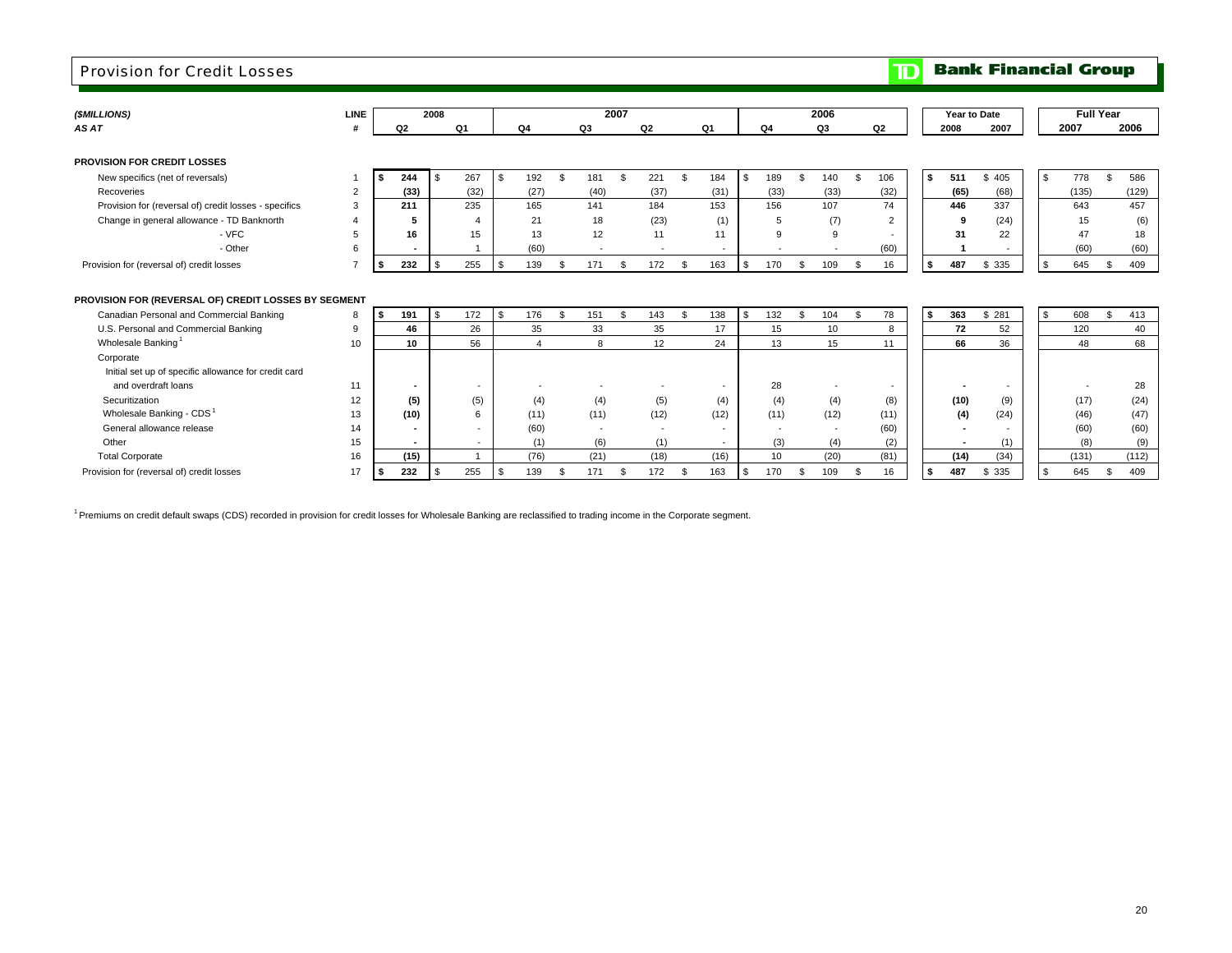## Analysis of Change in Shareholders' Equity

**TD** Bank Financial Group

| (\$MILLIONS)                                                                   | LINE           |                   | 2008         |                     | 2007           |                          |                |                               | 2006                    |                | Year to Date                  |         | <b>Full Year</b>        |                |
|--------------------------------------------------------------------------------|----------------|-------------------|--------------|---------------------|----------------|--------------------------|----------------|-------------------------------|-------------------------|----------------|-------------------------------|---------|-------------------------|----------------|
| FOR THE PERIOD ENDED                                                           | #              | Q <sub>2</sub>    | Q1           | Q4                  | Q3             | Q2                       | Q1             | Q4                            | Q3                      | Q <sub>2</sub> | 2008                          | 2007    | 2007                    | 2006           |
|                                                                                |                |                   |              |                     |                |                          |                |                               |                         |                |                               |         |                         |                |
| <b>Common shares</b>                                                           |                |                   |              |                     |                |                          |                |                               |                         |                |                               |         |                         |                |
| Opening balance                                                                |                | 6,632             | 6,577<br>\$. | 6,525<br>\$<br>- \$ | 6.455<br>\$    | 6.417<br>$\mathfrak{L}$  | 6,334          | \$<br>6,353<br>$\mathfrak{L}$ | 6,245<br>$\mathfrak{L}$ | 6,015          | 6,577<br>$\mathfrak{S}$<br>\$ | 6,334   | 6.334<br>$\mathfrak{L}$ | 5,872<br>-S    |
| Issued - options                                                               | $\overline{2}$ | 29                | 42           | 41                  | 79             | 19                       | 34             | 26                            | 13                      | 35             | 71                            | 53      | 173                     | 119            |
| - dividend reinvestment plan                                                   | 3              | 22                | 21           | 23                  | 22             | 21                       | 19             | 26                            | 95                      | 107            | 43                            | 40      | 85                      | 328            |
| - acquisition of VFC                                                           |                |                   |              |                     |                |                          |                |                               |                         | 70             |                               |         |                         | 70             |
| - acquisition of Commerce                                                      | 5              | 6,147             |              |                     |                |                          |                |                               |                         |                | 6,147                         |         |                         |                |
| Impact of shares (acquired) sold for trading purposes                          | 6              | (12)              | (8)          | $\overline{4}$      | (2)            | (2)                      | 30             | (36)                          |                         | 18             | (20)                          | 28      | 30                      | (20)           |
| Repurchase of common shares                                                    | $\overline{7}$ |                   |              | (16)                | (29)           |                          |                | (35)                          |                         |                |                               |         | (45)                    | (35)           |
| Closing balance                                                                | 8              | 12,818            | 6,632        | 6,577               | 6,525          | 6,455                    | 6,417          | 6,334                         | 6,353                   | 6,245          | 12,818                        | 6,455   | 6,577                   | 6,334          |
| <b>Preferred shares</b>                                                        |                |                   |              |                     |                |                          |                |                               |                         |                |                               |         |                         |                |
| Opening balance                                                                | 9              | 875               | 425          | 425                 | 425            | 425                      | 425            | 425                           | 425                     | 425            | 425                           | 425     | 425                     |                |
| Issued                                                                         | 10             | 250               | 450          |                     |                |                          |                |                               |                         |                | 700                           |         |                         | 425            |
| Closing balance                                                                | 11             | 1,125             | 875          | 425                 | 425            | 425                      | 425            | 425                           | 425                     | 425            | 1,125                         | 425     | 425                     | 425            |
|                                                                                |                |                   |              |                     |                |                          |                |                               |                         |                |                               |         |                         |                |
| <b>Contributed surplus</b>                                                     |                |                   |              |                     |                |                          |                |                               |                         |                |                               |         |                         |                |
| Opening balance                                                                | 12             | 121               | 119          | 118                 | 124            | 68                       | 66             | 56                            | 51                      | 47             | 119                           | 66      | 66                      | 40             |
| Stock option expense                                                           | 13             | 6                 | 5            | -5                  | $\overline{7}$ | $\overline{4}$           | $\overline{4}$ | 10                            | 6                       |                | 11                            | 8       | 20                      | 31             |
| Stock option exercised                                                         | 14             | (7)               | (3)          | (4)                 | (13)           | ٠.                       | (2)            |                               | (1)                     | (2)            | (10)                          | (2)     | (19)                    | (5)            |
| Conversion of TD Banknorth options on privatization                            | 15             |                   |              |                     |                | 52                       |                |                               |                         |                |                               | 52      | 52                      |                |
| Conversion of Commerce options on acquisition                                  | 16             | 263               |              |                     |                |                          |                |                               |                         |                | 263                           |         |                         |                |
| Closing balance                                                                | 17             | 383               | 121          | 119                 | 118            | 124                      | 68             | 66                            | 56                      | 51             | 383                           | 124     | 119                     | 66             |
| <b>Retained earnings</b>                                                       |                |                   |              |                     |                |                          |                |                               |                         |                |                               |         |                         |                |
| Opening balance                                                                | 18             | 16,499            | 15,954       | 15,378              | 14,865         | 14,375                   | 13,725         | 13,544                        | 13,069                  | 12,652         | 15,954                        | 13,725  | 13,725                  | 10,650         |
| Transition adjustment on adoption of Financial Instruments standards           | 19             |                   |              |                     |                | ÷,                       | 80             |                               |                         |                |                               | 80      | 80                      |                |
| Net income                                                                     | 20             | 852               | 970          | 1,094               | 1,103          | 879                      | 921            | 762                           | 796                     | 738            | 1,822                         | 1,800   | 3,997                   | 4,603          |
| Dividends - common                                                             | 21             | (473)             | (410)        | (409)               | (381)          | (382)                    | (345)          | (347)                         | (316)                   | (315)          | (883)                         | (727)   | (1, 517)                | (1, 278)       |
| Dividends - preferred                                                          | 22             | (11)              | (8)          | (5)                 | (2)            | (7)                      | (6)            | (5)                           | (6)                     | (6)            | (19)                          | (13)    | (20)                    | (22)           |
| Premium paid on common shares repurchased                                      | 23             |                   |              | (104)               | (207)          |                          |                | (229)                         |                         |                |                               |         | (311)                   | (229)          |
| Other                                                                          | 24             | $\left( 3\right)$ | (7)          |                     |                |                          |                |                               | -1                      |                | (10)                          |         |                         |                |
| Closing balance                                                                | 25             | 16,864            | 16,499       | 15,954              | 15,378         | 14,865                   | 14,375         | 13,725                        | 13,544                  | 13,069         | 16,864                        | 14,865  | 15,954                  | 13,725         |
| Accumulated other comprehensive Income                                         |                |                   |              |                     |                |                          |                |                               |                         |                |                               |         |                         |                |
| Opening balance                                                                | 26             | (1, 187)          | (1,671)      | (1, 443)            | (94)           | (268)                    | (918)          | (951)                         | (507)                   | (666)          | (1,671)                       | (918)   | (918)                   | (696)          |
| Transition adjustment on adoption of Financial Instruments standards           | 27             |                   |              |                     |                | $\overline{\phantom{a}}$ | 426            |                               |                         |                |                               | 426     | 426                     |                |
| Net change in unrealized gains and (losses) on available-for-sale securities   | 28             | (82)              | 313          | 218                 | (197)          | 61                       | 24             |                               |                         |                | 231                           | 85      | 106                     |                |
| Net change in unrealized foreign currency translation gains and (losses) on    |                |                   |              |                     |                |                          |                |                               |                         |                |                               |         |                         |                |
| investment in subsidiaries, net of hedging activities                          | 29             | 470               | (231)        | (604)               | (971)          | 97                       | 323            | 33                            | (444)                   | 159            | 239                           | 420     | (1, 155)                | (222)          |
| Net change in gains and (losses) on derivatives designated as cash flow hedges | 30             | 204               | 402          | 158                 | (181)          | 16                       | (123)          |                               |                         |                | 606                           | (107)   | (130)                   |                |
| Closing balance<br>(page 22)                                                   | 31             | (595)             | (1, 187)     | (1,671)             | (1, 443)       | (94)                     | (268)          | (918)                         | (951)                   | (507)          | (595)                         | (94)    | (1,671)                 | (918)          |
| Total shareholders' equity                                                     | 32             | 30,595            | 22,940       | 21,404<br>\$<br>\$  | 21,003<br>\$   | 21,775<br>\$             | 21,017         | \$<br>19,632 \$               | 19,427<br>\$            | 19,283         | 30,595<br>\$                  | 21,775  | 21,404<br>\$            | - \$<br>19,632 |
|                                                                                |                |                   |              |                     |                |                          |                |                               |                         |                |                               |         |                         |                |
| <b>NUMBER OF COMMON SHARES (thousands)</b>                                     |                |                   |              |                     |                |                          |                |                               |                         |                |                               |         |                         |                |
| Opening balance                                                                | 33             | 719,039           | 717,814      | 718,348             | 719,875        | 719,040                  | 717,416        | 720,792                       | 718,786                 | 714,696        | 717,814                       | 717,416 | 717,416                 | 711,812        |
| Issued - options                                                               | 34             | 484               | 965          | 866                 | 1,455          | 579                      | 931            | 744                           | 372                     | 990            | 1,449                         | 1,510   | 3,831                   | 3,388          |
| - dividend reinvestment plan                                                   | 35             | 329               | 320          | 330                 | 317            | 308                      | 268            | 392                           | 1,631                   | 1,718          | 649                           | 576     | 1,223                   | 5,397          |
| - acquisition of VFC                                                           | 36             |                   |              |                     |                |                          |                |                               | $\overline{2}$          | 1,101          |                               |         |                         | 1,103          |
| - acquisition of Commerce                                                      | 37             | 83,270            |              |                     |                | $\overline{\phantom{a}}$ |                |                               |                         |                | 83,270                        |         |                         |                |
| Impact of shares (acquired) sold for trading purposes                          | 38             | (194)             | (60)         | 32                  | (61)           | (52)                     | 425            | (512)                         | -1                      | 281            | (254)                         | 373     | 344                     | (284)          |
| Repurchase of common shares                                                    | 39             |                   |              | (1.762)             | (3,238)        |                          |                | (4.000)                       |                         |                |                               |         | (5,000)                 | (4,000)        |
| Closing balance                                                                | 40             | 802,928           | 719,039      | 717,814             | 718,348        | 719,875                  | 719,040        | 717,416                       | 720,792                 | 718,786        | 802,928                       | 719,875 | 717,814                 | 717,416        |

1 Purchased by subsidiaries of the Bank, which are regulated securities entities in accordance with Regulation 92-313 under the *Bank Act* .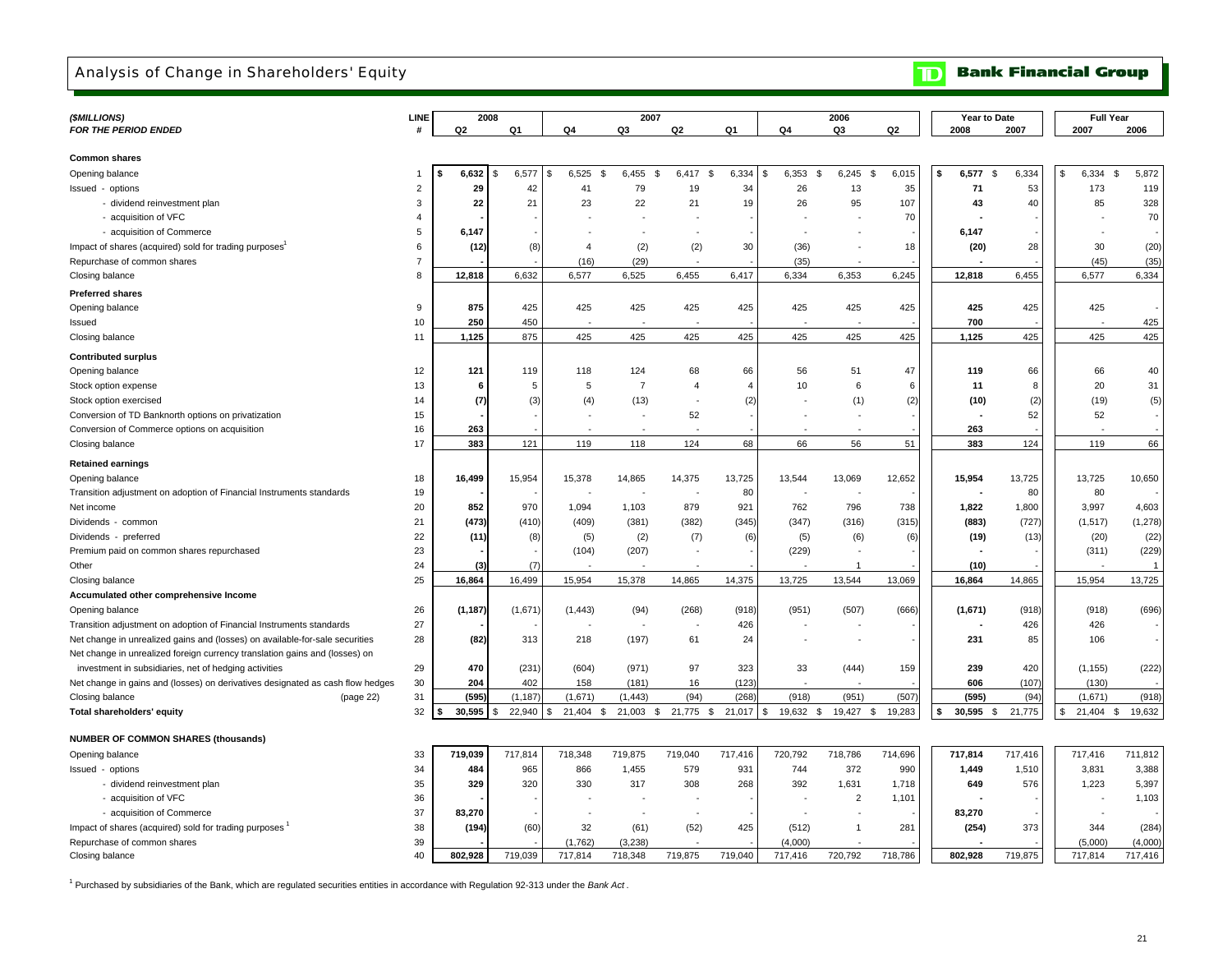## Change in Accumulated Other Comprehensive Income, net of income taxes

| (\$MILLIONS)                                                                                                             | <b>LINE</b> | 2008             |                  |                     | 2007           |                |            |                            | 2006                     |       | Year to Date     |       | <b>Full Year</b>         |        |
|--------------------------------------------------------------------------------------------------------------------------|-------------|------------------|------------------|---------------------|----------------|----------------|------------|----------------------------|--------------------------|-------|------------------|-------|--------------------------|--------|
| <b>FOR THE PERIOD ENDED</b>                                                                                              | #           | Q2               | Q1               | Q4                  | Q <sub>3</sub> | Q <sub>2</sub> | Q1         | Q4                         | Q3                       | Q2    | 2008             | 2007  | 2007                     | 2006   |
| Unrealized gains (losses) on available-for-sale securities                                                               |             |                  |                  |                     |                |                |            |                            |                          |       |                  |       |                          |        |
| Opening balance<br>Transition adjustment on adoption of financial instrument                                             | $\mathbf 1$ | 706<br>l S       | 393<br><b>\$</b> | 175<br>- \$<br>l \$ | 372 \$         | 311 \$         |            | \$<br>\$<br>$\blacksquare$ | $-$ \$                   |       | 393 \$<br>\$     |       | l \$                     | - \$   |
| standards                                                                                                                | 2           |                  |                  |                     |                |                | 287        |                            |                          |       |                  | 287   | 287                      |        |
| Change in unrealized gains and losses, net of income taxes                                                               | 3           | (69)             | 341              | 235                 | (188)          | 63             | 49         |                            |                          |       | 272              | 112   | 159                      |        |
| Reclassification to earnings, net of income taxes                                                                        |             | (13)             | (28)             | (17)                | (9)            | (2)            | (25)       | ٠                          |                          |       | (41)             | (27)  | (53)                     |        |
| Net change for the period                                                                                                | 5           | (82)             | 313              | 218                 | (197)          | 61             | 24         | $\overline{\phantom{a}}$   | $\overline{\phantom{a}}$ |       | 231              | 85    | 106                      | $\sim$ |
| Closing balance                                                                                                          | 6           | 624              | 706              | 393                 | 175            | 372            | 311        | $\sim$                     |                          |       | 624              | 372   | 393                      |        |
| Unrealized foreign currency translation gains and<br>losses on investments in subsidiaries, net of<br>hedging activities |             |                  |                  |                     |                |                |            |                            |                          |       |                  |       |                          |        |
| Opening balance                                                                                                          |             | (2, 304)         | (2,073)          | (1,469)             | (498)          | (595)          | (918)      | (951)                      | (507)                    | (666) | (2,073)          | (918) | (918)                    | (696)  |
| Investment in subsidiaries                                                                                               |             | 512              | 401              | (1,908)             | (1, 419)       | (584)          | 892        | (29)                       | (292)                    | (7)   | 913              | 308   | (3,019)                  | (720)  |
| Hedging activities                                                                                                       |             | (56)             | (913)            | 1,944               | 665            | 1,012          | (848)      | 97                         | (230)                    | 246   | (969)            | 164   | 2,773                    | 641    |
| Impact of change in investment in subsidiaries                                                                           | 10          |                  |                  |                     |                |                |            |                            |                          |       |                  |       |                          | 66     |
| Provision for/ benefit of income taxes                                                                                   | 11          | 14               | 281              | (640)               | (217)          | (331)          | 279        | (35)                       | 78                       | (80)  | 295              | (52)  | (909)                    | (209)  |
| Closing balance                                                                                                          | 12          | (1, 834)         | (2, 304)         | (2,073)             | (1, 469)       | (498)          | (595)      | (918)                      | (951)                    | (507) | (1,834)          | (498) | (2,073)                  | (918)  |
| Gains (losses) on derivatives designated as cash<br>flow hedges                                                          |             |                  |                  |                     |                |                |            |                            |                          |       |                  |       |                          |        |
| Opening balance                                                                                                          | 13          | 411              | 9                | (149)               | 32             | 16             |            |                            |                          |       | 9                |       |                          |        |
| Transition adjustment on adoption of financial instrument<br>standards                                                   | 14          |                  |                  |                     |                |                | 139        |                            |                          |       |                  | 139   | 139                      |        |
| Change in gains and losses, net of income taxes                                                                          | 15          | 235              | 408              | 140                 | (196)          | 13             | (127)      |                            |                          |       | 643              | (114) | (170)                    |        |
| Reclassification to earnings, net of income taxes                                                                        | 16          | (31)             | (6)              | 18                  | 15             | 3              |            |                            |                          |       | (37)             |       | 40                       |        |
| Net change for the period                                                                                                | 17          | 204              | 402              | 158                 | (181)          | 16             | (123)      | ٠                          |                          |       | 606              | (107) | (130)                    |        |
| Closing balance                                                                                                          | 18          | 615              | 411              | 9                   | (149)          | 32             | 16         | ٠                          |                          |       | 615              | 32    | 9                        |        |
| Accumulated other comprehensive income<br>closing balance                                                                | 19          | $(595)$ \$<br>s. | $(1, 187)$ \$    | $(1,671)$ \$        | $(1,443)$ \$   | $(94)$ \$      | $(268)$ \$ | $(918)$ \$                 | $(951)$ \$               | (507) | \$<br>$(595)$ \$ | (94)  | $\frac{1}{2}$ (1,671) \$ | (918)  |

**Bank Financial Group** 

 $\mathbf{D}$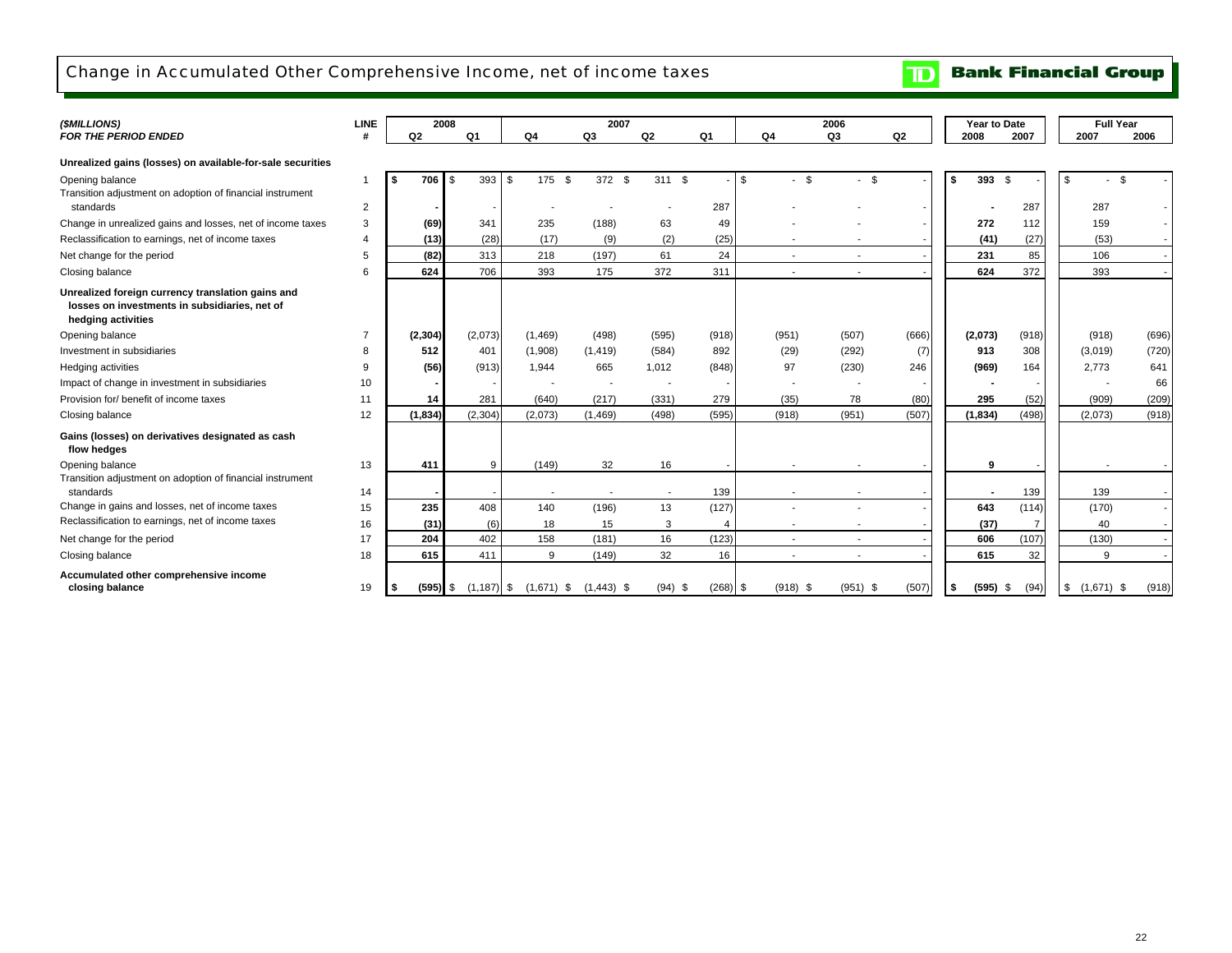## Analysis of Change in Non-Controlling Interests and Investment in TD Ameritrade

 $\mathbf{D}$ **Bank Financial Group** 

| (SMILLIONS)                                                           | <b>LINE</b>    |             | 2008       |            |            |     | 2007           |                          |                |      |                | 2006           |     |                | Year to Date   |          |             | <b>Full Year</b> |
|-----------------------------------------------------------------------|----------------|-------------|------------|------------|------------|-----|----------------|--------------------------|----------------|------|----------------|----------------|-----|----------------|----------------|----------|-------------|------------------|
| <b>FOR THE PERIOD ENDED</b>                                           |                | Q2          |            | Q1         | Q4         |     | Q <sub>3</sub> | Q <sub>2</sub>           | Q <sub>1</sub> |      | Q <sub>4</sub> | Q <sub>3</sub> |     | Q <sub>2</sub> | 2008           | 2007     | 2007        | 2006             |
|                                                                       |                |             |            |            |            |     |                |                          |                |      |                |                |     |                |                |          |             |                  |
| Non-controlling interests in subsidiaries                             |                |             |            |            |            |     |                |                          |                |      |                |                |     |                |                |          |             |                  |
| Opening balance                                                       |                |             | 521<br>\$  | 524        | 538<br>-S  |     | 13             | \$<br>2,607              | \$2,439        | \$   | 2,429<br>\$    | 2,530          | \$. | 2,847          | \$<br>524      | \$2,439  | \$2,439     | \$<br>1,708      |
| On acquisition / (privatization)                                      | $\overline{2}$ |             |            |            |            |     |                | (2, 482)                 |                |      |                |                |     |                |                | (2,482)  | (2, 482)    |                  |
| Shares repurchase / shares purchased by TD                            | 3              |             |            |            |            |     |                | (25)                     | (23)           |      | (23)           | (22)           |     | (300)          |                | (48)     | (48)        | (363)            |
| Shares issued by TD Banknorth                                         | $\overline{4}$ |             |            |            |            |     |                | 22                       | 85             |      | 5              | 3              |     | 12             | $\blacksquare$ | 107      | 107         | 1,130            |
| Issuance of REIT preferred shares of subsidiary                       | 5              |             |            |            |            |     | 524            | $\overline{\phantom{a}}$ |                |      |                |                |     |                |                |          | 524         |                  |
| <b>Dilution loss</b>                                                  | 6              |             |            |            |            |     |                |                          |                |      |                |                |     |                |                |          |             | 66               |
| On account of income                                                  | $\overline{7}$ |             | q          | 8          | 8          |     | 13             | 27                       | 47             |      | 48             | 52             |     | 47             | 17             | 74       | 95          | 184              |
| Dividends paid by TD Banknorth to minority shareholders               | 8              |             |            |            |            |     |                | (27)                     | (24)           |      | (24)           | (24)           |     | (27)           | $\blacksquare$ | (51)     | (51)        | (96)             |
| Foreign exchange and other adjustments                                | 9              |             |            | (11)       | (22)       |     | (12)           | (109)                    | 83             |      |                | (110)          |     | (49)           | (7)            | (26)     | (60)        | (190)            |
| Closing balance                                                       | 10             | S           | 534<br>\$  | 521        | 524<br>-\$ | \$  | 538            | -\$<br>13                | 2,607<br>\$    | \$   | 2,439<br>\$    | 2,429          |     | 2,530          | \$<br>534      | \$<br>13 | \$<br>524   | 2,439<br>-\$     |
|                                                                       |                |             |            |            |            |     |                |                          |                |      |                |                |     |                |                |          |             |                  |
| <b>Investment in TD Ameritrade</b>                                    |                |             |            |            |            |     |                |                          |                |      |                |                |     |                |                |          |             |                  |
|                                                                       |                |             |            |            |            |     |                |                          |                |      |                |                |     |                |                |          |             |                  |
| Opening balance                                                       | 11             | 4,593<br>\$ | \$         | 4,515      | \$4.749    | \$. | 5.131          | \$<br>5.113              | 4,379<br>\$    | - \$ | 4,284<br>\$    | 3.783          | -S  | 3,327          | \$<br>4,515    | \$4,379  | $$4,379$ \$ |                  |
| On acquisition                                                        | 12             |             |            |            |            |     |                |                          |                |      |                |                |     | 45             |                |          |             | 3,372            |
| Purchase (sale) of shares                                             | 13             |             |            |            |            |     | (54)           |                          |                |      |                | 632            |     | 301            |                |          | (54)        | 933              |
| Increase in reported investment through Lillooet Limited <sup>1</sup> | 14             |             |            |            |            |     |                |                          | 464            |      | 42             |                |     |                |                | 464      | 464         | 42               |
| Equity in net income, net of income taxes                             | 15             |             | 71         | 92         | 85         |     | 69             | 65                       | 65             |      | 48             | 51             |     | 35             | 163            | 130      | 284         | 134              |
| Foreign exchange and other adjustments                                | 16             |             | 165        | (14)       | (319)      |     | (397)          | (47)                     | 205            |      | 5              | (182)          |     | 75             | 151            | 158      | (558)       | (102)            |
| Closing balance                                                       | 17             | -5          | $4,829$ \$ | $4,593$ \$ | 4,515      | \$  | 4,749          | 5,131<br>\$              | \$<br>5,113    | l \$ | 4,379<br>\$    | 4,284          |     | 3,783          | \$<br>4,829    | \$5,131  | \$4,515     | 4,379<br>\$      |

<sup>1</sup> This represents increase in the Bank's reported investment in TD Ameritrade through the consolidation of a variable interest entity, Lillooet Limited.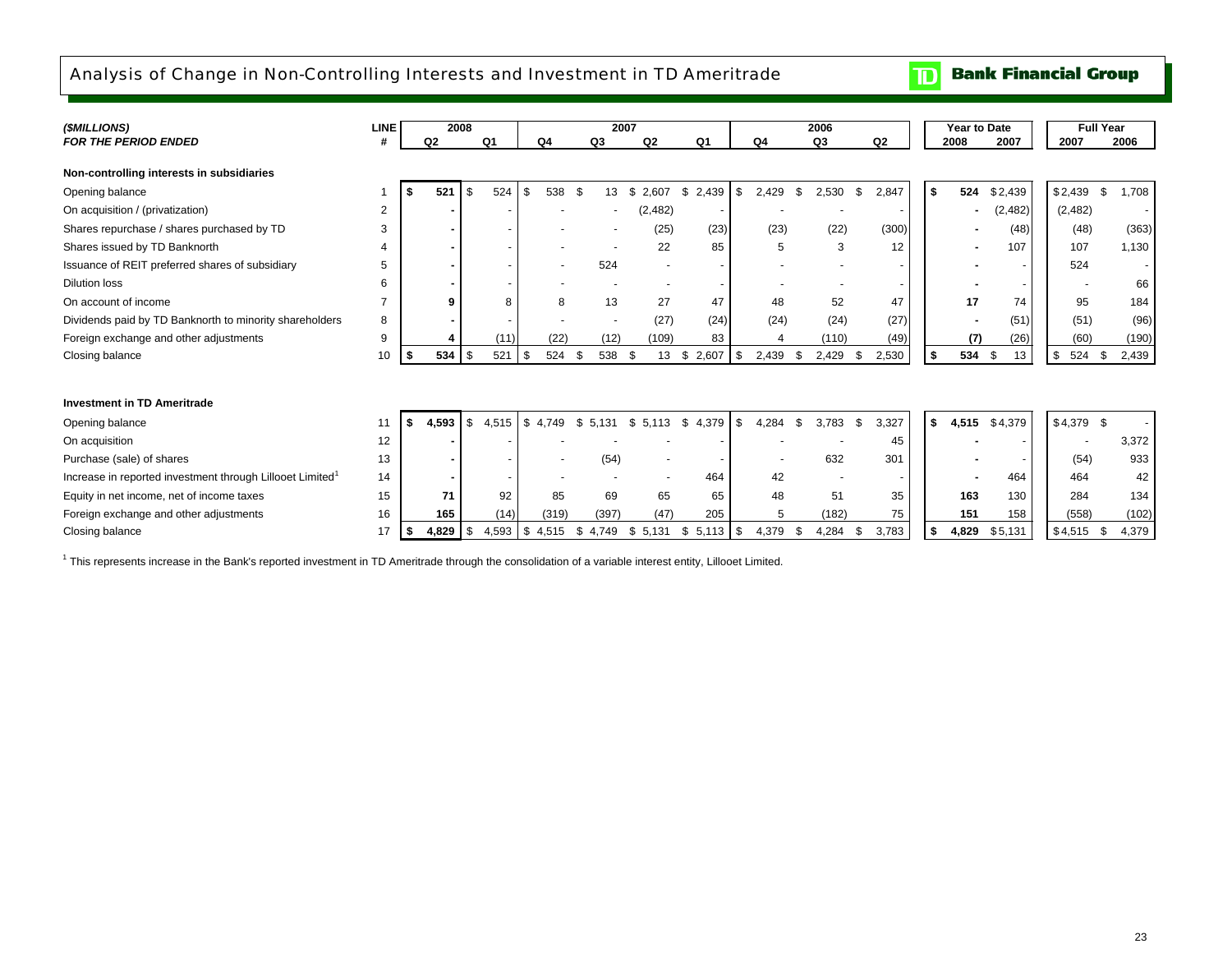## Gross Credit Risk Exposures - Basel II <sup>1</sup>



**(\$ millions)**

|                                                | LINE           |                  |                      | 2008<br>$Q2^{10}$        |                          |                          |              |                    |                      | 2008<br>Q <sub>1</sub> |                   |                |         |
|------------------------------------------------|----------------|------------------|----------------------|--------------------------|--------------------------|--------------------------|--------------|--------------------|----------------------|------------------------|-------------------|----------------|---------|
| <b>GROSS CREDIT RISK EXPOSURES<sup>2</sup></b> |                |                  |                      |                          |                          |                          |              |                    |                      |                        |                   |                |         |
|                                                |                |                  |                      |                          |                          | Other off-               |              |                    |                      |                        |                   | Other off-     |         |
|                                                |                |                  |                      | Repo-style               | <b>OTC</b>               | balance                  |              |                    |                      | Repo-style             | <b>OTC</b>        | balance        |         |
| <b>By Counterparty Type</b>                    |                | <b>Drawn</b>     | Undrawn <sup>3</sup> | transactions             | derivatives              | sheet                    | <b>Total</b> | Drawn              | Undrawn <sup>3</sup> | transactions           | derivatives       | sheet          | Total   |
| Retail <sup>5</sup>                            |                |                  |                      |                          |                          |                          |              |                    |                      |                        |                   |                |         |
| Residential secured                            |                | 112,306 \$<br>\$ | 20,470 \$            | $\sim$                   | \$<br>٠                  |                          | 132,776      | 103,881 \$<br>- \$ | 18,046 \$            | $\sim$                 | \$.<br>.ኖ         | .S             | 121,927 |
| Qualifying revolving retail                    | $\overline{2}$ | 12,886           | 28,133               | $\overline{\phantom{a}}$ |                          |                          | 41,019       | 12,693             | 27,660               |                        |                   |                | 40,353  |
| Other retail                                   | 3              | 29,209           | 6,206                | $\overline{\phantom{a}}$ | $\overline{\phantom{a}}$ | $\overline{\phantom{a}}$ | 35,415       | 25,859             | 5,633                |                        |                   | $\overline{a}$ | 31,492  |
| <b>Total retail</b>                            |                | 154,401          | 54,809               | $\overline{\phantom{a}}$ | $\blacksquare$           | $\sim$                   | 209,210      | 142,433            | 51,339               | $\sim$                 | $\sim$            | $\sim$         | 193,772 |
| Corporate                                      |                | 77,693           | 21,936               | 29,771                   | 7,265                    | 8,000                    | 144,665      | 56,960             | 21,129               | 29,835                 | 8,648             | 5.772          | 122,344 |
| Sovereign                                      | 6              | 27.958           | 711                  | 9,951                    | 4.164                    | 201                      | 42,985       | 27.821             | 693                  | 3,457                  | 3,575             | 170            | 35,716  |
| Bank <sup>8</sup>                              |                | 24,522           | 486                  | 45,444                   | 20,887                   | 484                      | 91,823       | 18,635             | 439                  | 45,153                 | 28,959            | 460            | 93,646  |
| Gross credit risk exposures                    | 8              | 284,574<br>£.    | 77,942 \$            | 85,166                   | 32,316                   | 8,685                    | 488,683      | 245,849            | 73,600               | 78,445<br>- 93         | 41,182 \$<br>- \$ | $6,402$ \$     | 445,478 |
| By Country of Ultimate Risk                    |                |                  |                      |                          |                          |                          |              |                    |                      |                        |                   |                |         |
| Canada                                         | 9              | 191,911          | 66,175               | 50,151                   | 9,941                    | 4,900                    | 323,078      | 185,301            | 62,748               | 40,000                 | 11,712            | 4,237          | 303,998 |
| <b>United States</b>                           | 10             | 73,694           | 9,096                | 19,570                   | 6,460                    | 3,181                    | 112,001      | 42,967             | 8,250                | 22,151                 | 8,555             | 1,606          | 83,529  |
| Other international                            |                |                  |                      |                          |                          |                          |              |                    |                      |                        |                   |                |         |
| United Kingdom / Europe                        | 11             | 14,477           | 1,902                | 12,603                   | 13,832                   | 292                      | 43,106       | 13,025             | 1,943                | 13,447                 | 19.131            | 275            | 47,821  |
| Other                                          | 12             | 4.492            | 769                  | 2.842                    | 2.083                    | 312                      | 10,498       | 4,556              | 659                  | 2.847                  | 1.784             | 284            | 10,130  |
| Total other international                      | 13             | 18,969           | 2,671                | 15,445                   | 15,915                   | 604                      | 53,604       | 17,581             | 2,602                | 16,294                 | 20,915            | 559            | 57,951  |
| Gross credit risk exposures                    | 14             | 284,574          | 77,942 \$            | 85,166                   | 32,316 \$                | 8.685                    | 488,683      | 245,849            | 73,600               | 78,445                 | 41,182 \$<br>- \$ | $6,402$ \$     | 445,478 |
| By Residual Contractual Maturity <sup>9</sup>  |                |                  |                      |                          |                          |                          |              |                    |                      |                        |                   |                |         |
| Within 1 year                                  | 15             | 131,618 \$<br>s  | 62,205 \$            | 85,096 \$                | 6,318                    | 5,756                    | 290,993      | 119,487<br>S.      | 58,419               | 78,350 \$<br>-96       | 9,758             | 4,206          | 270,220 |
| Over 1 year to 5 years                         | 16             | 107,683          | 15,025               | 70                       | 15,757                   | 2,309                    | 140,844      | 96,099             | 14,489               | 95                     | 18,790            | 2,037          | 131,510 |
| Over 5 years                                   | 17             | 45.273           | 712                  |                          | 10.241                   | 620                      | 56,846       | 30,263             | 692                  |                        | 12.634            | 159            | 43,748  |
| Gross credit risk exposures                    | 18             | 284,574<br>\$    | 77,942 \$            | 85,166 \$                | 32,316                   | 8,685<br>- 5             | 488,683      | 245,849            | 73,600               | 78,445<br>£.           | 41,182 \$<br>- \$ | 6,402          | 445,478 |

1 Effective Q1 2008, the Bank implemented OSFI's guidelines under Basel II. This represents a new disclosure under Basel II.

 $2$  Gross credit risk exposures are pre-credit risk mitigants, and exclude securitization and equity exposures.

<sup>3</sup> Undrawn exposures are the amount that would be drawn on default, based on the Bank's exposure at default (EAD) models.

4 Exposure on OTC derivatives is defined as the sum of net positive mark-to-market replacement cost and potential future exposures after the impact of master netting agreements.

<sup>5</sup> Retail exposures include individuals and certain small businesses. Within the retail category, there are three sub-types of exposures: residential secured (e.g. individual mortgages and home equity lines of credit); qu

retail (e.g. individual credit cards, unsecured lines of credit and overdraft protection products); and other retail (e.g. personal loans, student lines of credit and small business banking credit products).

 $6$  Corporate exposures include wholesale and commercial customers, and certain small businesses.

 $7$  Sovereign exposures include governments, central banks and certain public sector entities.

<sup>8</sup> Bank exposures include banks and securities firms.

<sup>9</sup> Residual contractual maturity is the remaining term to maturity of an exposure.

<sup>10</sup> A significant portion of the \$43.2 billion increase in credit risk exposures in Q2 2008 was due to the Commerce acquisition, which represented \$30.3 billion of this increase.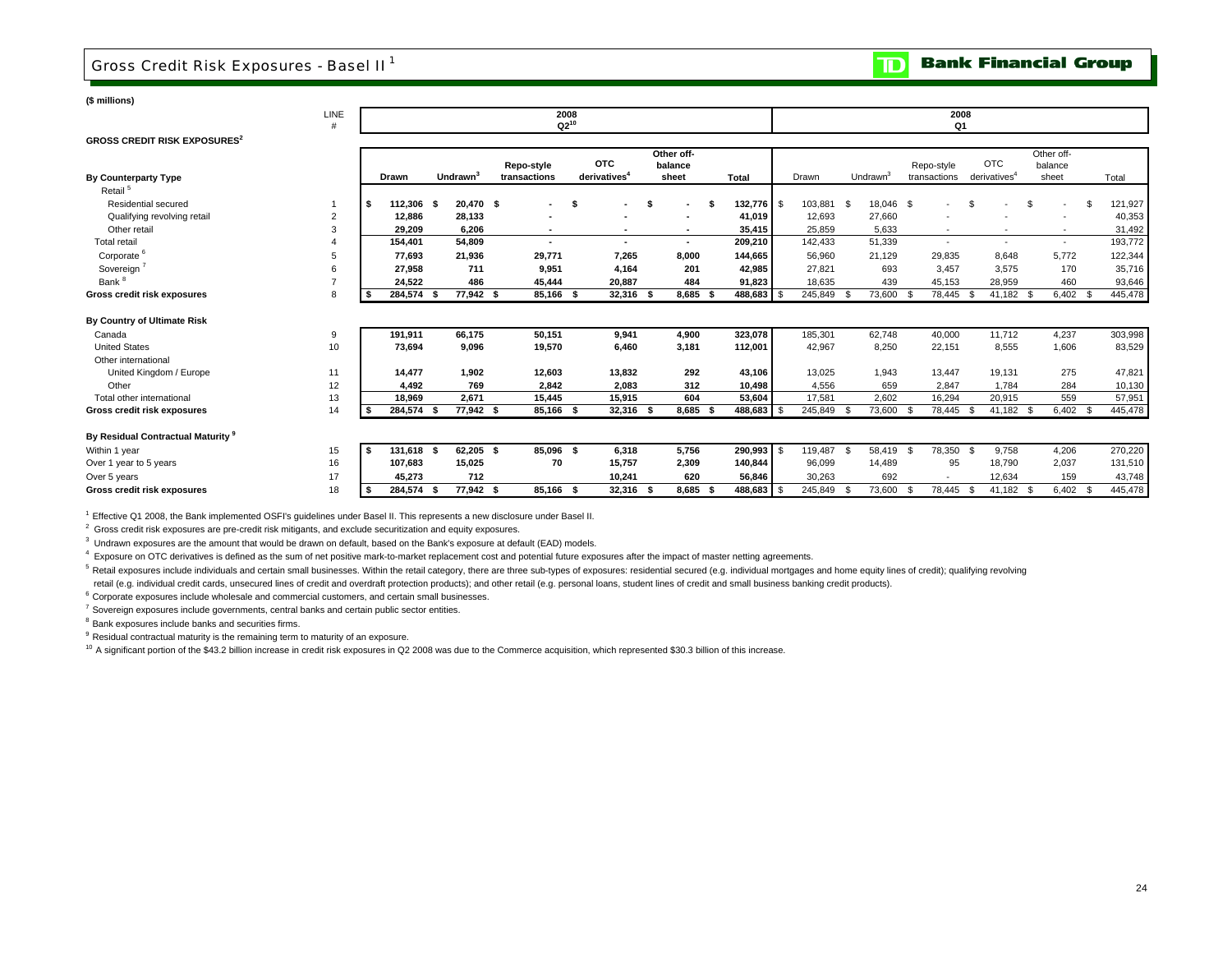## Capital - Basel II<sup>1</sup>

#### **Bank Financial Group** D

| (\$ millions)                                                               |           | LINE<br>#      | 2008<br>Q2   | 2008<br>Q1    |
|-----------------------------------------------------------------------------|-----------|----------------|--------------|---------------|
|                                                                             |           |                |              |               |
| <b>RISK-WEIGHTED ASSETS (RWA)</b>                                           | (page 26) | $\mathbf{1}$   | \$178,635    | \$<br>145,900 |
| <b>CAPITAL</b>                                                              |           |                |              |               |
| Tier 1 capital                                                              |           |                |              |               |
| Common shares                                                               | (page 21) | $\overline{c}$ | 12,818<br>\$ | \$<br>6,632   |
| Contributed surplus                                                         | (page 21) | 3              | 383          | 121           |
| Retained earnings                                                           | (page 21) | $\overline{4}$ | 16,864       | 16,499        |
| Net unrealized foreign currency translation gains (losses) on investment in |           |                |              |               |
| subsidiaries, net of hedging activities                                     | (page 22) | 5              | (1,834)      | (2, 304)      |
| Accumulated net after-tax unrealized loss on AFS equity securities in OCI   |           | 6              |              |               |
| Preferred shares                                                            |           | $\overline{7}$ | 1,675        | 1,425         |
| Innovative instruments <sup>2</sup>                                         |           | 8              | 1,736        | 1,739         |
| Qualifying non-controlling interests in subsidiaries                        |           | 9              | 20           | 20            |
| Gross Tier 1 capital                                                        |           | 10             | 31,662       | 24,132        |
| Goodwill and intangibles in excess of 5% limit                              |           | 11             | (15,016)     | (7, 967)      |
| Net Tier 1 capital                                                          |           | 12             | 16,646       | 16,165        |
| IRB securitization (gain on sales of mortgages)                             |           | 13             | (65)         | (51)          |
| 50% shortfall in allowance 3                                                |           | 14             | (239)        | (162)         |
| Other deductions                                                            |           | 15             | (80)         | (64)          |
| Adjusted net Tier 1 capital                                                 |           | 16             | 16,262       | 15,888        |
| Tier 2 capital                                                              |           |                |              |               |
| Subordinated notes and debentures (net of amortization and ineligible)      |           | 17             | 12,301       | 11.777        |
| General allowance - standardized portfolios                                 |           | 18             | 467          | 311           |
| Allowance in excess of expected loss <sup>4</sup>                           |           | 19             |              |               |
| Accumulated net after-tax unrealized gain on AFS equity securities in OCI   |           | 20             | 280          | 312           |
| 50% shortfall in allowance 3                                                |           | 21             | (239)        | (162)         |
| Substantial investments <sup>5</sup>                                        |           | 22             | (6, 295)     | (6,048)       |
| Other deductions                                                            |           | 23             | (80)         | (64)          |
| <b>Total Tier 2 capital</b>                                                 |           | 24             | 6,434        | 6,126         |
| <b>Total regulatory capital</b>                                             |           | 25             | 22,696<br>\$ | \$<br>22,014  |
| <b>CAPITAL RATIOS (%)</b>                                                   |           |                |              |               |
| Tier 1 capital ratio                                                        |           | 26             | 9.1%         | 10.9%         |
| Total capital ratio <sup>6</sup>                                            |           |                |              |               |
|                                                                             |           | 27             | 12.7%        | 15.1%         |
| CAPITAL RATIOS FOR SIGNIFICANT BANK SUBSIDIARIES(%)                         |           |                |              |               |
| TD Banknorth N.A. <sup>7</sup>                                              |           |                |              |               |
| Tier 1 capital ratio                                                        |           | 28             | 9.4%         | 9.5%          |
| Total capital ratio                                                         |           | 29             | 12.2%        | 12.3%         |
| Commerce Bank N.A. <sup>7</sup>                                             |           |                |              |               |
|                                                                             |           |                |              |               |
| Tier 1 capital ratio                                                        |           | 30             | 9.8%         | n/a           |
| Total capital ratio                                                         |           | 31             | 10.6%        | n/a           |
| <b>TD Mortgage Corporation</b>                                              |           |                |              |               |
| Tier 1 capital ratio                                                        |           | 32             | 48.4%        | 42.4%         |
| Total capital ratio                                                         |           | 33             | 53.0%        | 46.4%         |
|                                                                             |           |                |              |               |

1 Effective November 1, 2007, the Bank implemented OSFI's guidelines under Basel II. Accordingly, the numbers for 2008 are based on Basel II. For comparative numbers based on Basel I, see page 27.

<sup>2</sup> In accordance with CICA Handbook s. 3860, the Bank is required to classify certain classes of preferred shares and innovative Tier 1 capital investments as liabilities on the balance sheet. For regulatory capital purpo been grandfathered by OSFI and continue to be included in Tier 1 capital.

3 When expected loss as calculated within the IRB approach exceeds total provisions, the difference is deducted 50% from Tier 1 capital and 50% from Tier 2 capital.

4 When expected loss as calculated within the IRB approach is less than the total provisions, the difference is added to Tier 2 capital.

5 Based on OSFI advisory letter dated February 20, 2007, 100% of substantial investments and investments in insurance subsidiaries held prior to January 1, 2007 (excluding goodwill / intangibles) is deducted from Tier 2 ca capital and 50% from Tier 2 capital deduction has been deferred until 2009 and 2012 for substantial investments and insurance respectively. Increases in the investment value of insurance subsidiaries and / or substantial i January 1, 2007 are subject to the 50% from Tier 1 capital and 50% from Tier 2 capital deduction.

6 OSFI's target total capital ratio for Canadian banks is 10%.

 $^7$  On a stand-alone basis, TD Banknorth N.A. and Commerce Bank N.A. report regulatory capital to the Office of the Comptroller of the Currency (OCC) under Basel I. The disclosed capital ratios are based on this framewor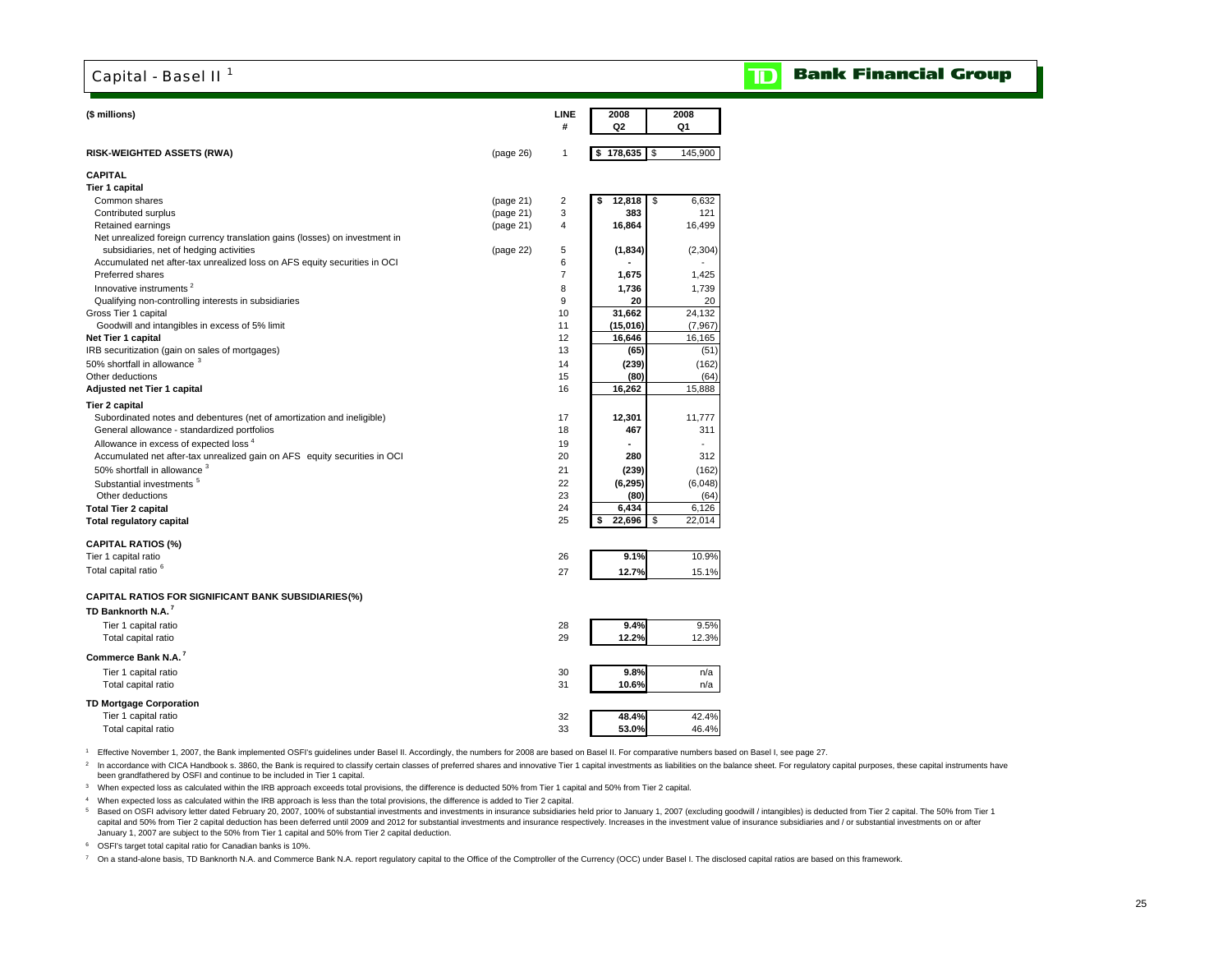# Risk-weighted Assets (RWA) - Basel II<sup>1</sup>

# **TD** Bank Financial Group

| (\$ millions)                                                   | <b>LINE</b><br># |                   |                | 2008<br>$Q2^2$              |              |                 |                          | 2008<br>Q1                  |               |
|-----------------------------------------------------------------|------------------|-------------------|----------------|-----------------------------|--------------|-----------------|--------------------------|-----------------------------|---------------|
|                                                                 |                  |                   |                | <b>Risk-weighted Assets</b> |              |                 |                          | <b>Risk-weighted Assets</b> |               |
|                                                                 |                  | <b>Gross</b>      |                | <b>Internal Ratings</b>     |              | Gross           |                          | <b>Internal Ratings</b>     |               |
|                                                                 |                  | <b>Exposures</b>  | Standardized   | <b>Based</b>                | <b>Total</b> | Exposures       | Standardized             | Based                       | Total         |
| <b>Credit risk</b>                                              |                  |                   |                |                             |              |                 |                          |                             |               |
| Residential secured                                             |                  | 132,776 \$<br>- 5 | $3,404$ \$     | $3,498$ \$                  | $6,902$   \$ | 121,927 \$      | 1,876 \$                 | 5,540 \$                    | 7,416         |
| Qualifying revolving retail                                     | 2                | 41.019            |                | 13,657                      | 13,657       | 40.353          |                          | 13.449                      | 13,449        |
| Other retail                                                    |                  | 35,415            | 11,502         | 9,233                       | 20,735       | 31,492          | 8,897                    | 9,103                       | 18,000        |
| Corporate                                                       |                  | 144,665           | 37,144         | 29,772                      | 66,916       | 122,344         | 20,738                   | 28,549                      | 49,287        |
| Sovereign                                                       | 5                | 42,985            | 3              | 631                         | 634          | 35,716          | 251                      | 599                         | 850           |
| Bank                                                            | 6                | 91,823            | 1.368          | 8,896                       | 10,264       | 93.646          | 260                      | 10,252                      | 10,512        |
| Securitization exposures                                        |                  | 37,212            | 3,695          | 1,378                       | 5,073        | 18,886          |                          | 1,398                       | 1,398         |
| <b>Equity Exposures</b>                                         |                  |                   |                |                             |              |                 |                          |                             |               |
| Equity exposures that are grandfathered                         | 8                | 2,583             |                | 2,583                       | 2,583        | 3,024           |                          | 3,024                       | 3,024         |
| Equity exposures subject to simple risk weight method           | 9                | 1,285             |                | 4,445                       | 4,445        | 1,134           |                          | 4,082                       | 4,082         |
| Equities in the banking book under the internal models approach | 10               |                   |                |                             |              |                 |                          |                             |               |
| Equity exposures subject to PD/LGD approaches                   | 11               | 310               |                | 428                         | 428          | 315             |                          | 443                         | 443           |
| Other                                                           | 12               | 542               |                | 39                          | 39           | 381             |                          | 17                          | 17            |
| Exposures subject to standardized or IRB approaches             | 13               | 530,615           | 57,116         | 74,560                      | 131,676      | 469,218         | 32,022                   | 76,456                      | 108,478       |
| Adjustment to IRB RWA for scaling factor                        | 14               |                   |                |                             | 4,474        |                 |                          |                             | 4,587         |
| Other assets not included in standardized or IRB approaches     | 15               | 34,699            |                |                             | 11,467       | 23,753          |                          |                             | 8,395         |
|                                                                 | 16               | 565,314           | $\blacksquare$ | $\blacksquare$              | 147,617      | l \$<br>492,971 | $\overline{\phantom{a}}$ | $\overline{\phantom{a}}$    | 121,460<br>\$ |
| <b>Market risk</b>                                              |                  |                   |                |                             |              |                 |                          |                             |               |
| Internal models approach - Trading book                         | 17               | n/a               |                |                             | 7,140        | n/a             |                          |                             | 4,088         |
| <b>Operational risk</b>                                         |                  |                   |                |                             |              |                 |                          |                             |               |
| Basic indicator approach                                        | 18               | n/a               |                |                             | 6,749        | n/a             |                          |                             | 3,411         |
| Standardized approach                                           | 19               | n/a               |                |                             | 17,129       | n/a             |                          |                             | 16,941        |
|                                                                 | 20               |                   |                |                             | 23,878       |                 |                          |                             | 20,352        |
| <b>Total</b>                                                    | 21               |                   |                |                             | \$178,635    |                 |                          |                             | 145,900<br>\$ |

<sup>1</sup> Effective November 1, 2007, the Bank implemented OSFI's guidelines under Basel II. Accordingly, the numbers for 2008 are based on Basel II. For comparative numbers for periods prior to November 1, 2007, based on Basel

<sup>2</sup> A significant portion of the \$72.3 billion increase in exposures and \$32.7 billion increase in RWA in Q2 2008 was due to the Commerce acquisition which represented \$59.2 billion and \$29.3 billion, respectively, of this

|                                                             |    |                  |            |                     | <b>KISK-Weighted Assets</b> |        |
|-------------------------------------------------------------|----|------------------|------------|---------------------|-----------------------------|--------|
|                                                             |    | <b>Gross</b>     |            |                     | <b>Internal Ratings</b>     |        |
| Commerce Exposures and RWA (included in the table above)    |    | <b>Exposures</b> |            | <b>Standardized</b> | Based                       | Total  |
| <b>Credit risk</b>                                          |    |                  |            |                     |                             |        |
| Residential secured                                         |    | s                | $3,680$ \$ | 1,456               |                             | 1,456  |
| Other retail                                                | 2  |                  | 3,066      | 2,299               |                             | 2,299  |
| Corporate                                                   | 3  |                  | 19,106     | 14,462              |                             | 14,462 |
| Sovereign                                                   | 4  |                  | 430        |                     |                             |        |
| Bank                                                        | 5  |                  | 4,029      | 806                 |                             | 806    |
| Securitization exposures                                    | 6  |                  | 18,470     | 3,694               |                             | 3,694  |
| <b>Equity Exposures</b>                                     |    |                  |            |                     |                             |        |
| Equity exposures subject to simple risk weight method       |    |                  |            |                     | 2                           |        |
| Other                                                       | 8  |                  | 147        |                     | 22                          | 22     |
| Exposures subject to standardized or IRB approaches         | 9  |                  | 48,929     | 22,717              | 24                          | 22,741 |
| Adjustment to IRB RWA for scaling factor                    | 10 |                  |            |                     |                             |        |
| Other assets not included in standardized or IRB approaches | 11 |                  | 10,302     |                     |                             | 3,265  |
|                                                             | 12 |                  | 59,231     |                     | ۰                           | 26,007 |
| <b>Operational risk</b>                                     |    |                  |            |                     |                             |        |
| Basic indicator approach                                    | 13 |                  | n/a        |                     |                             | 3,296  |
| Total                                                       | 14 |                  |            |                     |                             | 29,303 |

|                                                             |                |                  |                     | Q2                          |    |              |
|-------------------------------------------------------------|----------------|------------------|---------------------|-----------------------------|----|--------------|
|                                                             |                |                  |                     | <b>Risk-weighted Assets</b> |    |              |
|                                                             |                | Gross            |                     | <b>Internal Ratings</b>     |    |              |
| merce Exposures and RWA (included in the table above)       |                | <b>Exposures</b> | <b>Standardized</b> | <b>Based</b>                |    | Total        |
| lit risk                                                    |                |                  |                     |                             |    |              |
| Residential secured                                         |                | $3,680$ \$       | 1,456               |                             |    | 1,456        |
| Other retail                                                | $\overline{2}$ | 3,066            | 2,299               |                             |    | 2,299        |
| Corporate                                                   | 3              | 19,106           | 14,462              |                             |    | 14,462       |
| Sovereign                                                   | 4              | 430              |                     |                             |    |              |
| 3ank                                                        | 5              | 4,029            | 806                 |                             |    | 806          |
| Securitization exposures                                    | 6              | 18,470           | 3,694               |                             |    | 3,694        |
| Equity Exposures                                            |                |                  |                     |                             |    |              |
| Equity exposures subject to simple risk weight method       | 7              |                  |                     |                             | 2  | $\mathbf{2}$ |
| Other                                                       | 8              | 147              |                     |                             | 22 | 22           |
| Exposures subject to standardized or IRB approaches         | 9              | 48,929           | 22,717              |                             | 24 | 22,741       |
| Adjustment to IRB RWA for scaling factor                    | 10             |                  |                     |                             |    |              |
| Other assets not included in standardized or IRB approaches | 11             | 10,302           |                     |                             |    | 3,265        |
|                                                             | 12             | 59,231           |                     |                             | \$ | 26,007       |
| rational risk                                               |                |                  |                     |                             |    |              |
| Basic indicator approach                                    | 13             | n/a              |                     |                             |    | 3,296        |
|                                                             | 14             |                  |                     |                             | S  | 29,303       |
|                                                             |                |                  |                     |                             |    |              |

**2008**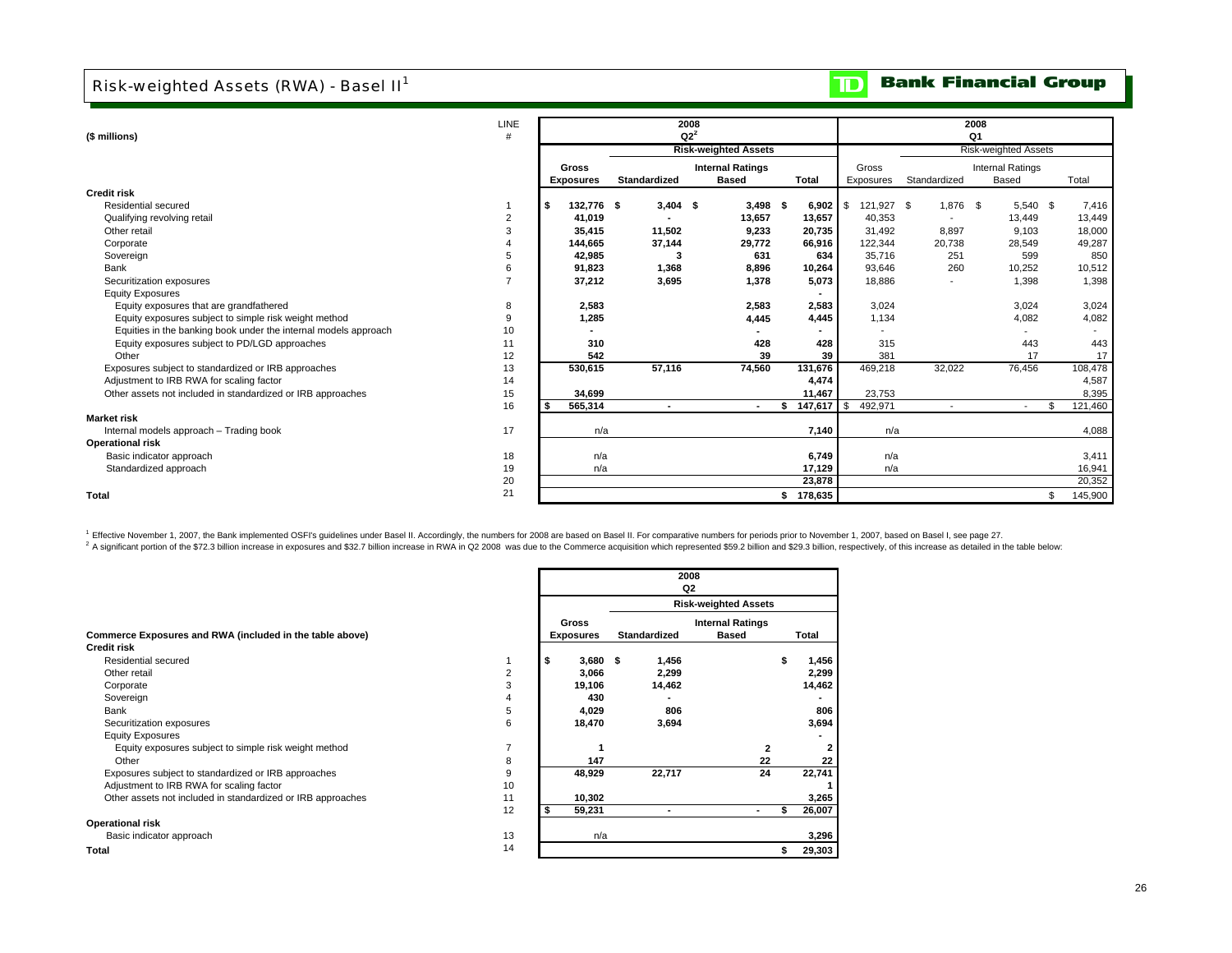| (\$ millions)                                                                                                               |           | LINE                |     |                  | 2008 |                 |                          |      | 2007                     |                 |         |                |    |                 | 2006             |                |
|-----------------------------------------------------------------------------------------------------------------------------|-----------|---------------------|-----|------------------|------|-----------------|--------------------------|------|--------------------------|-----------------|---------|----------------|----|-----------------|------------------|----------------|
| AS AT                                                                                                                       |           | #                   |     | Q2               |      | Q1              | Q4                       |      | Q3                       | Q2              | Q1      |                |    | Q4              | Q3               | Q2             |
| <b>Balance sheet assets</b>                                                                                                 |           |                     |     |                  |      |                 |                          |      |                          |                 |         |                |    |                 |                  |                |
| Cash resources                                                                                                              |           | -1                  | \$  |                  |      | $2,768$ \$      | $3,053$ \$               |      | $2,408$ \$               | $2,092$ \$      |         | 1,894          | \$ | $1,905$ \$      | $2,145$ \$       | 2,176          |
| Securities                                                                                                                  |           | $\overline{2}$      |     | 10,048           |      | 5,179           | 4,984                    |      | 5,027                    | 5,655           |         | 5,978          |    | 4,792           | 3,952            | 4,316          |
| Loans                                                                                                                       |           | 3                   |     | 114,837          |      | 98,805          | 95,951                   |      | 96,348                   | 96,545          |         | 96,009         |    | 92,998          | 91,629           | 88,605         |
| Customers' liability under acceptances<br>Other assets                                                                      |           | $\overline{4}$<br>5 |     | 10,848<br>12,165 |      | 10,633<br>8,716 | 9,279<br>8,589           |      | 9,192<br>9,006           | 9,233<br>8,803  |         | 8,425<br>9,436 |    | 8,676<br>8,881  | 7,239<br>9,069   | 7,011<br>8,623 |
| Total balance sheet assets                                                                                                  |           | 6                   |     | 151,142          |      | 126,101         | 121,856                  |      | 121,981                  | 122,328         |         | 121,742        |    | 117,252         | 114,034          | 110,731        |
| Off-balance sheet exposures                                                                                                 |           |                     |     |                  |      |                 |                          |      |                          |                 |         |                |    |                 |                  |                |
| Credit instruments                                                                                                          |           |                     |     | 26,193           |      | 23,633          | 20,015                   |      | 18,835                   | 16,660          |         | 16,971         |    | 14,818          | 15,212           | 14,536         |
| Derivative financial instruments                                                                                            |           | 8                   |     | 7,551            |      | 9,408           | 7,573                    |      | 6,948                    | 6,661           |         | 6,805          |    | 6,647           | 6,439            | 6,959          |
| Total off-balance sheet exposures                                                                                           |           | 9                   |     | 33,744           |      | 33,041          | 27,588                   |      | 25,783                   | 23,321          |         | 23,776         |    | 21,465          | 21,651           | 21,495         |
| Total RWA equivalent - Credit risk                                                                                          |           | 10                  |     | 184,886          |      | 159,142         | 149,444                  |      | 147,764                  | 145,649         |         | 145,518        |    | 138,717         | 135,685          | 132,226        |
| Total RWA equivalent - Market risk                                                                                          |           | 11                  |     | 7,140            |      | 4,088           | 3,075                    |      | 3,019                    | 3,742           |         | 3,572          |    | 3,162           | 3,456            | 3,537          |
| <b>Total RWA</b>                                                                                                            |           | 12                  | \$. | 192,026          | \$   | 163,230         | \$<br>152,519            | - \$ | 150,783<br>\$            | 149,391<br>\$   | 149,090 |                | S  | 141,879         | \$<br>139,141 \$ | 135,763        |
| <b>CAPITAL</b>                                                                                                              |           |                     |     |                  |      |                 |                          |      |                          |                 |         |                |    |                 |                  |                |
| TIER <sub>1</sub>                                                                                                           |           |                     |     |                  |      |                 |                          |      |                          |                 |         |                |    |                 |                  |                |
| Common shares                                                                                                               | (page 21) | 13                  | \$  | $12,818$ \$      |      | $6,632$ \$      | 6,577 \$                 |      | 6,525 \$                 | $6,455$ \$      |         | $6,417$ \$     |    | 6,334 \$        | $6,353$ \$       | 6,245          |
| TD Bank common shares held by subsidiaries                                                                                  |           | 14                  |     |                  |      |                 | $\overline{\phantom{a}}$ |      |                          | $\blacksquare$  |         |                |    | (78)            | (45)             | (30)           |
| Contributed surplus                                                                                                         | (page 21) | 15                  |     | 383              |      | 121             | 119                      |      | 118                      | 124             |         | 68             |    | 66              | 56               | 51             |
| Retained earnings                                                                                                           | (page 21) | 16                  |     | 16,864           |      | 16,499          | 15,954                   |      | 15,378                   | 14,865          |         | 14,375         |    | 13,725          | 13,544           | 13,069         |
| Net unrealized foreign currency translation gains (losses) on                                                               |           |                     |     |                  |      |                 |                          |      |                          |                 |         |                |    |                 |                  |                |
| investment in subsidiaries, net of hedging activities<br>Accumulated net after tax unrealized loss on AFS securities in OCI | (page 22) | 17<br>18            |     | (1,834)          |      | (2,304)         | (2,073)                  |      | (1,469)                  | (498)<br>$\sim$ |         | (595)          |    | (918)<br>$\sim$ | (951)            | (507)          |
| Qualifying preferred shares - grandfathered                                                                                 |           | 19                  |     | 550              |      | 550             | 549                      |      | 898                      | 897             |         | 900            |    | 894             | 894              | 889            |
| - other                                                                                                                     |           | 20                  |     | 1,125            |      | 875             | 425                      |      | 425                      | 425             |         | 425            |    | 425             | 425              | 425            |
| Innovative instruments <sup>2</sup>                                                                                         |           | 21                  |     | 1,736            |      | 1,739           | 1,740                    |      | 1,774                    | 1,250           |         | 1,250          |    | 1,250           | 1,250            | 1,247          |
| Qualifying non-controlling interests in subsidiaries                                                                        |           | 22                  |     | 20               |      | 20              | 22                       |      | $\overline{\phantom{a}}$ | $\mathbf{r}$    |         | 2,582          |    | 2,395           | 2,386            | 2,484          |
| Goodwill and intangible assets in excess of 5% limit                                                                        |           | 23                  |     | (14, 567)        |      | (7, 518)        | (7,668)                  |      | (8, 243)                 | (8,838)         |         | (7, 725)       |    | (7,014)         | (7,089)          | (7, 444)       |
| Total Tier 1 capital                                                                                                        |           | 24                  |     | 17,095           |      | 16,614          | 15,645                   |      | 15,406                   | 14,680          |         | 17,697         |    | 17,079          | 16,823           | 16,429         |
| TIER 2                                                                                                                      |           |                     |     |                  |      |                 |                          |      |                          |                 |         |                |    |                 |                  |                |
| Subordinated notes and debentures                                                                                           | (page 13) | 25                  |     | 12,466           |      | 11,939          | 9,449                    |      | 10,005                   | 9,210           |         | 9,209          |    | 6,900           | 6,915            | 7,748          |
| Amortization of subordinated notes and debentures and other                                                                 |           | 26                  |     | (166)            |      | (162)           | (163)                    |      | (180)                    | (120)           |         | (213)          |    | (182)           | (205)            | (171)          |
| General allowance for credit losses                                                                                         |           | 27                  |     | 1,114            |      | 1,098           | 1,092                    |      | 1,146                    | 1,151           |         | 1,174          |    | 1,145           | 1,138            | 1,155          |
| Accumulated net after tax unrealized gain on AFS securities in OCI                                                          |           | 28                  |     | 280              |      | 312             | 354                      |      | 323                      | 392             |         | 339            |    |                 |                  |                |
| <b>Total Tier 2 capital</b>                                                                                                 |           | 29                  |     | 13,694           |      | 13,187          | 10,732                   |      | 11,294                   | 10,633          |         | 10,509         |    | 7,863           | 7,848            | 8,732          |
| Investment in unconsolidated subsidiaries / substantial investments                                                         |           | 30                  |     | (6, 913)         |      | (6,630)         | (6, 528)                 |      | (6, 513)                 | (6, 874)        |         | (7,094)        |    | (6, 327)        | (6, 327)         | (5,945)        |
| First loss protection                                                                                                       |           | 31                  |     | (65)             |      | (54)            | (55)                     |      | (76)                     | (88)            |         | (68)           |    | (53)            | (32)             | (43)           |
| <b>Total capital</b>                                                                                                        |           | 32                  |     | 23,811           | \$   | 23,117          | \$<br>19,794             | - \$ | 20,111 \$                | 18,351<br>\$    |         | 21,044         |    | 18,562 \$       | 18,312 \$        | 19,173         |
| <b>Capital ratios</b>                                                                                                       |           |                     |     |                  |      |                 |                          |      |                          |                 |         |                |    |                 |                  |                |
| Tier 1 capital                                                                                                              |           | 33                  |     | 8.9%             |      | 10.2%           | 10.3%                    |      | 10.2%                    | 9.8%            |         | 11.9%          |    | 12.0%           | 12.1%            | 12.1 %         |
| Total capital                                                                                                               |           | 34                  |     | 12.4             |      | 14.2            | 13.0                     |      | 13.3                     | 12.3            | 14.1    |                |    | 13.1            | 13.2             | 14.1           |

<sup>1</sup> Effective November 1, 2007, the Bank implemented OSFI's guidelines under Basel II. Accordingly, the numbers for 2008 are presented for comparative purposes only.

 $2$  In accordance with CICA Handbook s. 3860, the Bank is required to classify certain classes of preferred shares and innovative Tier 1 capital investments as liabilities on the balance sheet. For regulatory capital purposes, these capital instruments have been grandfathered by OSFI and continue to be included in Tier 1 capital.